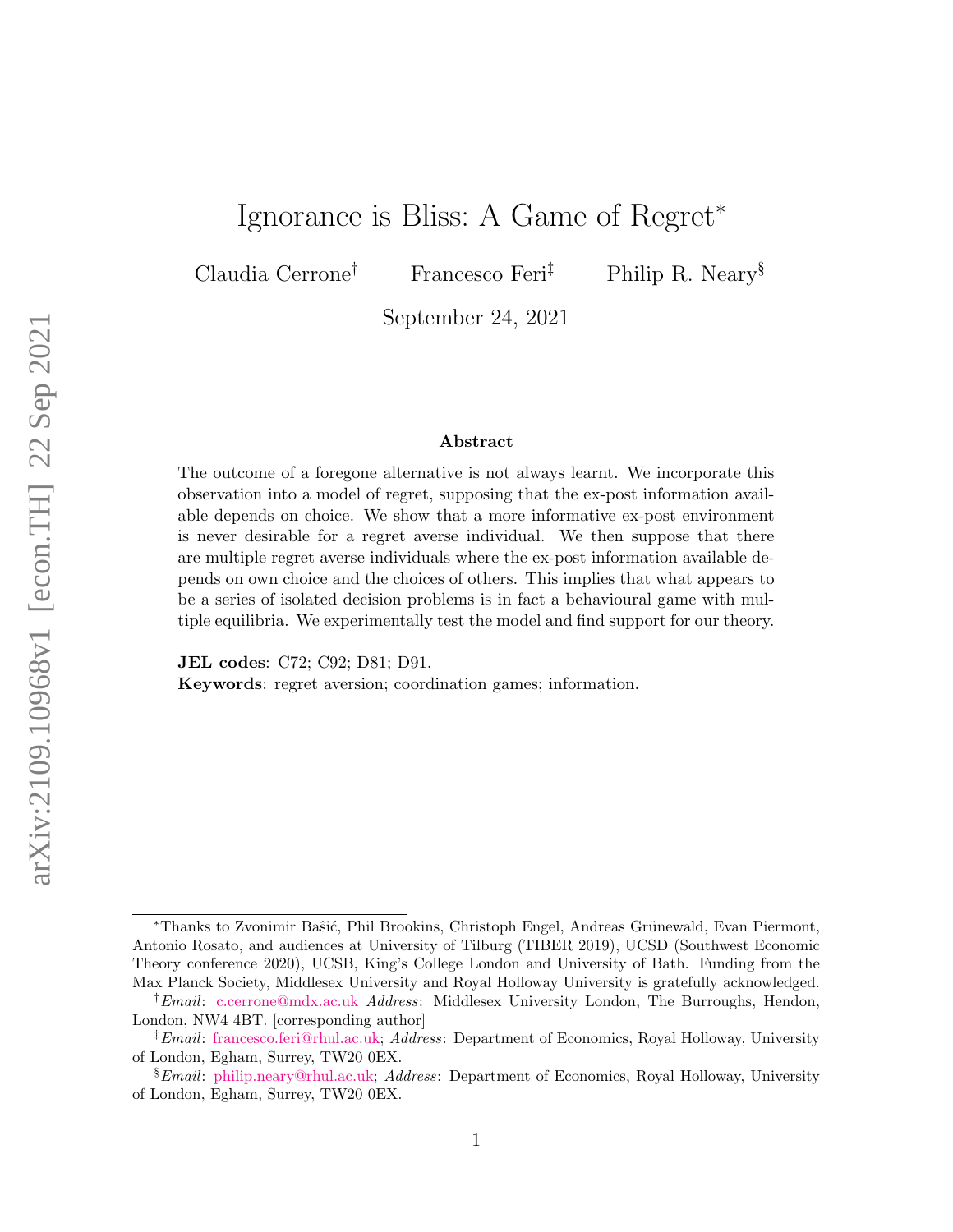For of all sad words of tongue or pen, The saddest are these: 'It might have been!'

John Greenleaf Whittier

# <span id="page-1-0"></span>1 Introduction

Ann decides to go to her local Italian restaurant for dinner. Ann whittles down her choice to either the spaghetti or the risotto. The spaghetti is always the same and always pretty good - a safe choice. The risotto is risky, sometimes it is excellent but on occasion it has been bad. Ann suffers from regret. If she chooses the risotto and it turns out to be bad then she will regret her choice; likewise, if she chooses the spaghetti and the risotto turns out to be be excellent. If Ann is regret averse, then she will account for the possibility of these unpleasant regretful experiences when making her decision.

Information plays an integral role in the above story. Ann's regret is evaluated as the utility loss experienced from comparing a choice made - that turned out to be suboptimal - to a foregone alternative. But implicit in this construction is that such a comparison can always be made. While this may be true for financial assets listed on an exchange, there are many situations in life where information about unchosen options is not automatically available, as in the case of our restaurant example as it is uncommon to order two main courses. In this paper we allow for this possibility, by allowing for the ex-post information available to a decision maker to depend on choice.

Now suppose the environment is modified slightly in that if Ann orders the spaghetti then she will never learn the quality of the risotto, but since the spaghetti is always the same its quality is learned whether it is chosen or not. In this environment there is an informational asymmetry. Does this matter? The answer is: yes, it can matter because differing levels of ex-post information matter for behavioural individuals like Ann who factor in ex-post information into their decision-making. In this new environment, the spaghetti dish is now more relatively desirable than before because choosing it completely insures against regret, while the total benefit associated with choosing the risotto remains unchanged. Depending on the parameters, it is easy to see that ex-post information structures varying with choice can lead to preference reversals.

People may learn from others. Imagine that Ann has a friend called Barry who joins her for dinner. If Barry orders the risotto, then ordering the spaghetti is no longer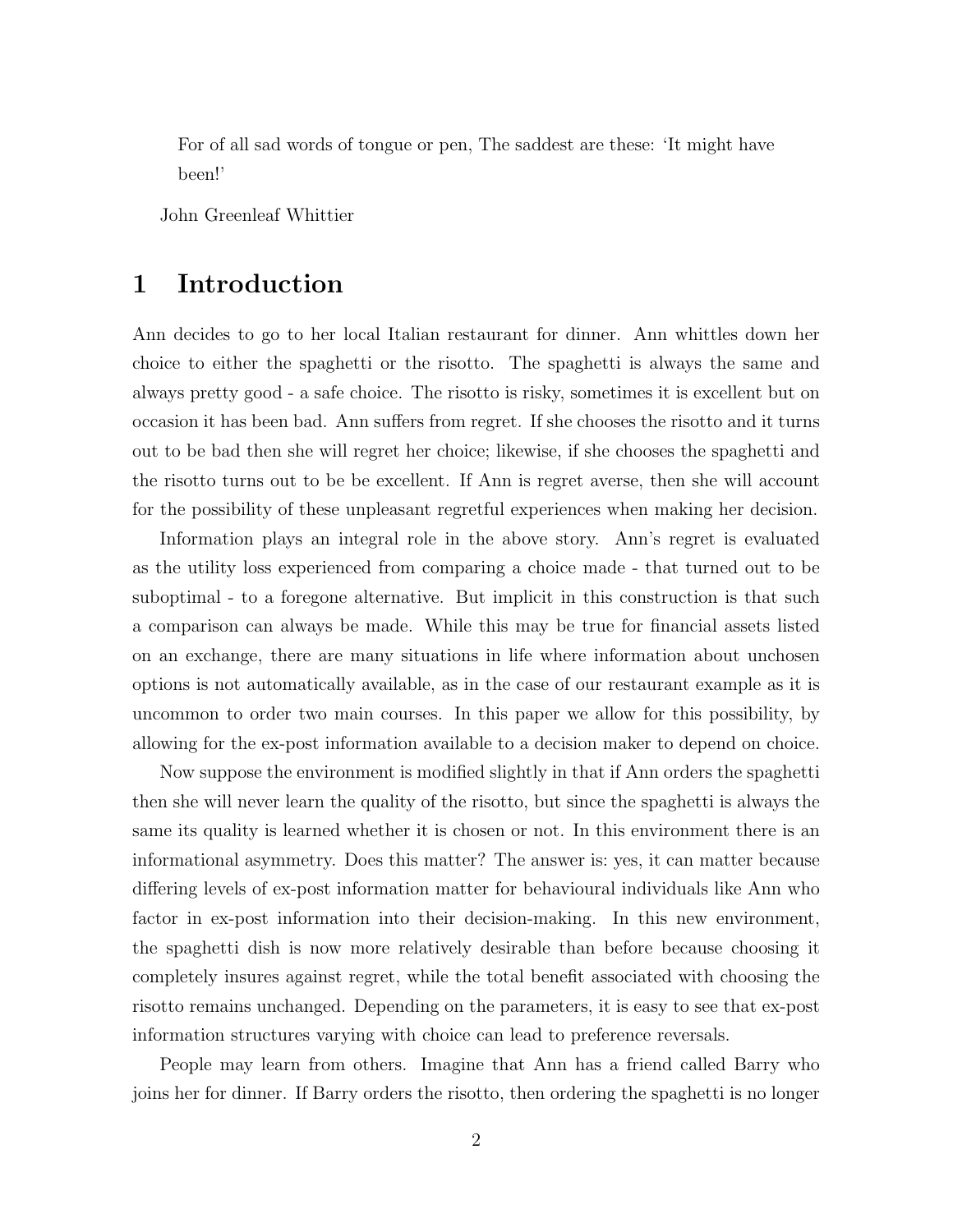a safe haven from regret for Ann as it was when she was dining alone. Previously by ordering the spaghetti, Ann was completely insured against regret. But now, if Ann orders spaghetti and learns via Barry's that the risotto was excellent, then she will experience regret. In this case, Barry's choice has imposed an externality on Ann, because his ordering the risotto Barry will impact Ann's ex-post information, which in turn impacts the psychological payoff (i.e., the payoff from the choice made plus the potential psychological loss due to regret) she associates with a given choice. So, what on the surface appeared to be two independent decision problems made in isolation is in fact a behavioural game since each person's choice can reveal information to others.

In this paper we present a model that captures the Ann and Barry story above.<sup>[1](#page-2-0)</sup> While the model can handle environments far richer than this example, we believe that the simple story captures all the salient features. That is, we start out with the (obvious) observation that ex-post information matters for regret. We then provide some formal machinery that allows the analyst to model how the ex-post information available to a regret averse individual can vary with choice and hence affect optimal choice.[2](#page-2-1) Effectively, this requires extending the domain of preferences from 'objects of choice' to 'objects of choice and their associated information environment'. Our first result, Theorem [1,](#page-9-0) shows that when there is full information ex-post information, an individual with standard preferences and an individual who is regret averse with a linear regret term are observationally equivalent in their choice behaviour.

We then observe how Theorem [1](#page-9-0) breaks down once ex-post information depends on choice. In our opinion it seems important that experimenters are aware of this fact. A full classification of precisely how and when ex-post information environments impact optimal choice is not possible: not all information sets can be ordered. But our second result, Theorem [2,](#page-11-0) shows how information sets can be partially ordered. In particular, we show that 'more' ex-post information (formally defined later) is never desirable for a regret averse decision maker. Ignorance is bliss. In a sense this is obvious: a regret averse individual 'zeroes-in' on the best-performing lottery that is learned about in each

<span id="page-2-0"></span><sup>&</sup>lt;sup>1</sup>The example is based on [Ariely and Levav](#page-37-0)  $(2000)$ . In that paper, the focus was on the differences in patrons' orders in two different settings: one where patrons order simultaneously and another where they order sequentially. [Ariely and Levav](#page-37-0) [\(2000\)](#page-37-0) noted disparities in order choice (i.e., the propensity to "coordinate") depending on the protocol. The model in this paper can explain this finding.

<span id="page-2-1"></span><sup>&</sup>lt;sup>2</sup>In fact we allow for the possibility that the ex-post information structure is not fixed. That is, there may be multiple ex-post informational environments associated with a given choice and there is a given probability distribution over the different ex-post information structures.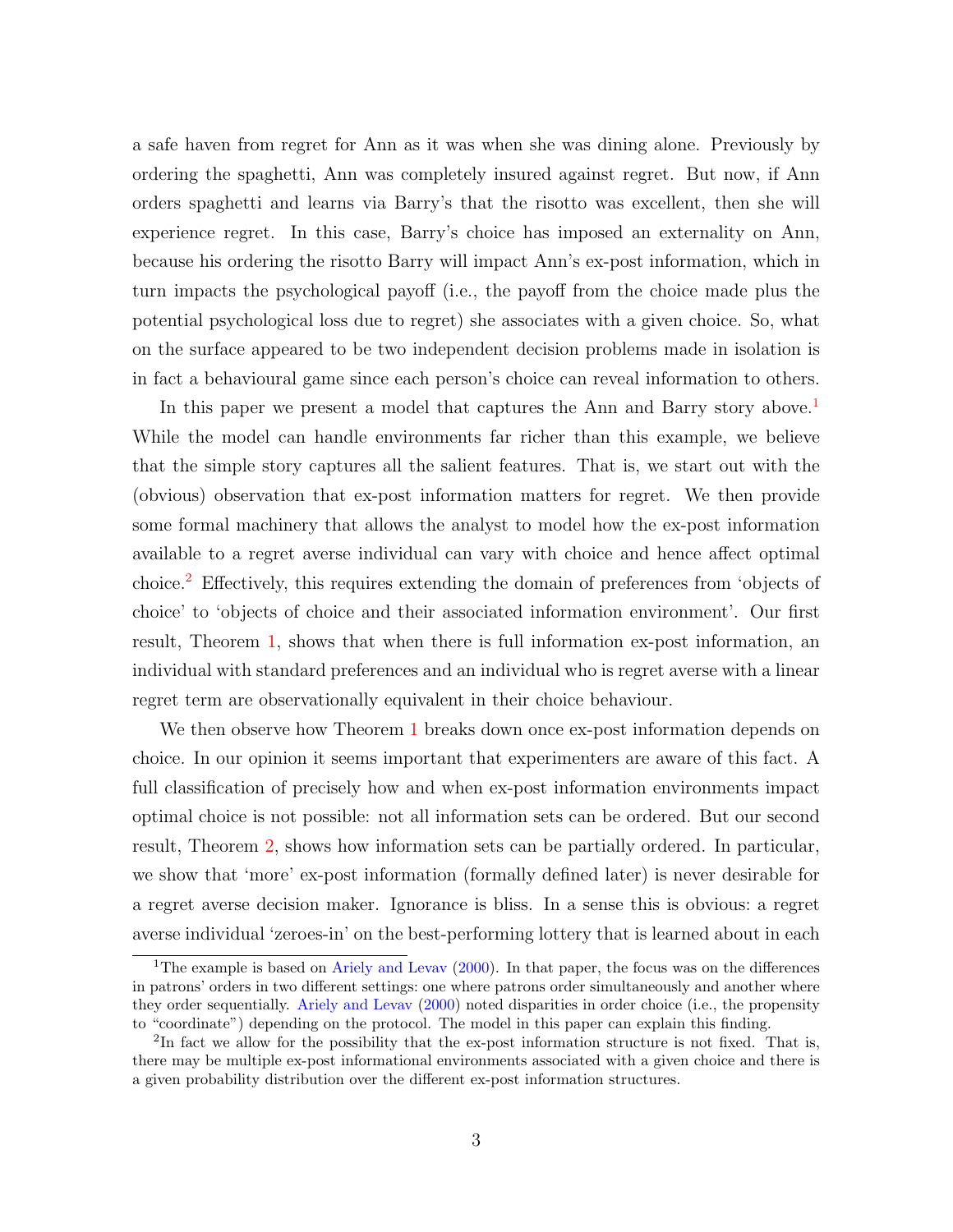state, creating a state-dependent reference point that can only be matched but never exceeded. So when the number of outcomes that are learned about increases, regret can only go up.

After this, we allow for the possibility that the ex-post information available depends not only on one's own choice but also on the choices of others. Precisely, we consider an environment wherein a large number of regret averse individuals choose from a common choice set. We show that such an environment is not a series of independent decision problems to be analysed in isolation, but is in fact a rich multi-player behavioural game, that we term the regret game. When the behaviour of others can impact one's ex-post information, for certain parameter specifications the regret game is a game of coordination that admits multiple equilibria; this despite the fact that the same individuals all have a strictly dominant choice when faced with the same decision problem in isolation. Theorem [3](#page-16-0) is a precise statement of this.

The term 'asymmetric information' is typically understood to mean 'ex-ante asymmetric information'. The idea is that in advance of some economic interaction, say a potential exchange, one individual is relatively more informed. The focus is on how the outcomes in such an incomplete information environment may differ from that wherein information is complete. The regret game has, in a sense, exactly the opposite core feature of 'ex-post asymmetric information'. At the onset everyone possesses the same information; but after actions have been taken individuals may possess differing levels of information. A particular type of market failure can emerge: all individuals take a decision that is collectively suboptimal so as to avoid being the one with more, not less, information ex-post.

We then move to testing our theory experimentally. In a big-picture sense, we begin by eliciting certainty equivalents when ex-post information is total and compare it with the elicited certainty equivalents when ex-post information depends on choice. We find strong support for Theorem [2](#page-11-0) in that many subjects make different choices when the only difference is the ex-post information supplied. (Theorem [1](#page-9-0) ensures that our mechanism is incentive compatible.) The results from these initial decisions also allow us to classify participants into those who are regret averse and those who are not,<sup>[3](#page-3-0)</sup>

<span id="page-3-0"></span><sup>3</sup>As further discussed in Section [3.1,](#page-19-0) the idea that the expectation of feedback affects anticipated regret and thus behaviour has been studied in the psychology literature [\(Zeelenberg et al.,](#page-39-0) [1996\)](#page-39-0). Yet ours is the first paper that identifies regret averse individuals by manipulating feedback and using an incentive-compatible mechanism.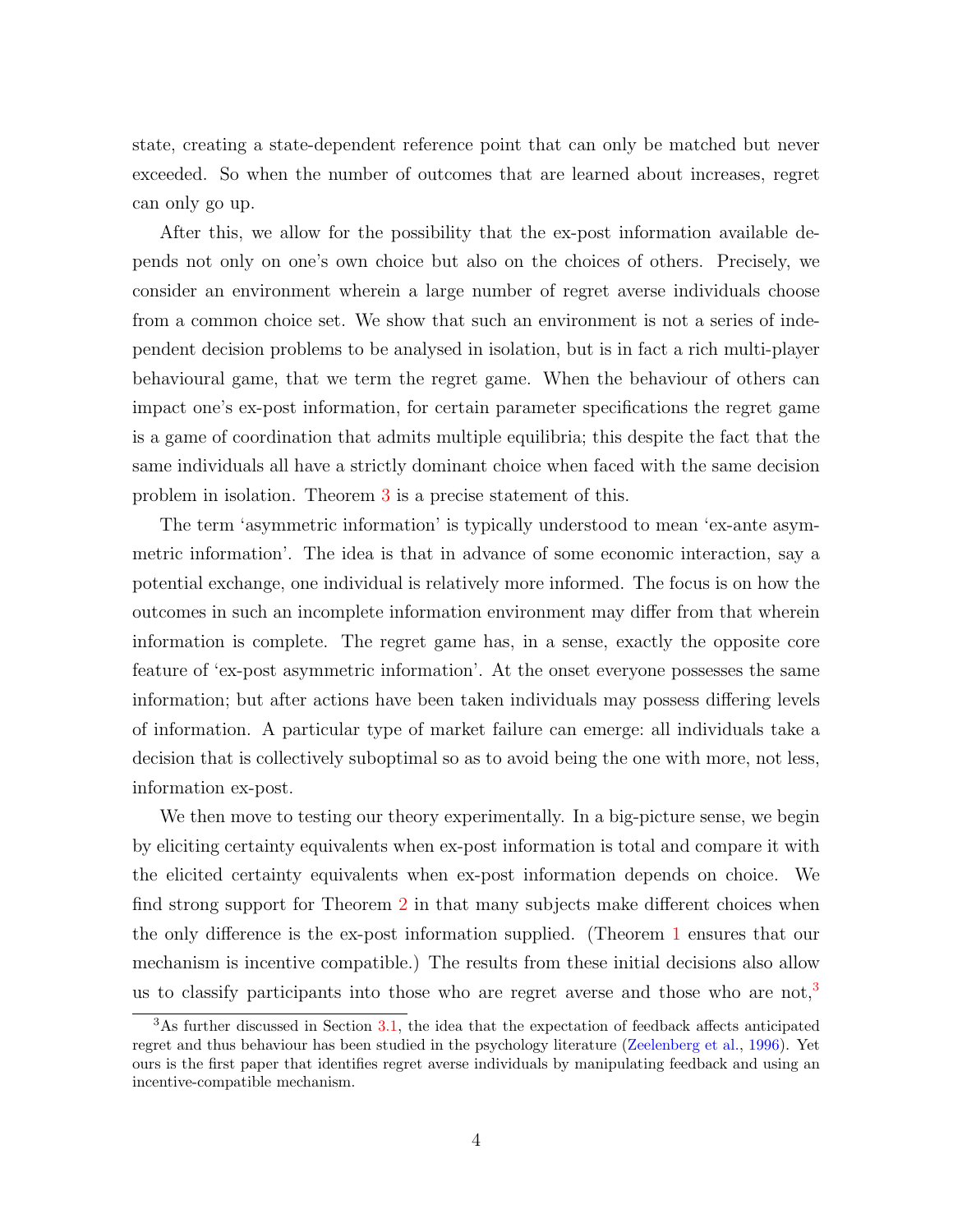and to calibrate the parameters used in the second part of the experiment wherein our participants play a version of the regret game.

More specifically, we run two experiments both using a within-subject design. The first experiment consists of two parts. In the first part, we elicit participants' preferences over a sure amount of money and a risky lottery under two different information conditions – one where participants learn the risky lottery's outcome even if they do not choose it, and one where they do not learn the risky lottery's outcome unless they choose it. In the second part of the experiment, participants are matched in pairs and play the regret game. They must choose between a sure amount of money and a lottery. If they do not choose the lottery, they will learn its outcome only if their partner chose the lottery.

We find that, when the regret game has a unique equilibrium in dominant strategies, the vast majority of participants choose it whether they are regret averse or not. When the regret game is a game of coordination, regret averse participants try to coordinate with their partner. This supports our model's predictions. We observe a positive and highly significantly impact of beliefs on choice for regret averse participants. When we focus on the last iteration of the game, the effect is even stronger. We also observe a positive impact of beliefs on choice for non regret averse participants, but the effect is smaller and only marginally significant.

These results indicate that regret aversion can drive coordination. However, in our setting there may have been two additional drivers of coordination: preferences for conformism [\(Charness et al.,](#page-38-0) [2017,](#page-38-0) [2019\)](#page-37-1) and inequity averse preferences [\(Fehr and](#page-38-1) [Schmidt,](#page-38-1) [1999\)](#page-38-1). To eliminate these potential confounds we ran a second experiment. The second experiment consists of two parts. In the first part, participants choose between a sure amount of money and a risky lottery, with subjects revealing to us their certainty equivalent for the risky lottery. Subjects are later asked whether they want to find out how much they would have earned had they chosen the risky lottery. If they choose not to find out, they forgo a small amount of money. This procedure allows us to classify participants into those who are regret averse and those who are not. In the second part of the experiment, participants are matched in pairs and play a variant of the regret game: they must choose whether they want to find out the risky lottery's outcome or not, but they can avoid finding out only if their partner also decides not to find out.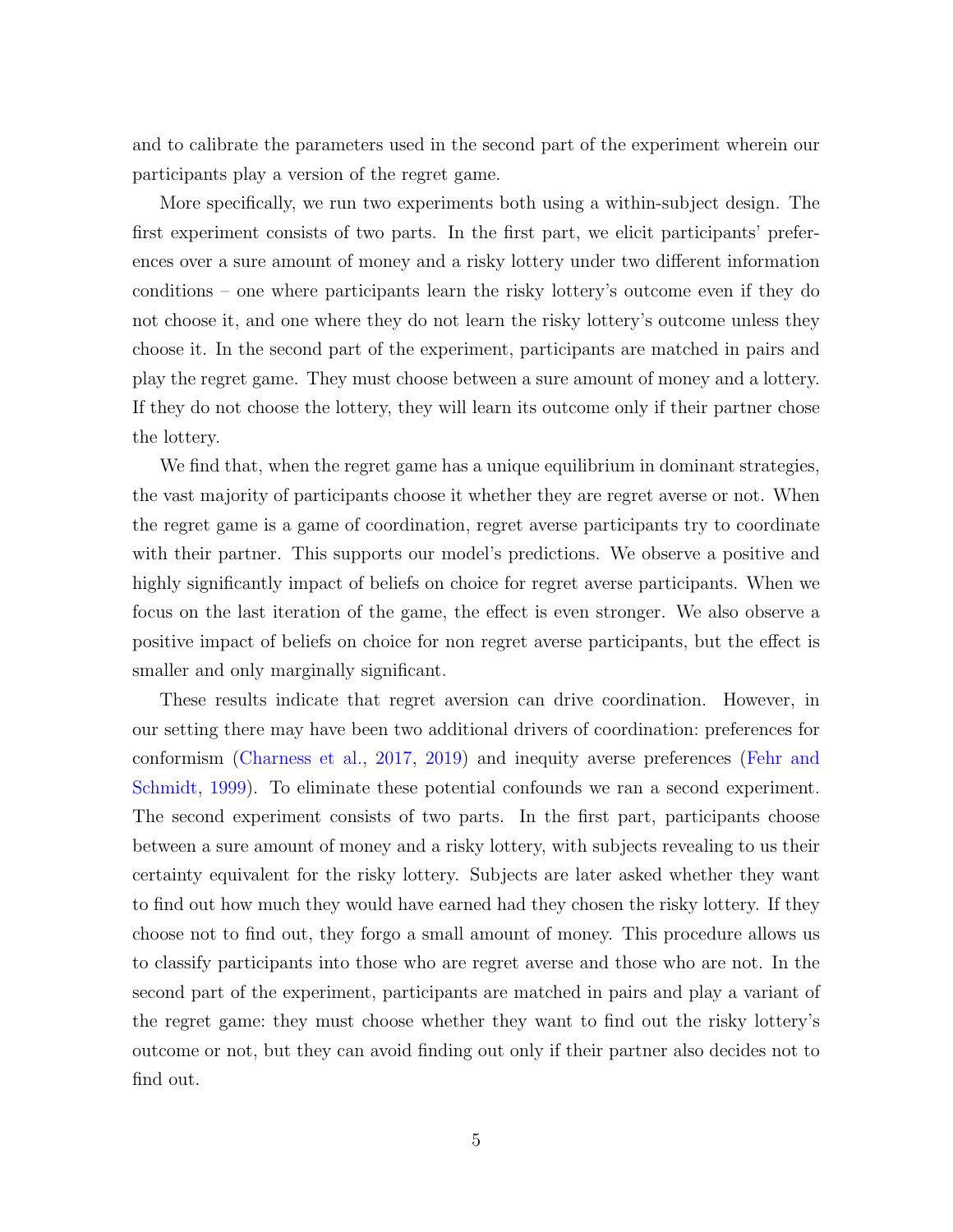Again we find that regret averse participants try to coordinate with their partner. The probability that they choose what they think their partner chose is significantly higher than the probability that they choose the alternative. All regret averse participants who believe that their partner chose to avoid information, choose to avoid information. In contrast, non regret averse participants play the dominant strategy, and some of them do so under the belief that their partner chose the alternative option. Thus, once the aforementioned confounds are removed by design, we still find strong support for our model's predictions.

Regret aversion dates back to the classic works of [Bell](#page-37-2) [\(1982\)](#page-37-2) and [Loomes and](#page-39-1) [Sugden](#page-39-1) [\(1982\)](#page-39-1). However, these and subsequent studies of regret aversion assume that ex-post information is total. In order for any behavioural bias to "have bite" after a decision has been made, information about foregone alternatives is required. We show how to model behavioural agents with biases that "kick in" after decisions have been taken, and further to document how choice can vary with uncertainty over what environment will be faced ex-post (in addition to the standard uncertainty associated with the outcomes of each choice). While we have focused on regret, we are hopeful the machinery will be useful to address other biases too.

While a number of papers explore how regret impacts choice in individual decision problems, the impact of regret averse preferences in strategic environments is extremely limited. A notable exception is [Filiz-Ozbay and Ozbay](#page-38-2) [\(2007\)](#page-38-2) who incorporate anticipated regret into the preferences of agents partaking in a sealed-bid auction.[4](#page-5-0) However, unlike in our paper, individuals in their environment either *always* find out the outcome of the foregone alternative or never find out. That is, the informational environment is set exogenously and does not depend endogenously on the behaviour of individuals. In our set up, anticipated regret can serve as a coordination device.

In models of *social learning* [\(Bikhchandani et al.,](#page-37-3) [1992;](#page-37-3) [Banerjee,](#page-37-4) [1992\)](#page-37-4), the behaviour of others generates information but is payoff irrelevant. Mapping this to the Ann and Barry story, individuals choose sequentially basing their choice on a weighted combination of prior belief and the choices of those who went before. In a model of social interaction (a game), someone else's choice is payoff relevant, but does not generate

<span id="page-5-0"></span><sup>&</sup>lt;sup>4</sup>There is a large literature that studies the connection between dynamics based on "regret minimisation" and convergence to Nash equilibria and correlated equilibria [\(Aumann,](#page-37-5) [1974\)](#page-37-5). See for example, [Foster and Vohra](#page-38-3) [\(1997\)](#page-38-3), [Hart and Mas-Colell](#page-39-2) [\(2000\)](#page-39-2), and the textbook [Cesa-Bianchi and](#page-37-6) [Lugosi](#page-37-6) [\(2006\)](#page-37-6).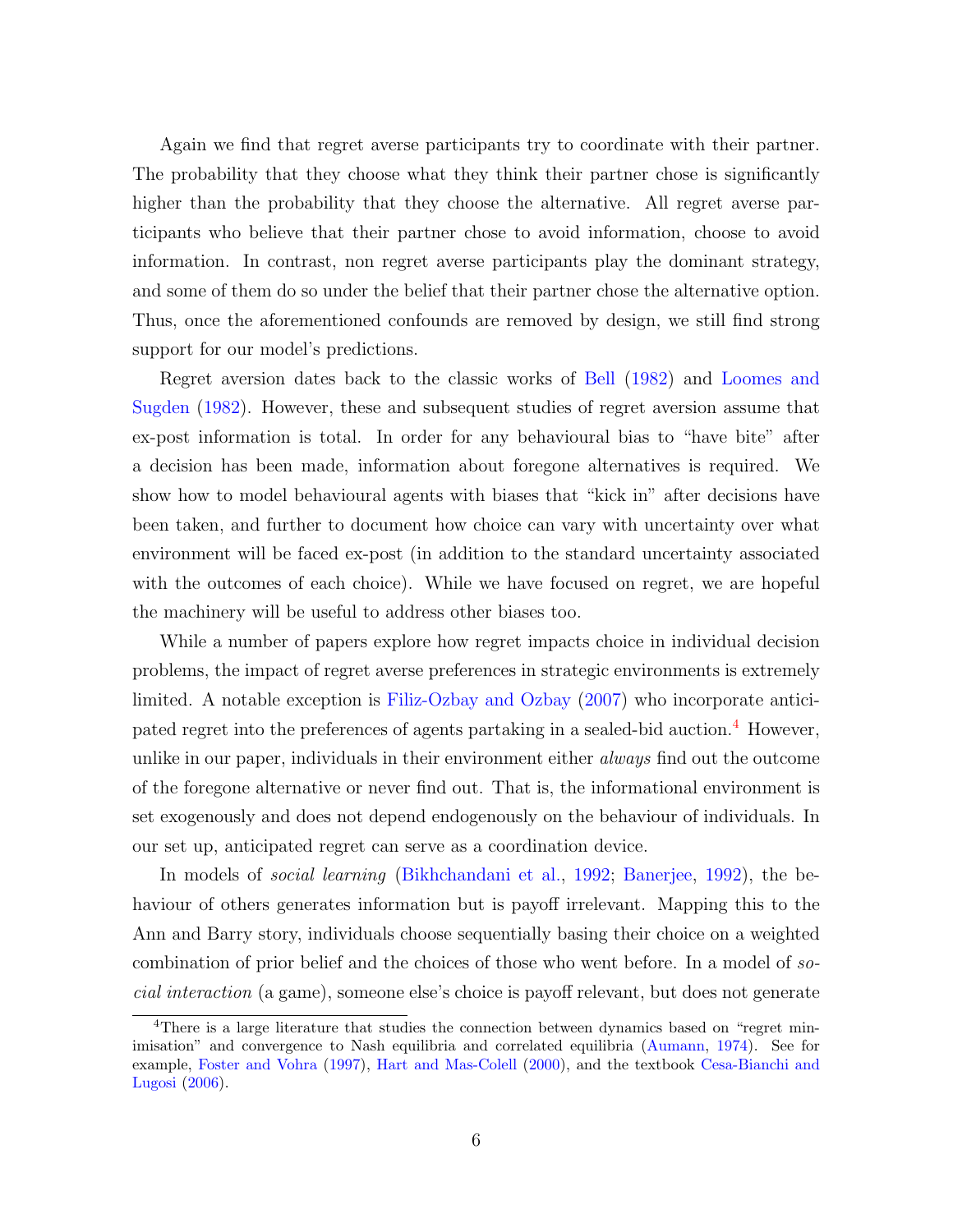information. The regret game is a behavioural game that, in a sense, lies somewhere between the two settings above: someone else's choice is payoff relevant, but only because it can affect ex-post information and this can be potentially harmful to a behavioural individual.

The two papers closest to ours are Bénabou  $(2013)$  and [Cooper and Rege](#page-38-4)  $(2011)$ . Using preferences for late-resolution of uncertainty from [Kreps and Porteus](#page-39-3) [\(1978\)](#page-39-3), Bénabou [\(2013\)](#page-37-7) presents a dynamic model that addresses the harmful issue of "groupthink". In the model each individual's payoff depends on the effort level of everyone (including his own) and the realisation of a random variable. The key feature is the inclusion of *anticipatory utility* experienced from thinking about one's future prospects. The more positive the forecast, the better for the individual. This allows for multiple equilibria including, for example, one in which everyone in the population collectively ignores a negative public signal about the random variable. Such delusions can persist because individual j's informational decision and effort choice can affect the risks of individual  $i$ 's psychological payoff, leading  $i$  to make a different informational decision than he otherwise would. In our model by contrast, j's choice of lottery can impact the informational environment that  $i$  faces, changing  $i$ 's psychological payoffs and leading i to make a different risk-taking decision than he would in isolation.

[Cooper and Rege](#page-38-4) [\(2011\)](#page-38-4) present a model of "social regret" wherein the regret from a choice that turned out suboptimal is dampened if others chose the same. An individual tells himself that his decision could not have been too wrong if many others acted the same. Misery loves company. This model's key feature is the belief that an individual assigns to others choosing an alternative. The more likely another individual is to choose an alternative, the greater the expected regret from not choosing that alternative. Results from laboratory experiments confirm their hypothesis that social regret is a powerful force. In our model, an individual's choice imposes an externality on others by changing the information environment that they may face. In [Cooper and Rege](#page-38-4) [\(2011\)](#page-38-4), the effect of social regret is magnified by the number of others who make a different choice, but social regret is less intense when others make the same choice.<sup>[5](#page-6-0)</sup>

The remainder of the paper is structured as follows. Section [2](#page-7-0) presents the model. Section [3](#page-18-0) describes the designs and results of our two experiments. Section [4](#page-34-0) concludes.

<span id="page-6-0"></span><sup>&</sup>lt;sup>5</sup>A related literature is that on envy or "keeping up with the Joneses", according to which people care not only about the absolute value of their own consumption, but also about the average (or per capita) level of consumption in the economy [\(Gali,](#page-38-5) [1994\)](#page-38-5).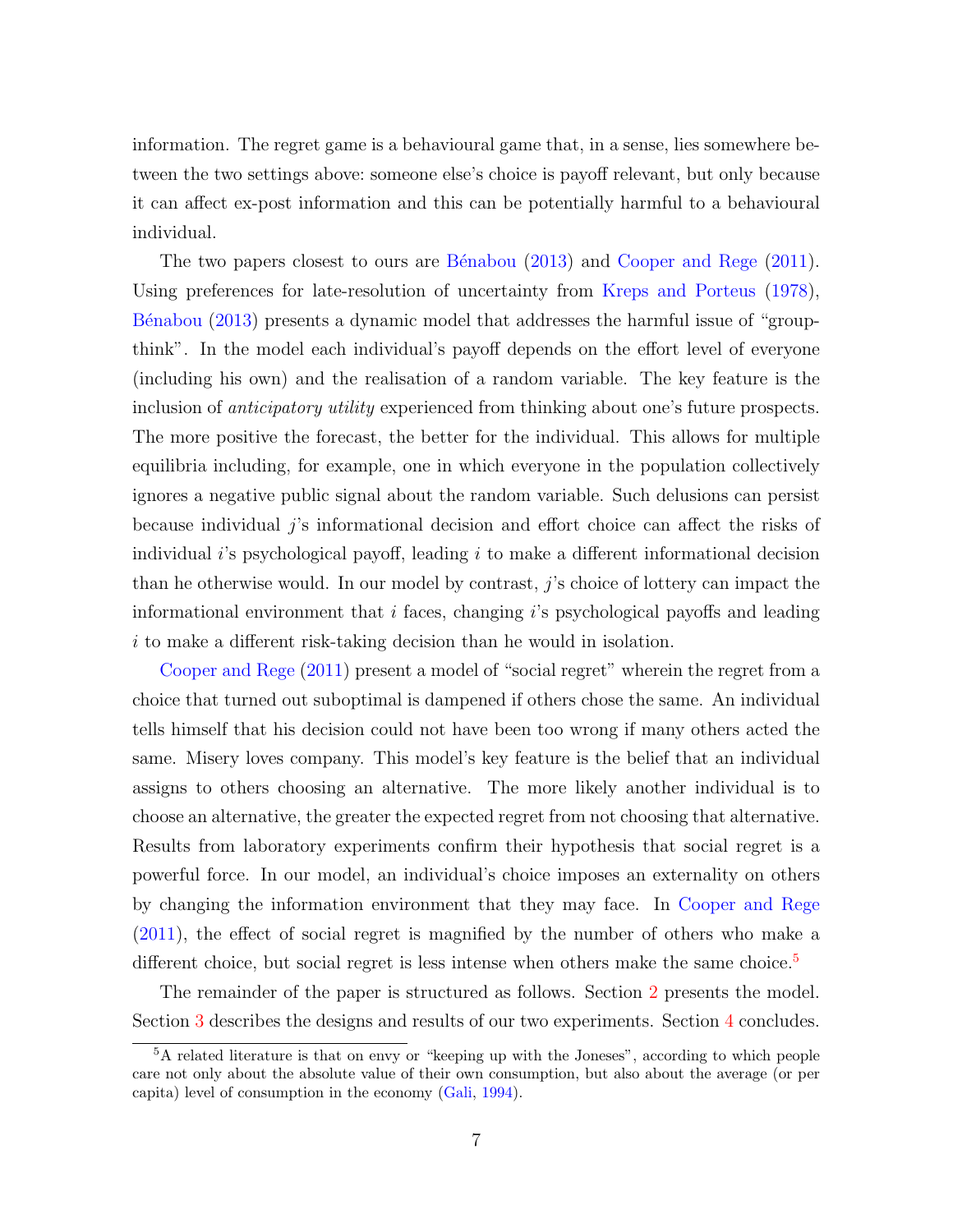# <span id="page-7-0"></span>2 The Model

Ex-post information feedback is an integral part of the regret story. If the outcome of a foregone alternative is never learned, then how can it be regretted? In subsection [2.1,](#page-8-0) we build on this insight to formally explore the mechanics of regret aversion. In effect, a regret averse individual 'zeroes-in' on the best-performing lottery in each state, creating a state-dependent reference point that can only be matched but never exceeded. Formally, identifying each state of nature by its best-performing lottery generates a regret-relevant information partition of the state space. However, implicit in this construction is that alternatives, in particular the best-performing lottery, in each state will be learned about even if unchosen. We consider how preference reversals may occur when the regret-relevant partition that is faced depends on choice. Using our example from Section [1,](#page-1-0) we imagine that Ann only learns the outcome of the risotto if she orders it (since the spaghetti dish is a sure thing, it is always known).<sup>[6](#page-7-1)</sup> This asymmetry in ex-post information, and hence regret, increases the relative benefit of choosing spaghetti as it is a safe haven from regret.

In Subsection [2.2,](#page-12-0) we extend the environment to one in which the information that will be learned ex-post is unknown in advance. That is, in addition to the 'standard' uncertainty captured by risky lotteries, there is an additional layer of uncertainty due to not knowing what regret-relevant information partition will be faced ex-post. Regret may or may not be experienced. Again using our example, we suppose that there is a possibility that Ann will learn of the risotto's quality even if she orders the spaghetti (perhaps a she will observe someone at a different table order it). Ordering the spaghetti no longer provides full insurance from regret. In Subsection [2.3](#page-15-0) we extend to an environment where there are many regret averse individuals, and the regret-relevant information partition that is faced by an individual depends probabilistically upon her own choice and the choices of others. We suppose that Ann has a friend, Barry, who joins her for dinner. If Barry orders the risotto, then Barry's choice means that Ann will learn the risotto's quality. In this case, Barry's behaviour imposes a negative externality on Ann's ex-post psychological payoff. This is a game in which Barry does not alter Ann's payoff directly, but rather he impacts the ex-post informational environment that Ann will face.

<span id="page-7-1"></span><sup>&</sup>lt;sup>6</sup>We emphasise that risk free lotteries therefore play a very important role for regret averse individuals.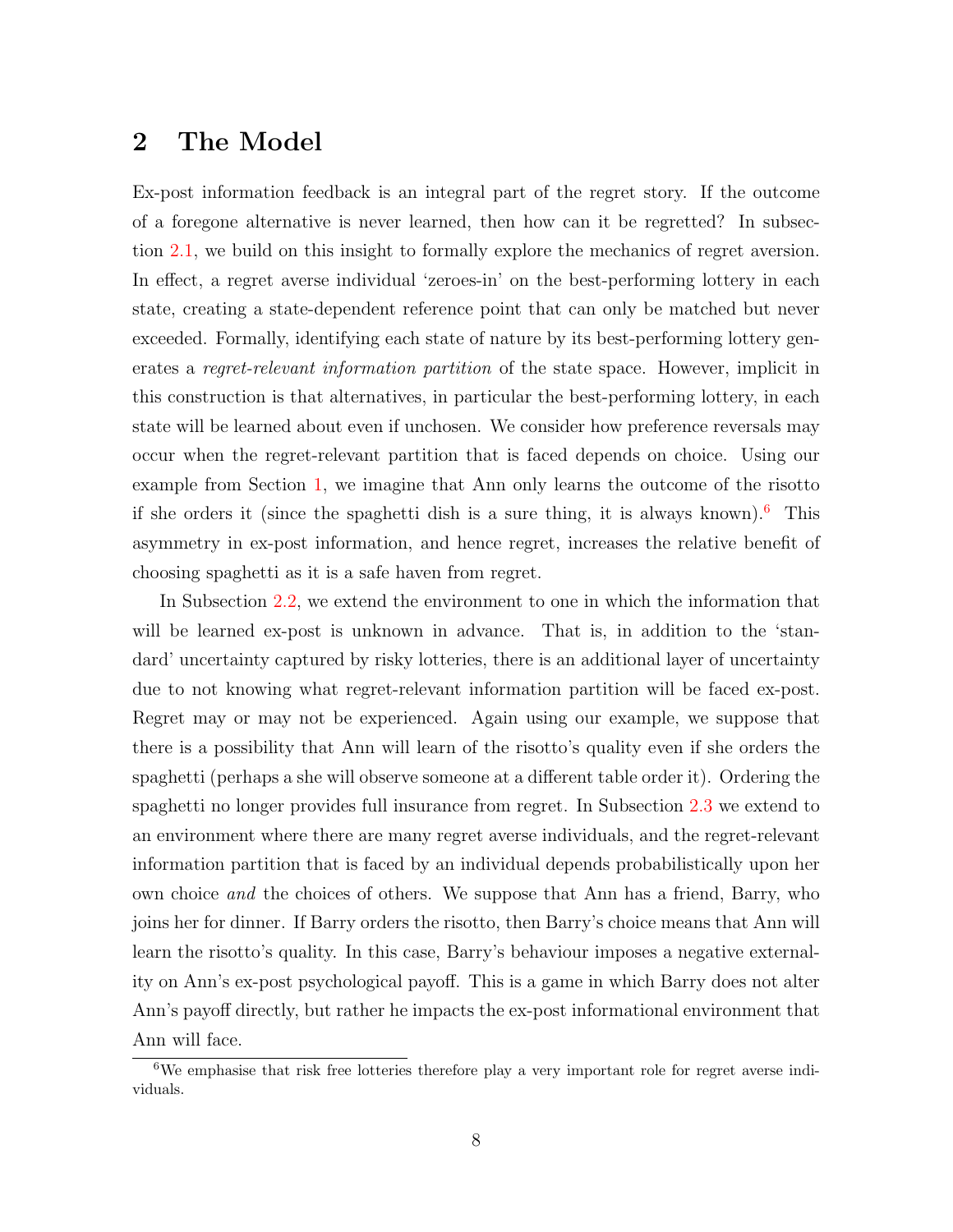## <span id="page-8-0"></span>2.1 The Decision Environment

Let  $\Omega$  denote a finite state space with typical element given by  $\omega$ . Uncertainty is captured by a probability measure  $\mathbb{P}$  defined on  $2^{\Omega}$ , where  $\mathbb{P}[\{\omega\}] > 0$  for all  $\omega \in \Omega$ . There is a choice set,  $\mathcal{L}$ , containing n risky lotteries, labelled  $\ell_1, \ell_2, \ldots, \ell_n$ , and a safe (risk-free) lottery,  $\ell_S$ . The outcome of lottery  $\ell$  in state  $\omega \in \Omega$  is denoted by  $\ell(\omega)$ . For simplicity we assume that each risky lottery,  $\ell_i$ ,  $i = 1, \ldots, n$ , is an independent Bernoulli random variable with outcome  $\underline{\ell}_i$  occurring with probability  $1-p_i \in (0,1)$  and outcome  $\ell_i$  occurring with probability  $p_i$ . We further assume that there are no payoff ties and that outcomes are structured such that  $\max_i \underline{\ell}_i < \ell_s < \min_i \ell_i$ . Therefore there are exactly  $2^n$  states in  $\Omega$ . Note that the risk free lottery,  $\ell_S$ , is the lottery with highest return in only one state; in all other states, at least one of the risky lotteries will outperform it.[8](#page-8-2)

Let  $u(\cdot)$  be a real-valued *choiceless utility* function defined on  $\mathcal{L} \times \Omega$  that satisfies the usual conditions.<sup>[9](#page-8-3)</sup> Let  $R(\ell;\omega)$  capture the experienced regret in state  $\omega$  when lottery  $\ell$  was chosen; formally it is a function of the difference between 'choiceless utility from what turned out to be the best possible decision' and 'choiceless utility from the decision made'.<sup>[10](#page-8-4)</sup> The total utility experienced by a decision maker in state  $\omega \in \Omega$ , when lottery  $\ell \in \mathcal{L}$  is chosen, is denoted by  $u^T$  and is defined as

$$
u^T(\ell(\omega)) = u(\ell(\omega)) - R(\ell; \omega)
$$
  
=  $u(\ell(\omega)) - \kappa \left( \max_{\ell' \in \mathcal{L}} u(\ell'(\omega)) - u(\ell(\omega)) \right)$  (1)

where parameter  $\kappa$  ( $\geq$  0) is the coefficient of regret aversion that is assumed to be state-independent.

A decision maker compares the expected total utility of all the lotteries. Letting E denote the expectation operator with respect to  $\mathbb{P}$ , we can state the decision maker's

<span id="page-8-2"></span><span id="page-8-1"></span><sup>&</sup>lt;sup>7</sup>Since  $\Omega$  is finite there are no technical headaches.

<sup>&</sup>lt;sup>8</sup>Since the *n* risky lotteries have uncorrelated returns, then the probability that the risk-free lottery is the best-performing lottery equals  $\prod_{i=1}^{n}(1-p_i)$ . This tends to zero as n gets large.

<span id="page-8-3"></span><sup>9</sup>The term "choiceless utility" was introduced by [Loomes and Sugden](#page-39-1) [\(1982\)](#page-39-1). It is so-called as it is the utility experienced if the decision maker is simply *assigned* lottery  $\ell$  and the resulting state is  $\omega$ 

<span id="page-8-4"></span> $10$ This is different to the set up of [Loomes and Sugden](#page-39-1) [\(1982\)](#page-39-1), who view regret as stemming from pairwise comparisons. Our formulation is based on [Sarver](#page-39-4) [\(2008\)](#page-39-4), where the comparison lottery is that which performed best in the realised state.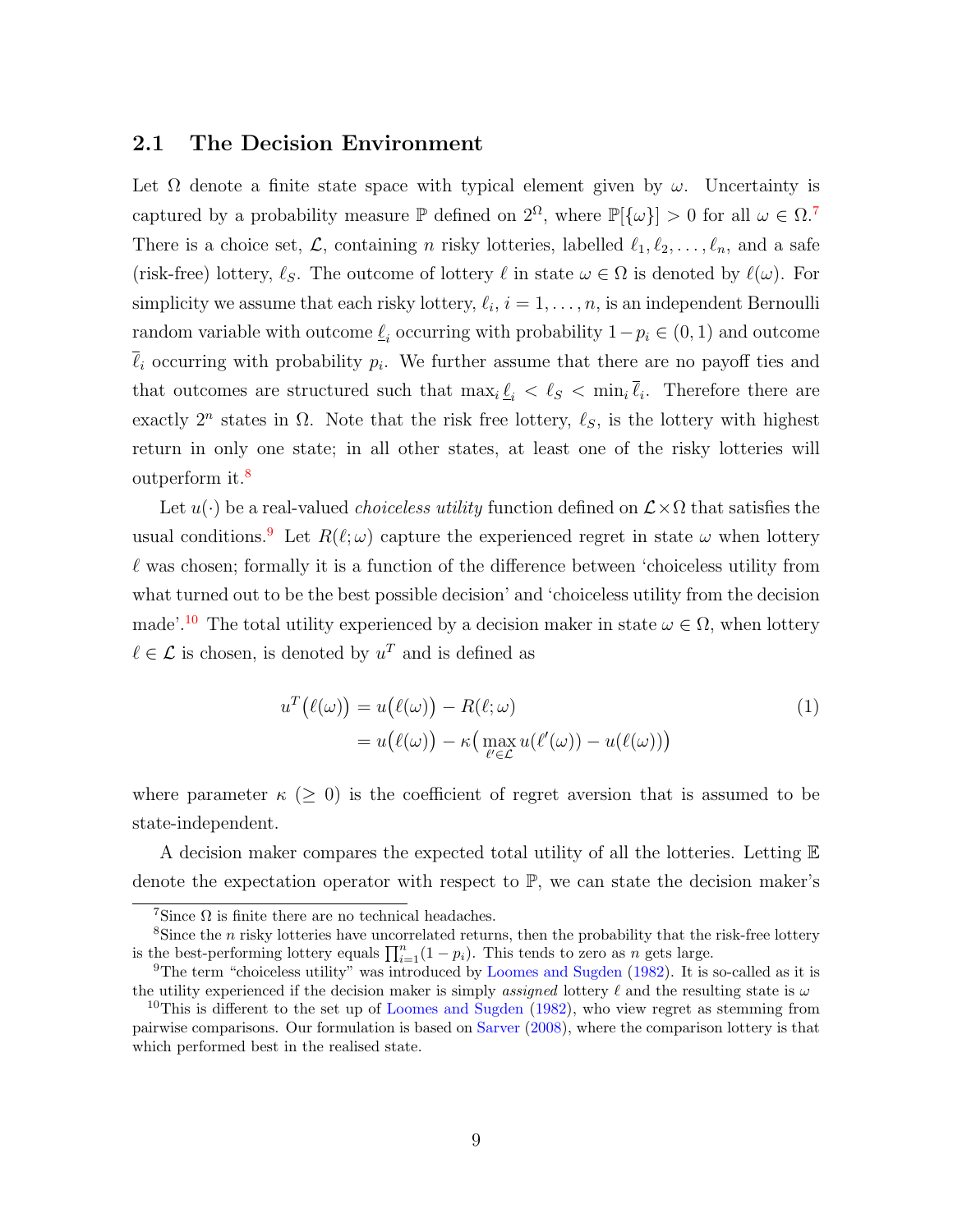optimisation problem as,

$$
\max_{\ell \in \mathcal{L}} \mathbb{E}\Big[u^T\big(\ell(\omega)\big)\Big] \tag{2}
$$

We now state our first result.

<span id="page-9-0"></span>**Theorem 1.** Suppose the outcome of all lotteries will always be learned ex-post. Then, for every pair of lotteries  $\ell_i$  and  $\ell_j$  in  $\mathcal{L},$ 

$$
\mathbb{E}\Big[\big(u(\ell_i(\omega)\big)\Big] \geq \mathbb{E}\Big[\big(u(\ell_j(\omega)\big)\Big] \iff \mathbb{E}\Big[\big(u^T(\ell_i(\omega)\big)\Big] \geq \mathbb{E}\Big[\big(u^T(\ell_j(\omega)\big)\Big]
$$

The proof is in the Appendix. Theorem [1](#page-9-0) states that two decision makers, one with standard preferences ( $\kappa = 0$ ) and the other regret averse ( $\kappa > 0$ ), are indistinguishable in their choice behaviour. While the proof is almost immediate, it is important for our experimental purposes as it ensures that the incentive compatible mechanism that we use in our experiments, the BDM [\(Becker et al.,](#page-37-8) [1964\)](#page-37-8), remains incentive compatible under regret averse preferences. We note that while Theorem [1](#page-9-0) is stated for Bernoulli lotteries, it is easily extended to an environment with more general lotteries provided everything remains finite.

While interesting, Theorem [1](#page-9-0) does require that the outcome of every lottery is learned ex-post. However, while a lottery's outcome will always be learned when it is chosen, the same may not be true for unchosen lotteries. In such environments, what really matters to a regret averse individual is not the best performing lottery in each state, but the best performing lottery in each state that is learned about. The standard regret framework is insufficient for these purposes and needs to be extended to allow for the possibility that the information available ex-post depends on choice. We develop such an extension now.

Begin by relabelling the lotteries in such a way that  $\bar{\ell}_1 > \bar{\ell}_2 > \bar{\ell}_3 > \cdots > \bar{\ell}_{n-1} >$  $\overline{\ell}_n > \ell_S$ . Now, labelling lottery S by  $n + 1$ , for each  $i = 1, \ldots, n + 1$ , define the event  $F(i)$  as follows:

<span id="page-9-1"></span>
$$
F(i) := \left\{ \omega \in \Omega \mid \ell_i(\omega) = \max_{\ell_j \in \mathcal{L}} \ell_j(\omega) \right\}
$$
 (3)

In words, event  $F(i)$  is the set of states upon which lottery  $\ell_i$  is the best-performing. From our assumptions on the structure of lottery outcomes each  $F(i)$  is nonempty and the collection  $\{F(j)\}_{j=1}^{n+1}$  forms a partition of the state space  $\Omega$ . In words, a regretaverse individual creates a reference point for every state, where the state-dependent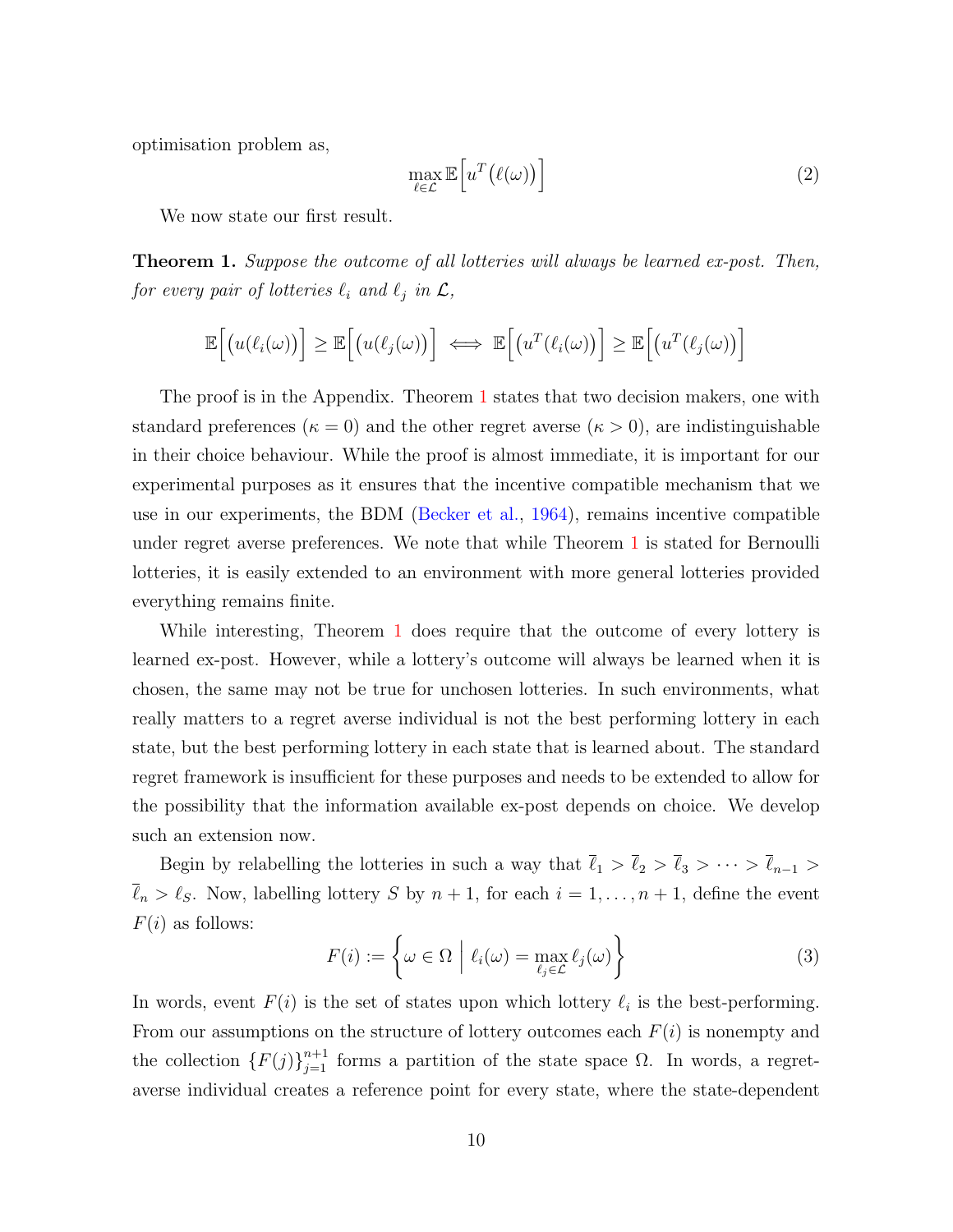reference point is the outcome of the best-performing lottery. Such a reference point can only be matched but never exceeded.

The partition given in [\(3\)](#page-9-1) assumes that ex-post information will be total. But what happens when the ex-post information the decision maker receives depends on choice? That is, consider the event  $F(j)$  but suppose that the environment is changed such that the outcome of  $\ell_j$  in state  $\omega \in F(j)$  is not learned when lottery  $\ell_k$  is chosen. Clearly the state dependent reference point  $\ell_i(\omega)$  is no longer valid. We assume that it is replaced with the payoff to the best-performing lottery that is learned about in state  $\omega$ .

When lottery  $\ell_k$  is chosen, we let  $\mathcal{O}_k \subseteq \mathcal{L}$  denote the set of lotteries whose outcomes are observed.<sup>[11](#page-10-0)</sup> Clearly  $\mathcal{O}_k$  is non empty for all k as the outcome of the chosen lottery is always learned. To incorporate ex-post information that depends on choice, we amend [\(3\)](#page-9-1) above, and define  $F_k(j)$  as follows.

$$
F_k(j) := \left\{ \omega \in \Omega \mid \ell_j(\omega) = \max_{\ell_h \in \mathcal{O}_k} \ell_h(\omega) \right\}
$$
 (4)

That is,  $F_k(j)$  is the set of states where lottery j is the best performing lottery that is learned about conditional on lottery  $k$  being chosen. Unlike the events defined in  $(3)$ , it is possible for  $F_k(j)$  to be empty. This is despite the fact that every lottery is the best-performing in at least one state.

So, for every lottery k the decision maker associates a partition of  $\Omega$  given by  $\pi_k = \{F_k(j)\}_{\ell_j \in \mathcal{L}}$ . We call this the regret relevant information partition associated with lottery  $k$ . Note that when the outcomes of all lotteries can be learned ex-post,  $F_k(j) = F(j)$ , for every lottery  $k^{12}$  $k^{12}$  $k^{12}$ 

We define an ex-post information environment, Π, as the collection of regret relevant information partitions, one for each lottery. That is,  $\Pi = {\pi_k}_{k=1}^{n+1}$ . We now show how to define a partial order on the collection of all ex-post information environments, that allows us to rank them in terms of greater ex-post 'informativeness'.

<span id="page-10-2"></span>**Definition 1.** We say that ex-post information environment  $\Pi' = {\{\pi_k'\}}_{k=1}^{n+1}$  is more *informative* than ex-post information environment  $\Pi'' = {\{\pi_k''\}}_{k=1}^{n+1}$  if for every  $k =$ 

<span id="page-10-0"></span><sup>&</sup>lt;sup>11</sup>Note that this assumes that, conditional on choosing lottery  $k$ , the set of lotteries whose outcomes are learned does not vary with the realised state. While this generalisation is easily incorporated, the simpler version is sufficient for our purposes.

<span id="page-10-1"></span><sup>&</sup>lt;sup>12</sup>In this case the collection  ${F(i)}_{i=1}^{n+1}$  forms the *fundamental regret relevant information partition* that we denote by  $\pi_0$ .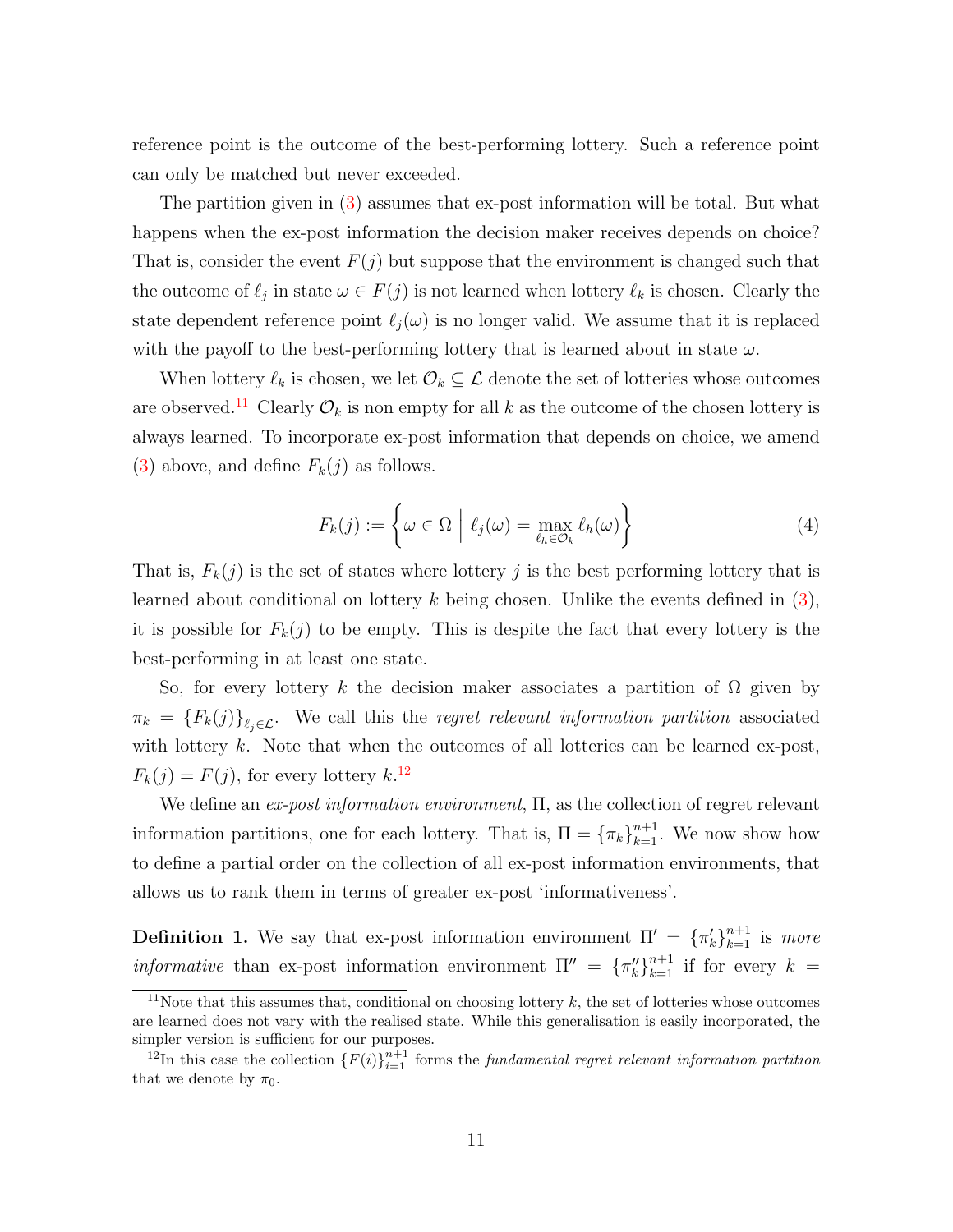$1, \ldots, n+1$ , regret relevant information partition  $\pi'_{k}$  is as fine as regret relevant information partition  $\pi_k''$ , and  $\pi_j'$  is strictly finer than  $\pi_j''$  for at least one lottery j.<sup>[13](#page-11-1)</sup>

We now show that a more informative ex-post information environment is not desirable for a regret averse individual.

<span id="page-11-0"></span>**Theorem 2.** Consider two ex-post information environments  $\Pi'$  and  $\Pi''$  such that  $\Pi'$  is more informative than  $\Pi''$ . Then a regret averse individual prefers ex-post information environments  $\Pi''$  to  $\Pi'$ , in the sense that the expected total utility associated with a given choice of lottery is never higher in  $\Pi'$ .

Theorem [2](#page-11-0) is very intuitive. A regret averse individual constructs a reference point for every (lottery,state) pair, that is given by the best-performing lottery that is learned about. A higher reference point is bad as the difference between the reference point and the chosen lottery's outcome can only increase, thereby increasing the regret that is experienced. By the definition of more informativeness, the reference point is never decreasing and strictly increases for at least one (lottery,state) pair. Since the choiceless utility experienced does not depend on the ex-post information environment and a more informative environment brings with it more regret, then such an environment is not attractive to a regret averse individual.

We now show how to encode the example of Ann deciding between restaurants from Section [1](#page-1-0) into our framework.

Example 1. Regret averse Ann must decide between two pizza-serving restaurants, R and S. There are two states of the world,  $\omega_1$  and  $\omega_2$ , with the probability of state  $\omega_1$ given by  $p \in (0, 1)$ . Restaurant R is risky and its pizza brings payoff  $\underline{\ell}_R$  in state  $\omega_1$  and payoff  $\overline{\ell}_R$  in state  $\omega_2$ . Restaurant S is the safe choice, with its pizza bringing payoff  $\ell_S$ in both states. Payoffs are structured such that  $\ell_R < \ell_S < \ell_R$ .

There are two information environments  $\Pi'$  and  $\Pi''$ . Under  $\Pi'$ , the outcome of both lotteries is always learned ex post, while under  $\Pi''$ , the outcome of lottery R is learned only if chosen. Therefore, we have

Under 
$$
\Pi'
$$
:  $\mathcal{O}_{\ell_R} = \{\ell_R, \ell_S\}, \mathcal{O}_{\ell_S} = \{\ell_R, \ell_S\}$  and  $\pi'_{\ell_R} = \{\{\omega_1\}, \{\omega_2\}\} = \pi'_{\ell_S}$   
Under  $\Pi''$ :  $\mathcal{O}_{\ell_R} = \{\ell_R, \ell_S\}, \mathcal{O}_{\ell_S} = \{\ell_S\}$  and  $\pi''_{\ell_R} = \{\{\omega_1\}, \{\omega_2\}\} \neq \pi''_{\ell_S} = \{\{\omega_1, \omega_2\}\}$ 

<span id="page-11-1"></span><sup>&</sup>lt;sup>13</sup>Given a set S and two partitions of S,  $\rho_1$  and  $\rho_2$ , we say that  $\rho_1$  is finer than  $\rho_2$  if every element  $\alpha$  of  $\rho_1$  is a subset of some element of  $\rho_2$ .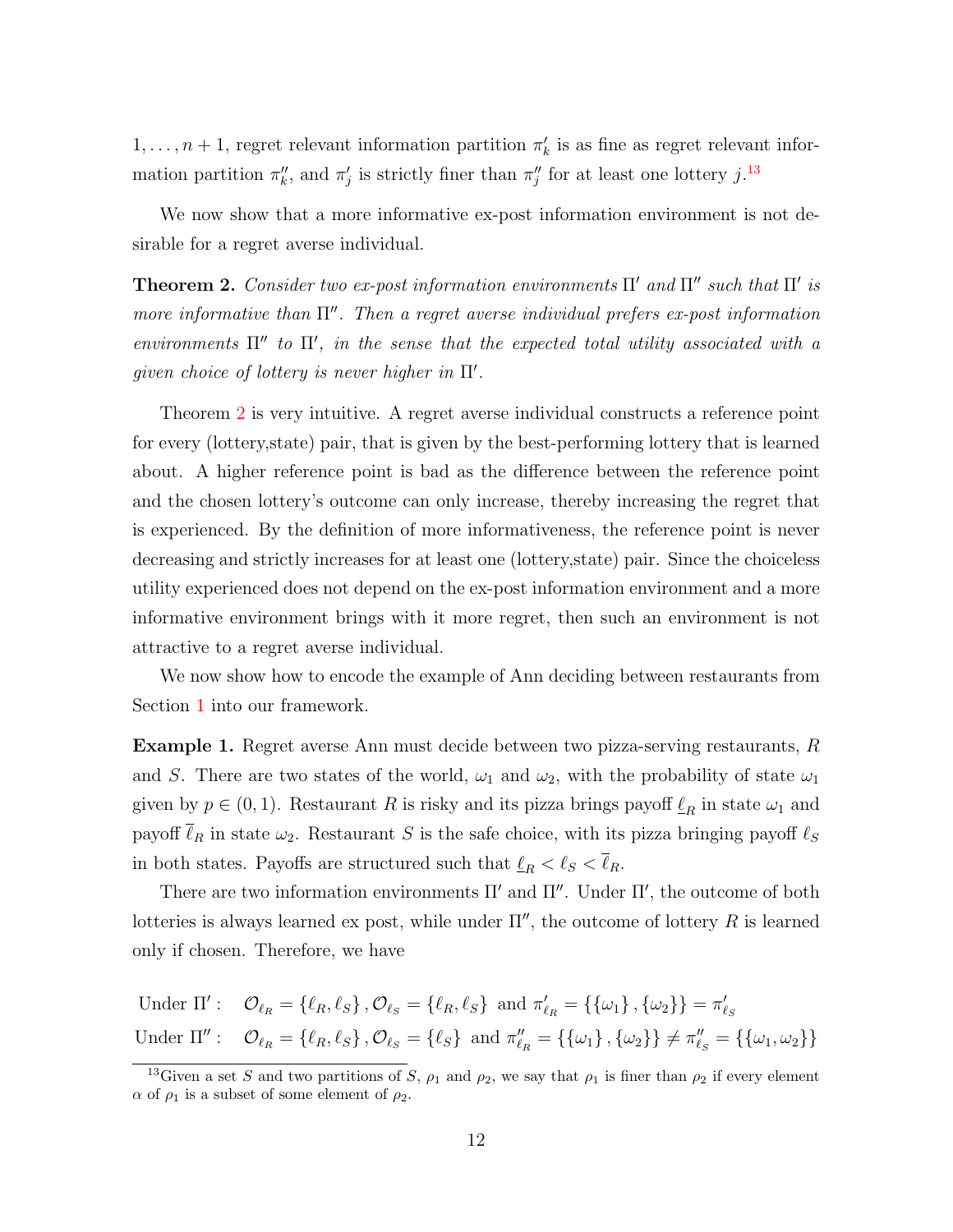Let us now consider the expected total utility associated with each choice of lottery. That is, we evaluate  $u^T(\ell, \Pi)$ , where we note the explicit dependence on the information environment Π. We have

$$
u^{T}(\ell_{R}, \Pi') = p(u(\ell_{R}) - \kappa(u(\ell_{R}) - u(\ell_{S}))) + (1 - p)(u(\overline{\ell}_{R}))
$$
  

$$
u^{T}(\ell_{R}, \Pi') = pu(\ell_{S}) + (1 - p)(u(\ell_{S}) - \kappa(u(\ell_{S}) - u(\overline{\ell}_{R})))
$$

while

$$
u^{T}(\ell_{R}, \Pi'') = p(u(\ell_{R}) - \kappa(u(\ell_{R}) - u(\ell_{S})) + (1 - p)(u(\overline{\ell}_{R}))
$$
  

$$
u^{T}(\ell_{R}, \Pi'') = pu(\ell_{S}) + (1 - p)u(\ell_{S})
$$

where we note that under information environment  $\Pi''$ , by choosing  $\ell_S$  Ann is completely insured against regret. Note that S has become relatively more attractive to Ann in  $\Pi''$ .

We conclude this section by reiterating the main observation. Models of regret aversion assume that the decision maker identifies each state by its best-performing lottery. But this is not always possible. When this is the case the regret averse decision maker identifies each state by the best-performing lottery that is learned about. Finally, what lottery outcomes are learned and what are not may be choice dependent. It then immediately follows that varying the information environment can impact (optimal) choice. In the next subsection we will allow for the possibility that multiple regretrelevant information partitions can be associated with each lottery choice. That is, there will be further uncertainty about what ex-post information environment will be faced.

## <span id="page-12-0"></span>2.2 Uncertainty Over the Ex-post Information Structure

In this section we allow for the possibility that the outcomes of unchosen lotteries may be learned about or may not be learned about. That is, there may be more than one regret relevant partition associated with a lottery choice. To illustrate the effect this can have on optimal choice we limit attention to the environment where the choice set  $\mathcal L$  only contains one risky lottery  $\ell_r$  and the risk free lottery  $\ell_s$ . With only one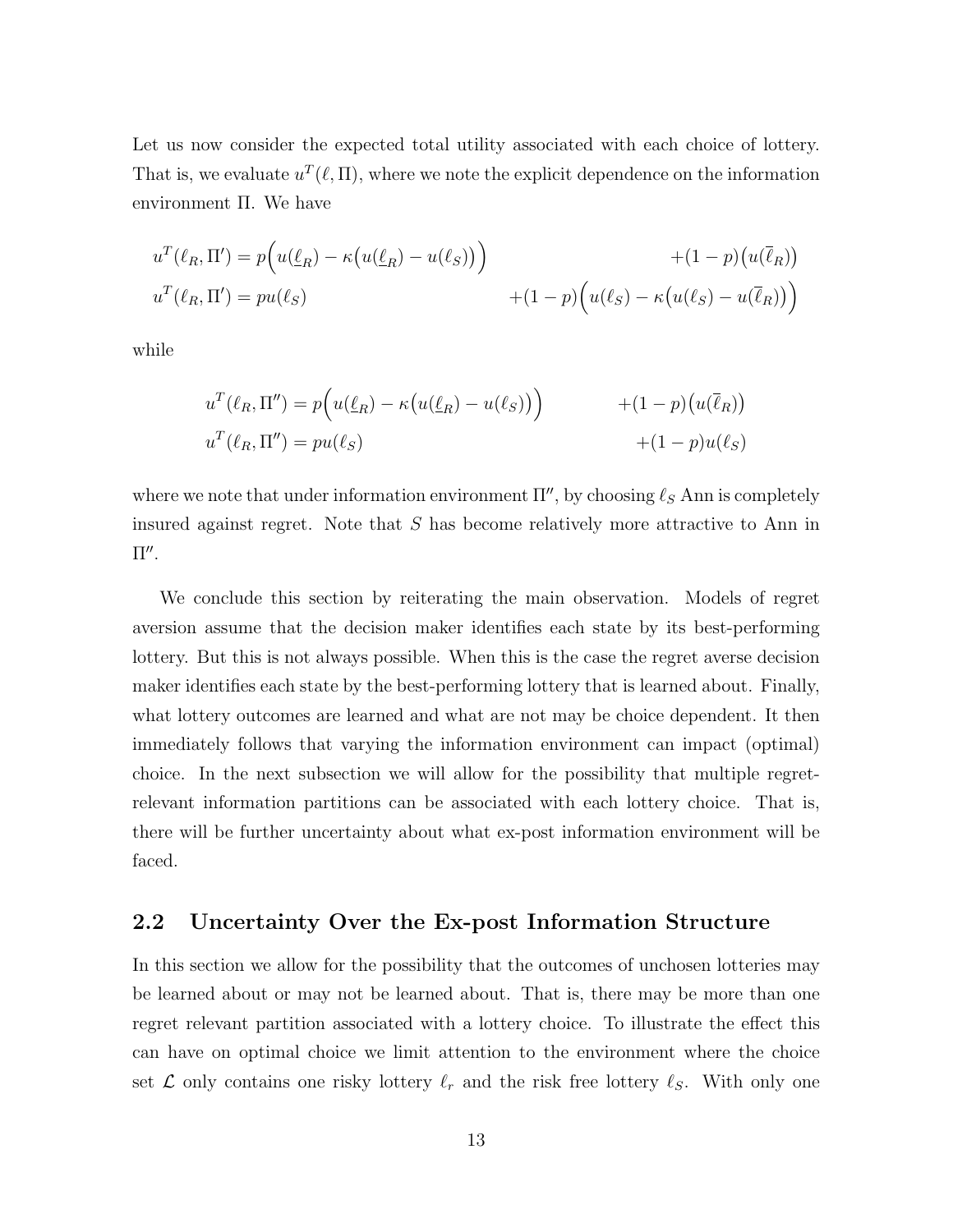risky lottery the state space is  $\{\omega_1, \omega_2\}$ , where  $\omega_1$  and payoff  $\overline{\ell}_r$  occur with probability  $p \in (0, 1)$ , and  $\omega_2$  and payoff  $\mathcal{L}_r$  occur with probability  $1 - p$ .

The risk-free lottery has the property that its outcome will always be known whether it was chosen or not. The same need not be true of the risky lottery. We let  $q \in [0,1]$ be the probability that an agent learns the outcome of the risky lottery,  $\ell_r$ , conditional on choosing the safe lottery,  $\ell_S$ . That is, conditional on choosing the risk-free lottery, with probability q the individual faces regret relevant partition  $\pi_0 = \{F(S), F(\ell_r)\},\$ and with probability  $1-q$  he faces partition  $\pi'_{S} = \{F'(S)\}\$  where  $F'(S) = \Omega$ . Utility is then given by

<span id="page-13-0"></span>
$$
u^T(\ell_S, \omega, q) = \begin{cases} u(\ell_S) - q\kappa(u(\bar{\ell}_r) - u(\ell_S)), & \text{if } \omega = \omega_1 \\ u(\ell_S), & \text{if } \omega = \omega_2 \end{cases}
$$
(5)

and

<span id="page-13-1"></span>
$$
u^T(\ell_r, \omega, q) = \begin{cases} u(\bar{\ell}_r), & \text{if } \omega = \omega_1 \\ u(\underline{\ell}_r) - \kappa \big( u(\ell_S) - u(\underline{\ell}_r) \big), & \text{if } \omega = \omega_2 \end{cases}
$$
(6)

Both the risky lottery,  $\ell_r$ , and the risk-free lottery,  $\ell_s$ , bring with them a benefit and a cost. The benefit is the direct choiceless utility associated with each; the cost is the psychological penalty that may be incurred in the event your choice is not optimal in the realised state. For the risky lottery,  $\ell_r$ , both the expected benefit and expected cost are fixed. For the risk-free lottery,  $\ell_S$ , the expected benefit is fixed but the expected cost is not. It may or may not be incurred.

Using  $(5)$  and  $(6)$ , it is simple to calculate when the risky option is preferable to a regret averse individual. To make things as clear as possible, we normalise the choiceless utility function u so that  $u(\ell_r) = 0$  and  $u(\ell_s) = 1$ . With this, the condition for the risky lottery  $\ell_r$  to be preferred to the risk-free lottery  $\ell_s$  reduces to

<span id="page-13-2"></span>
$$
u(\overline{\ell}_r) \ge \frac{1}{p} \left( \frac{1 + \kappa \left( 1 - p(1 - q) \right)}{1 + q\kappa} \right) \tag{7}
$$

Expression [\(7\)](#page-13-2) is bookended by two important cases. When  $q = 1$  the decision maker will learn the outcome of the risky option no matter what. Here, there is no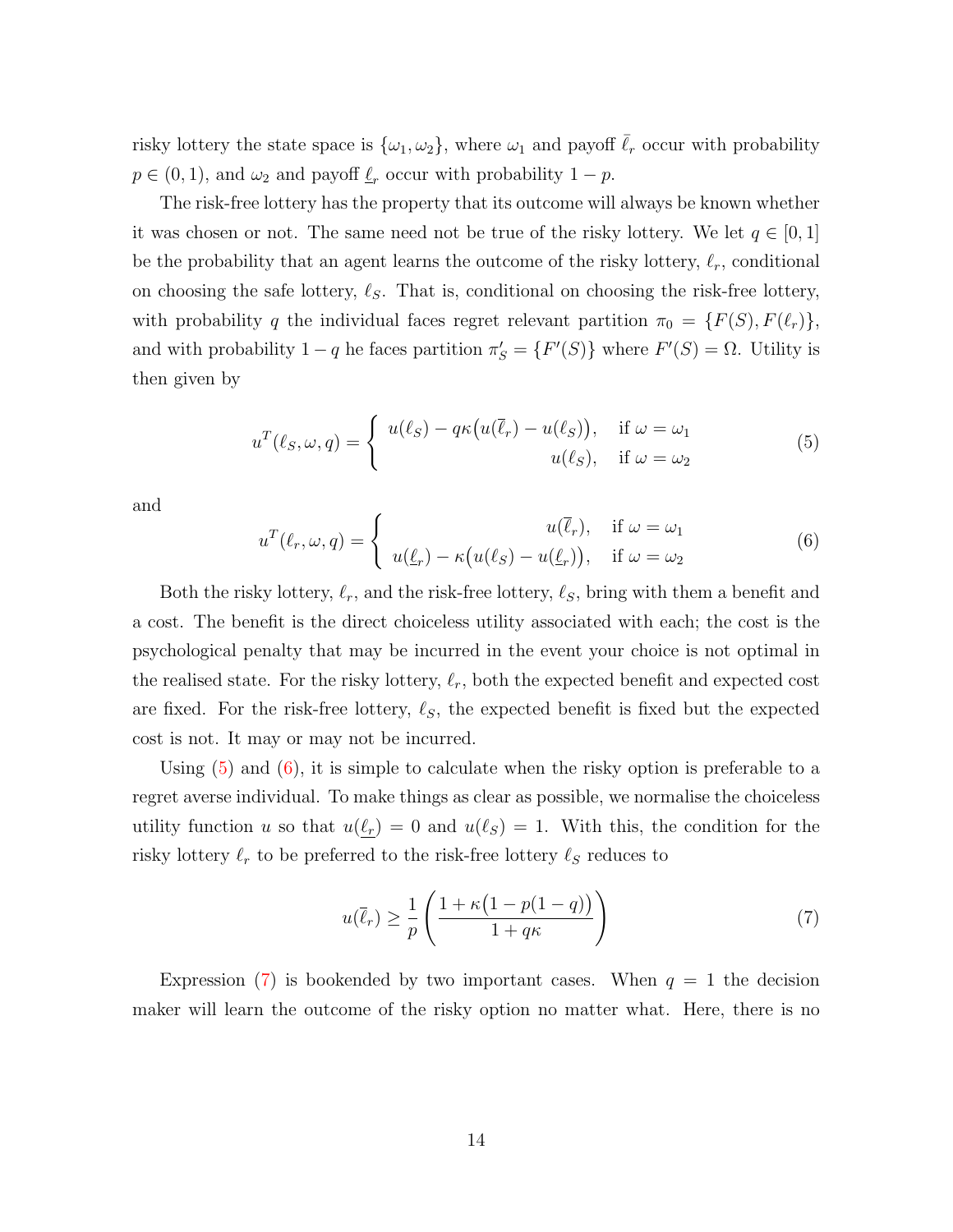distortion to the threshold rule relative to standard preferences, in that,

<span id="page-14-1"></span>
$$
u(\overline{\ell_r}) \ge \frac{1}{p} \tag{8}
$$

When  $q = 0$  however, the decision maker knows that he will definitely not learn the outcome of the risky option unless he opts for it. Then [\(7\)](#page-13-2) becomes,

<span id="page-14-0"></span>
$$
u(\overline{\ell}_r) \ge \frac{1}{p} \big( 1 + \kappa (1 - p) \big) \tag{9}
$$

Given that  $\kappa > 0$  and  $p \in (0, 1)$ , the inequality in [\(9\)](#page-14-0) is a more demanding condition on the risky lottery  $\ell_r$  than that in  $(8)$ . That is, when a regret averse decision maker will certainly not find out the realisation of the risky option without choosing it, he requires it to have a more desirable payoff distribution. (It can be checked that the RHS of expression in [\(7\)](#page-13-2) is strictly decreasing in q over the interval  $[0, 1]$ .

The reason for the discrepancy above is that the risk-free lottery can provide insurance against regret. When  $q = 0$ , the risk-free lottery provides complete insurance against regret. There is complete asymmetry in anticipated regret: if the decision maker chooses the risky option, he knows he will be able to make an ex-post comparison and feel regret if the risky option is not successful, whereas if he chooses the risk-free lottery, he knows he will not be able to make such a comparison. Because of the insurance against regret offered by the risk-free lottery, the outcome of the risky lottery in the event of a success must be high enough to tempt the decision maker away from the security of the risk-free lottery. Ignorance is bliss. On the other hand, when  $q = 1$ , the risk-free lottery offers no insurance against regret. The decision maker knows he will learn the outcome of the risky lottery whether he chooses it or not. The regret considerations are symmetric and cancel each other out, and the individual's condition is the same as if he were regret neutral.

Intuitively, the benefit that the risky lottery must yield in order to be chosen becomes lower as q increases due to the reduction in anticipated regret. As  $q$  decreases (i.e., the likelihood of making an ex-post comparison in the case the risky option is not chosen reduces) the agent is increasingly - from an ex-ante perspective - insured against regret. And because of this insurance against potential regret, the risky lottery's outcome must increase to tempt the agent away from the safe option.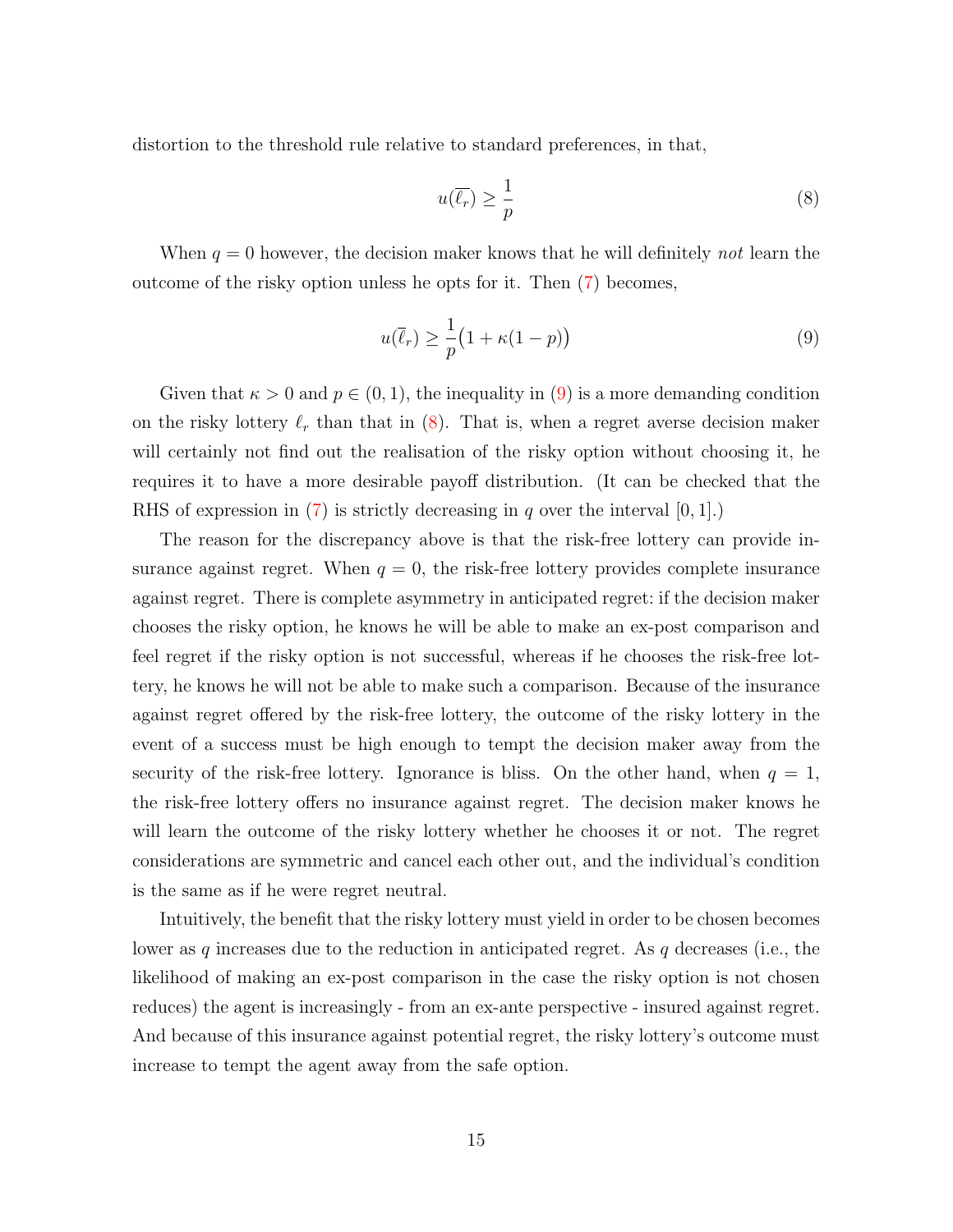In the next subsection, we extend the setting to one with multiple regret averse agents, and we suppose that  $q$  is endogenously determined by the choices of others. In particular, we assume that  $q$  is increasing in the number of other agents who choose the risky lottery. This seemingly minor amendment turns a series of single-person decision problems into a multi-player behavioural game.

## <span id="page-15-0"></span>2.3 Strategic Setting: The Regret Game

#### 2.3.1 The set up

We stick with the 2-state 2-lottery environment from the previous subsection. Suppose now that there are N decision makers, each of whom is regret averse, i.e., with preferences represented by  $u^T$  with  $\kappa > 0$ . The key modelling feature we introduce is that an individual's likelihood of learning about the risky outcome conditional on choosing the risk-free lottery is a function of the behaviour of others.

To capture the above, we define a symmetric  $N$ -player (simultaneous-move) behavioural game with common action set A and common utility function  $u^T$ .<sup>[14](#page-15-1)</sup> We identify the action set A with the 2-element choice set  $\mathcal{L} = \{ \ell_r, \ell_S \}$ . Each player i, chooses an action  $a_i \in A = \{\ell_r, \ell_S\}$ , and has utility function  $u_i^T : \mathbf{A} \times {\omega_1, \omega_2} \to \mathbb{R}$ , where  $\mathbf{A} := \prod_{j=1}^n A_j$ , with typical element  $\mathbf{a} = (a_1, \ldots, a_n)$ . From player *i*'s perspective, a pure action profile  $\mathbf{a} \in \mathbf{A}$  can be viewed as  $(a_i, \mathbf{a}_{-i})$ , so that  $(\hat{a}_i, \mathbf{a}_{-i})$  will refer to the profile  $(a_1, \ldots, a_{i-1}, \hat{a}_i, a_{i+1}, \ldots, a_n)$ , i.e., the action profile **a** with  $\hat{a}_i$  replacing  $a_i$ . The utility function of agent i is as defined in [\(5\)](#page-13-0) and [\(6\)](#page-13-1) save one difference: the probability that i learns the outcome of the risky lottery when it is not chosen, denoted  $q_i$ , depends on the behaviour of the other agents. Formally,

<span id="page-15-2"></span>
$$
u_i^T((\ell_S, \mathbf{a}_{-i}), \omega) = \begin{cases} u(\ell_S) - q_i(\mathbf{a}_{-i})\kappa(u(\overline{\ell}_r) - u(\ell_S)), & \text{if } \omega = \omega_1 \\ u(\ell_S), & \text{if } \omega = \omega_2 \end{cases}
$$
(10)

and

<span id="page-15-3"></span>
$$
u_i^T((\ell_r, \mathbf{a}_{-i}), \omega) = \begin{cases} u(\bar{\ell}_r), & \text{if } \omega = \omega_1 \\ u(\underline{\ell}_r) - \kappa(u(\ell_s) - u(\underline{\ell}_r)), & \text{if } \omega = \omega_2 \end{cases}
$$
(11)

where  $q_i(\mathbf{a}_{-i})$  is assumed to be strictly increasing in the number of others that choose

<span id="page-15-1"></span><sup>&</sup>lt;sup>14</sup>This is an abuse of notation as the domain on which utility is defined will now be extended to include the behaviour of others.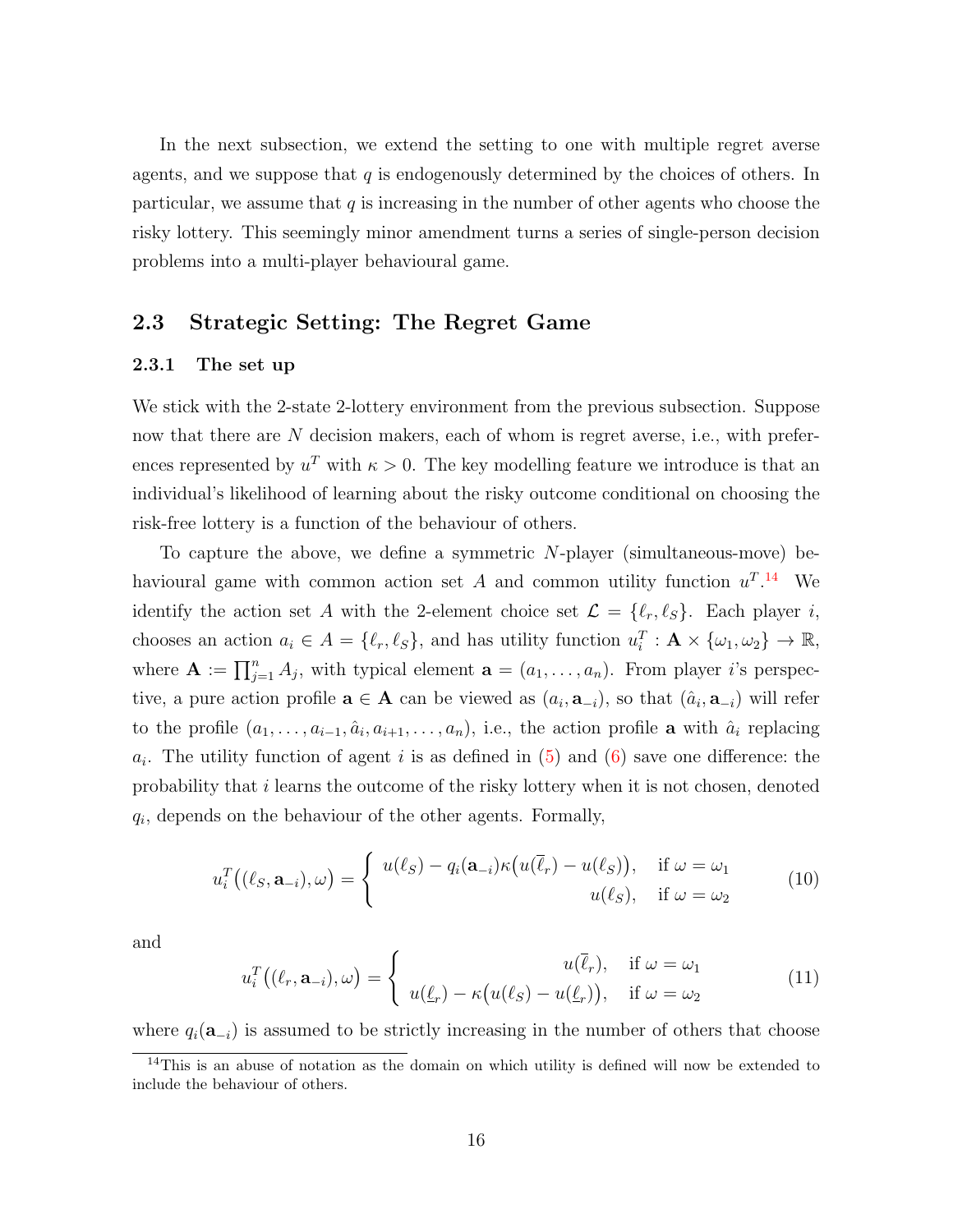$\ell_r$ .<sup>[15](#page-16-1)</sup> That is, abusing notation somewhat, we let  $|\mathbf{a}| = |(a_i, \mathbf{a}_{-i})| := \#\{j \neq i : a_j = \ell_r\}.$ Then for any two profiles  $\mathbf{a}'$  and  $\mathbf{a}''$  we have  $q_i(|\mathbf{a}'|) > q_i(|\mathbf{a}''|)$  if and only if  $|\mathbf{a}'_{-i}| > |\mathbf{a}''_{-i}|$ . Finally, we assume that  $q(0) = 0$  and  $q(N - 1) = 1$ .

We emphasise that, while player is utility depends on the choices of everyone, and hence the set up is a strategic game, the dependence is not direct. Rather it manifests through the likelihood that player j's choice of lottery will impact player i's ex-post regret relevant partition. It is individual  $j$ 's risk taking that can generate information for individual  $i$ , in turn altering is psychological payoffs, in turn altering the relative benefits of each choice. We now characterise the set of equilibria to this set up: showing how individual psychological motives can lead to socially interdependent decisions.

#### 2.3.2 Equilibria

The above defines the Regret Game. There are three classes of the game, depending upon the parameters. When  $u(\overline{\ell}_r) < 1/p$ , it is a dominant choice for each player to choose the safe lottery  $\ell_S$ . Similarly, when  $u(\bar{\ell}_r) > \frac{1}{n}$  $\frac{1}{p}(1 + \kappa(1-p))$ , choosing the risky lottery  $\ell_r$  is the dominant action. For intermediate values of  $u(\overline{\ell}_r)$  however, the game is one of coordination and has two pure-strategy Nash equilibria: all players choose  $\ell_S$ , and all players choose  $\ell_r$ .<sup>[16](#page-16-2)</sup> Theorem [3](#page-16-0) below states this formally.

<span id="page-16-4"></span><span id="page-16-0"></span>Theorem 3. In the regret game,

- 1. When  $u(\overline{\ell}_r) < \frac{1}{n}$  $\frac{1}{p}$ , uniform adoption of the risk-free lottery,  $\ell_S$ , is the unique (dominant) pure strategy Nash equilibrium.
- <span id="page-16-5"></span>2. When  $u(\overline{\ell}_r) > \frac{1}{n}$  $\frac{1}{p}(1 + \kappa(1-p)),$  uniform adoption of the risky lottery,  $\ell_r$ , is the unique (dominant) pure strategy Nash equilibrium.
- <span id="page-16-3"></span>3. When  $u(\overline{\ell}_r) \in \left[\frac{1}{n}\right]$  $\frac{1}{p},\frac{1}{p}$  $\frac{1}{p}(1 + \kappa(1-p))$ , uniform adoption of the risk-free lottery,  $\ell_S$ , is a pure strategy Nash equilibrium and uniform adoption of the risky lottery,  $\ell_r$ , is a pure strategy Nash equilibrium

<span id="page-16-1"></span><sup>&</sup>lt;sup>15</sup>Assuming that  $q_i$  is increasing seems natural to us. The more individuals who choose the risky lottery, the harder it ought be not to learn about its performance ex-post. But while it seems implausible that the function  $q_i$  would be decreasing at any point, we leave its precise functional form unspecified. One can imagine settings in which  $q_i$  is linear, concave, and convex. One can even envisage settings where  $q_i$  is step function, in that the outcome of  $\ell_r$  cannot be avoided once enough individuals have chosen it.

<span id="page-16-2"></span><sup>&</sup>lt;sup>16</sup>There is also a completely mixed strategy equilibrium but we ignore it as it is very unstable.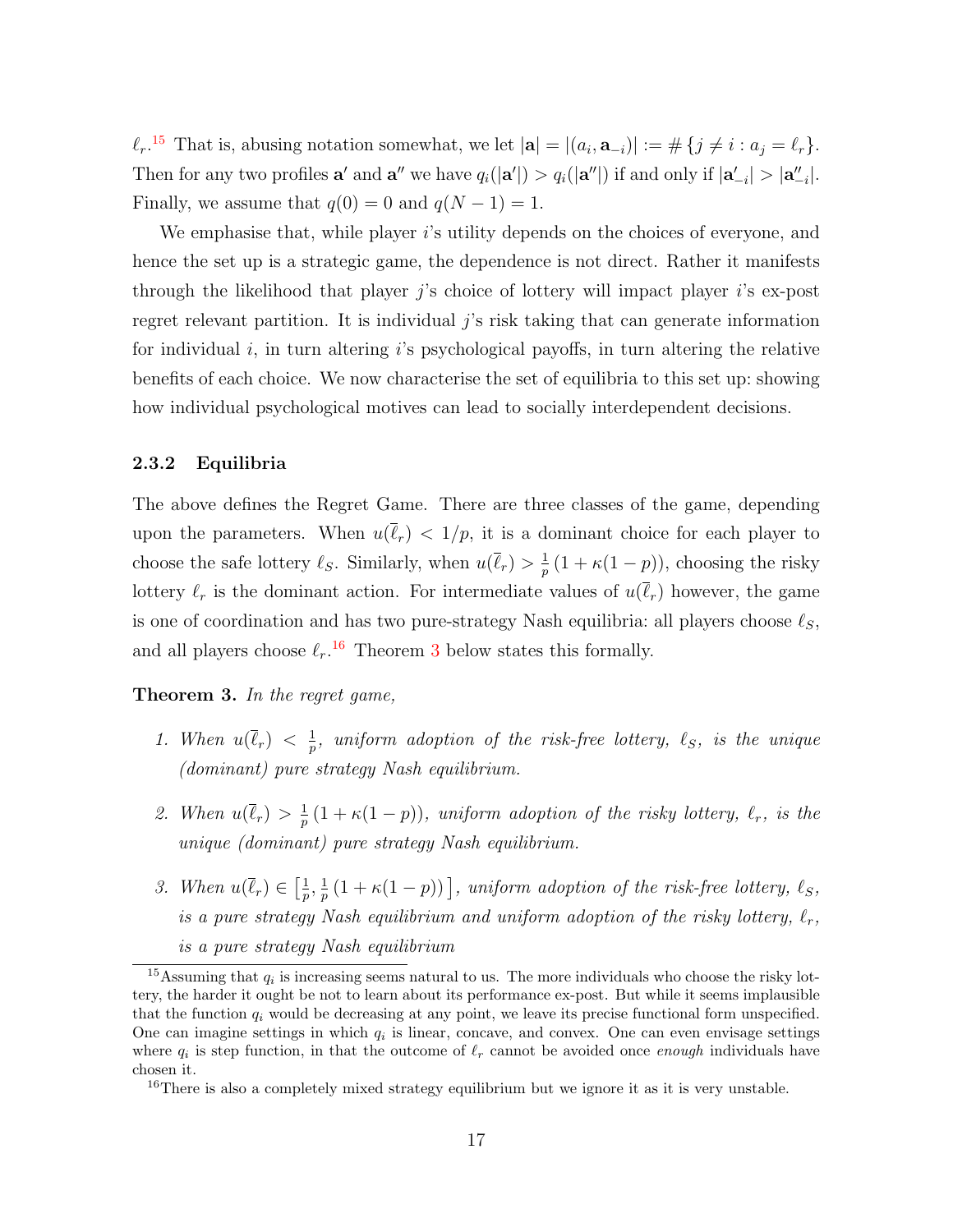Theorem [3](#page-16-0) can be understood as follows. While the risky lottery,  $\ell_r$ , brings a guaranteed utility, for every (other) individual who chooses the risky lottery, the expected utility associated with the risk-free lottery is decreasing. The reason for this being that the likelihood of learning about the alternative, and hence experiencing regret, is going up. Thus, for the parameters of case [3,](#page-16-3) we have a slightly unusual coordination game in that the number of others who choose  $\ell_r$  is decreasing the associated net utility of choosing  $\ell_S$  without improving the net utility of choosing  $\ell_r$ .

### 2.3.3 Welfare and equilibrium selection

It is interesting to compare the (common) expected utility levels at each equilibrium in case [3.](#page-16-3) From  $(10)$  and  $(11)$  we can compute that uniform adoption of the risky lottery,  $\ell_r$ , is Pareto optimal if and only if  $u(\overline{\ell}_r) \geq \frac{1}{n}$  $\frac{1}{p}(1 + \kappa(1-p)).$  But this is precisely the threshold at which individuals would always choose the risky lottery in any case. Thus, for parameters such that the regret game is a coordination game (case [3\)](#page-16-3), coordinating on the risk-free lottery is Pareto-optimal (and always preferred ex-ante).

There is a large literature addressing the tension that exists between the multiple equilibria in coordination games. The most commonly studied environment is a large-population binary-action game (e.g., the Stag Hunt) where the Pareto efficient equilibrium does not coincide with the *safe* risk-dominant equilibrium.<sup>[17](#page-17-0)</sup> Existing equilibrium selection techniques - be they evolutionary like stochastic stability [\(Kandori](#page-39-5) [et al.,](#page-39-5) [1993;](#page-39-5) [Young,](#page-39-6) [1993\)](#page-39-6) or higher-order belief-based like global games [\(Carlsson and](#page-37-9) [Damme,](#page-37-9) [1993;](#page-37-9) [Morris and Shin,](#page-39-7) [2003\)](#page-39-7) - favour the equilibrium that is more difficult to destabilise (i.e., the risk-dominant one). For our regret game, simple algebra shows that  $q \geq q^* = 1/2$  is the threshold at which the risky lottery becomes most desirable. But if we imagine a *steep* specification of q (in that  $q_i(|\mathbf{a}|) \approx 1$  when  $|\mathbf{a}| \geq 1$ ), then uniform adoption of the risky lottery would be the prediction. But that means the regret game has the quite curious property that the risk-free Pareto dominant outcome need not be risk-dominant [\(Harsanyi and Selten,](#page-38-6) [1988\)](#page-38-6).

<span id="page-17-0"></span><sup>&</sup>lt;sup>17</sup>Probably the best known experimental test of the efficiency vs safety issue is [\(Van Huyck et al.,](#page-39-8) [1990\)](#page-39-8) who study human behaviour in the *minimum effort game*, of which the Stag Hunt is a simple version.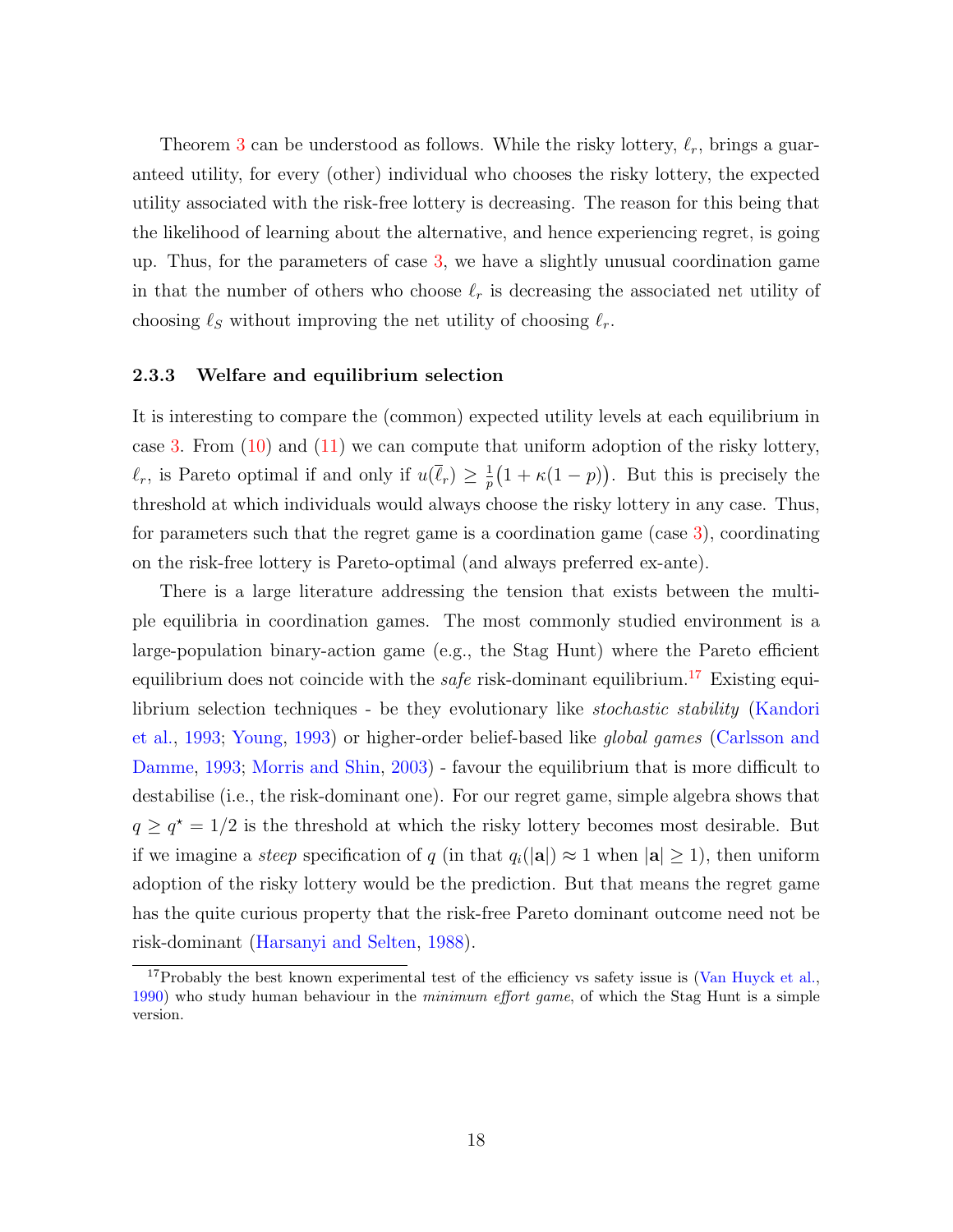## 2.3.4 Extensions

In what follows, we briefly describe some extensions of our model. Further details can be found in Appendix [B.](#page-41-0)

In the regret game above we have assumed that everyone is regret averse. However, in reality it is possible that only some proportion of a population are regret averse  $(\kappa > 0)$  and the remainder are regret neutral  $(\kappa = 0)$ . The first extension in Appendix [B.1](#page-41-1) considers the case in which some proportion of the population are similarly regret averse and the remaining proportion are regret neutral. The preferences over lotteries for regret neutral individuals are fixed no matter the information feedback. So these individuals always choose the lottery with the highest expected (choiceless) utility. When the environment becomes a game these individuals have a dominant strategy. The presence of regret neutral individuals makes it more difficult for the regret averse individuals to coordinate on the other lottery. The reason is that the regret neutral individuals will always choose one of the lotteries.

The second extension in Appendix [B.1](#page-41-1) considers the more general case where all individuals may have a different coefficient of regret aversion. Ex-ante, the regret coefficients are unknown, with everyone's coefficient being a random draw from some distribution over  $[0,\infty)$ . This generates a rich Bayesian game. In this sense, the first extension above is is one of many possible realisations of the strategic environment.

Individuals who are not regret averse may be regret neutral or rejoice lovers. Rejoice is defined as the psychological gain that a decision maker  $-$  so called rejoice lover  $$ experiences when the option chosen turns out to be better than the unchosen option. Appendix [B.2](#page-43-0) describes how rejoice can be incorporated in our model. When a rejoice lover does not learn the lottery's outcome, he will be *more* likely to choose the lottery, as he wants to know whether his choice was the best. It is easy to see that, while in equilibrium regret averse players will coordinate, rejoice lovers will anti-coordinate.

# <span id="page-18-0"></span>3 Experiments

We test the predictions of a two-player variant of the regret game through two experiments. Both experiments use a within-subject design and have two main goals. The first goal is identifying the participants who are regret averse. The second goal is testing whether regret averse participants behave as our model predicts. The two experiments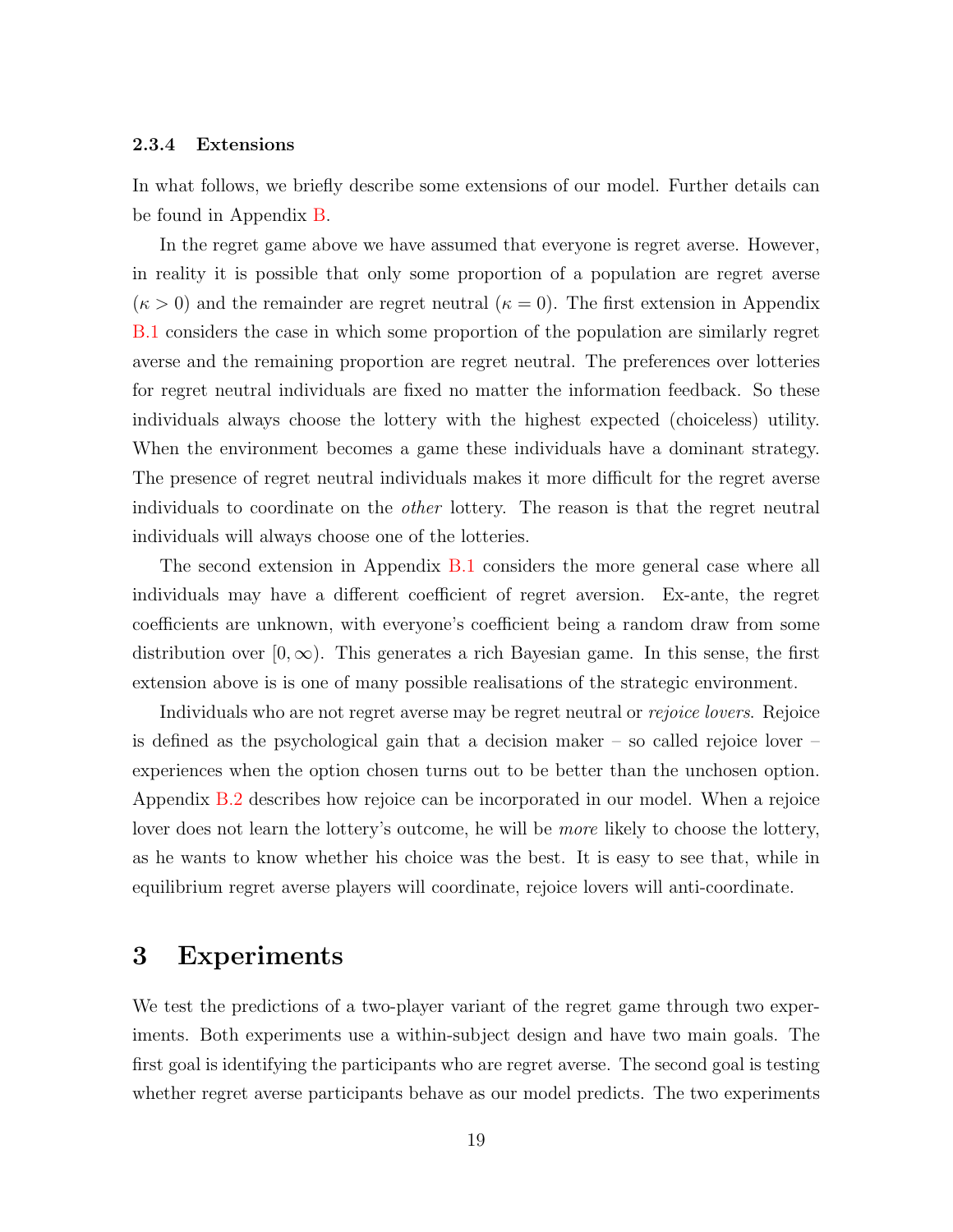achieve these goals through two different designs, with the second experiment serving as a robustness check of the results by eliminating some confounds that may have been present in the first experiment.

## <span id="page-19-0"></span>3.1 Experiment 1

## 3.1.1 Design

Overview The experiment consists of two parts. In the first part we elicit participants' preferences over a riskless option (a sure amount of money) and a risky option (a lottery) under two different information environments. In the first environment participants learn the risky lottery's outcome even if they do not choose it, while in the second environment they do not learn the risky lottery's outcome unless chosen. These initial decisions allow us to classify participants into regret averse types and non regret averse types and to calibrate the parameters of the second part of the experiment. We also ask an additional question as a robustness check – to verify whether participants behave according to the type they were classified as. In the second part of the experiment, participants are matched in pairs and play the regret game. They must choose between a sure amount of money and a risky lottery. If they do not choose the lottery, they will learn its outcome only if their partner chose the lottery.

Part 1 In the first part of the experiment, Decisions 1 through 3, participants have to choose between a sure amount ( $\epsilon$ 5 with certainty) and a risky lottery ( $\epsilon$ x with 50%) probability and  $\epsilon$ 0 with 50% probability) under different conditions.

The standard incentive compatible mechanism for eliciting lottery thresholds is the BDM [\(Becker et al.,](#page-37-8) [1964\)](#page-37-8), and by Theorem [1](#page-9-0) the BDM remains incentive compatible for regret averse individuals. We ask each participant to state the smallest lottery outcome x (henceforth *lottery threshold*) such that they prefer playing the lottery than receiving the sure amount. They can choose any number from the list {5, 6, 7, 8, 9, 10, 11, 12, 13, 14, 15}. After they submit their choice, the computer randomly picks a number from the same list, independently drawn for each participant. All the numbers are equally likely. If the number picked by the computer is smaller than the number  $x$  chosen by the participant, the sure amount is the implemented option, i.e., the participant receives  $\epsilon$ . If the number picked by the computer is equal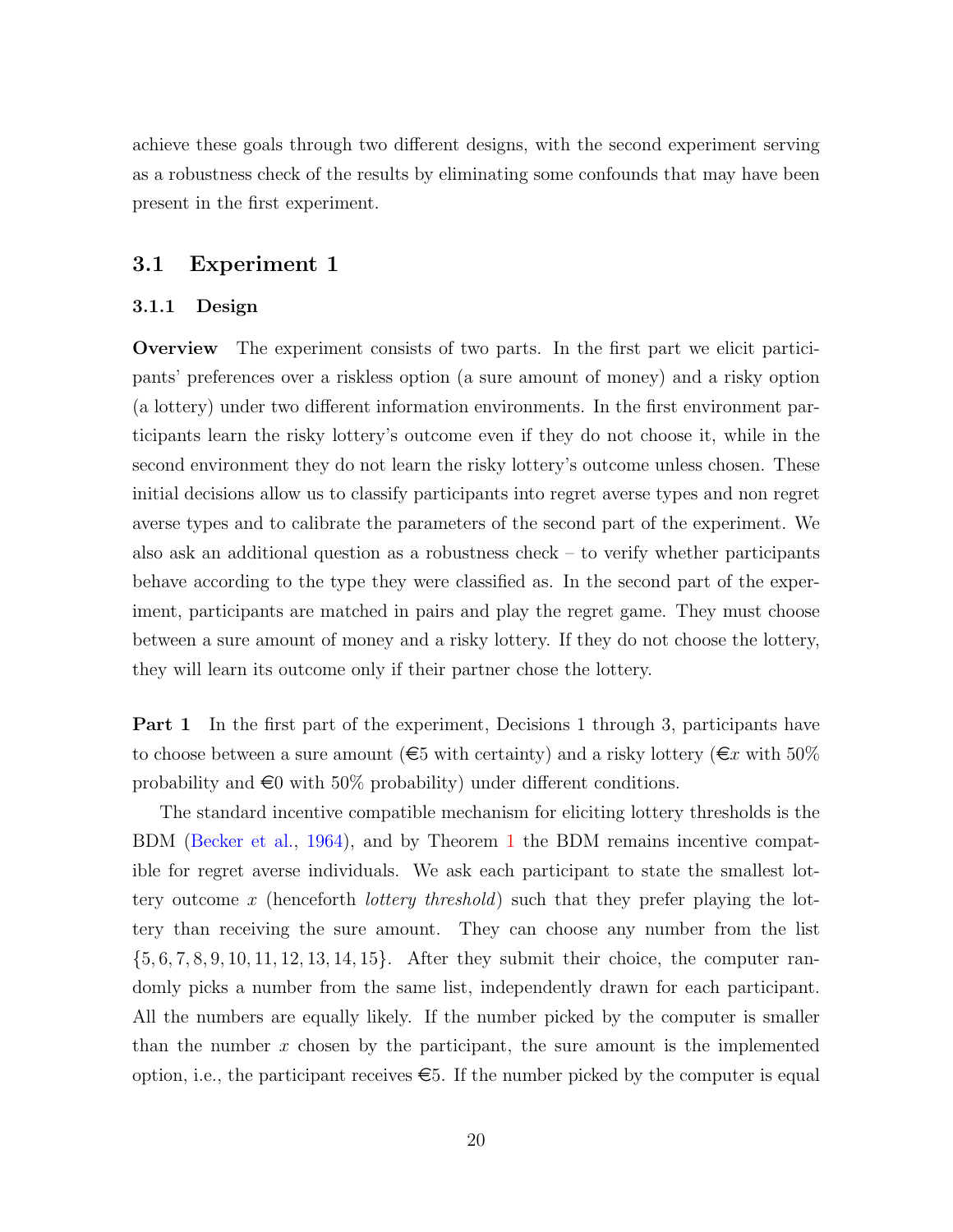or larger than the number  $x$  chosen by the participant, the lottery is the implemented option, i.e., the participant receives the number picked by the computer in  $\epsilon$  with 50% probability and  $\infty$  otherwise.<sup>[18](#page-20-0)</sup>

The above is common to Decisions 1 and 2 (and, as discussed later, to Decision 3). The difference between the decisions is seen in the information feedback provided to the participants who do not choose the lottery. Labelling the number  $x$  chosen by participants in Decision 1 as  $x_1$  and that chosen by participants in Decision 2 as  $x_2$ , we have the following.

*Decision 1.* If a participant's choice,  $x_1$ , results in the sure amount being the implemented option, they are nevertheless informed about the lottery's outcome.

*Decision 2.* If a participant's choice,  $x_2$ , results in the sure amount being the implemented option, they are *not* informed about the lottery's outcome.

After each of the first two decisions, participants learn the number randomly picked by the computer, and thus whether the implemented option is the lottery or the sure amount. In the latter case, the information provided varies across the two decisions as described above.

Participants who choose a higher lottery threshold in Decision 2 (no information) than in Decision 1 (information), i.e.,  $x_2 > x_1$ , are classified as *regret averse*. The sure amount is more appealing to them when feedback about the lottery is withheld, as it allows them to remain ignorant about the outcome of the unchosen option. Participants who choose the same or a lower lottery threshold in Decision 2 than in Decision 1, i.e.,  $x_2 \leq x_1$ , are classified as non regret averse. These participants can be further classified in two categories. Participants who choose  $x_2 = x_1$  are regret neutral, as they do not react to feedback about the unchosen option. Participants who choose  $x_2 < x_1$  are rejoice lovers. The sure amount is less appealing to them when feedback about the lottery is withheld, as they cannot learn the lottery's outcome unless they choose it.<sup>[19](#page-20-1)</sup>

To the best of our knowledge, our paper is the first to classify participants into regret averse and non regret averse types by using an incentive-compatible mechanism

<span id="page-20-1"></span><span id="page-20-0"></span><sup>18</sup>Whether the lottery is successful or not is perfectly correlated across participants.

<sup>&</sup>lt;sup>19</sup>Since we use a within-subject design, we are potentially exposed to the risk of experimenter demand effect. However, we believe that it is very difficult for participants to figure out what the experimenter is trying to achieve through Decisions 1 and 2, and the heterogeneity in participants' responses seems to support our belief.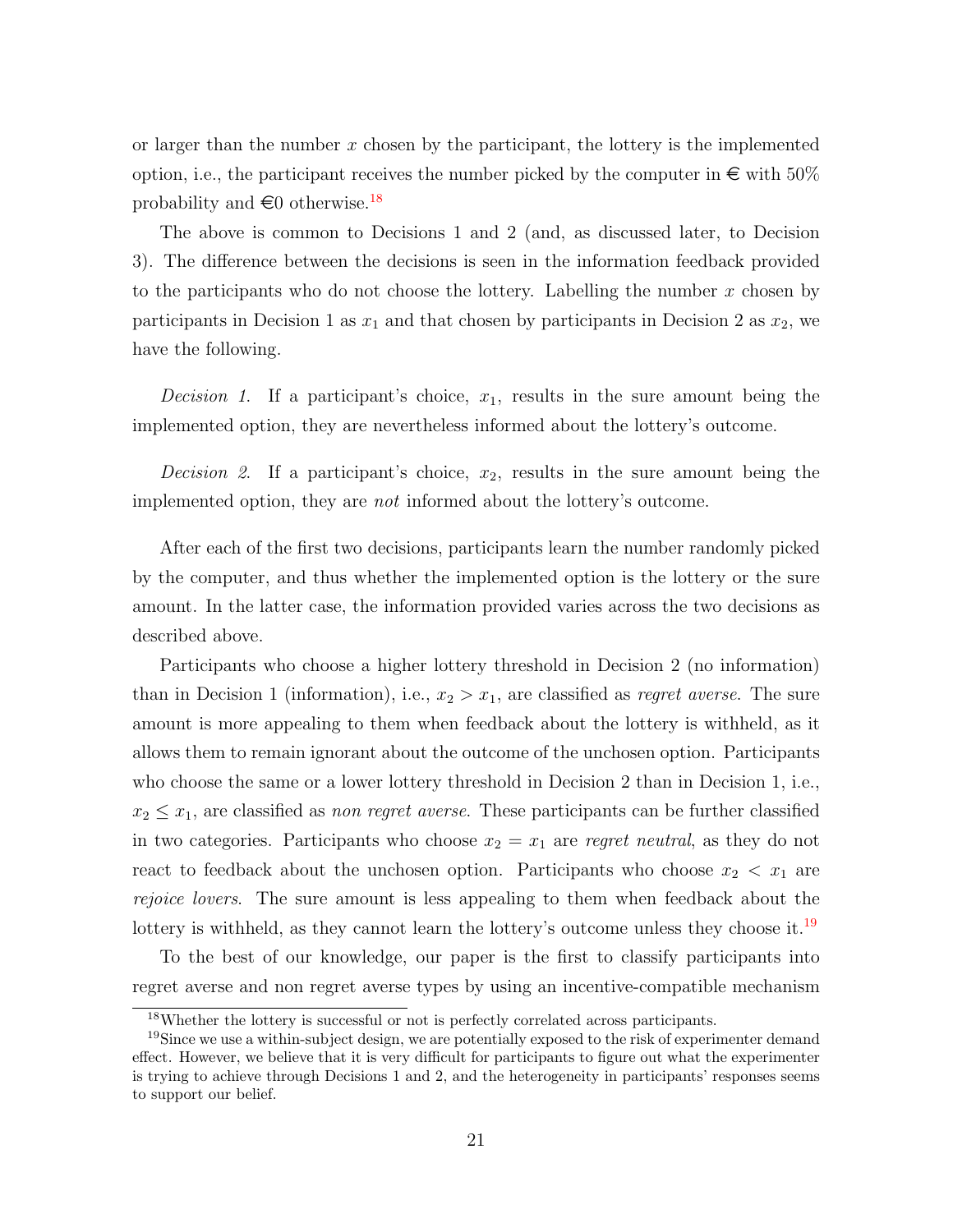under different feedback conditions. However, the idea that the expectation of feedback affects anticipated regret and thus the behaviour of regret averse individuals is has been documented by psychologists. For example, [Zeelenberg et al.](#page-39-0) [\(1996\)](#page-39-0) show that, when faced with the choice between two equally attractive gambles, most participants chose the gamble without feedback and thus ex-post comparisons of outcomes.<sup>[20](#page-21-0)</sup>

By classifying participants into types on the basis of a single decision, we are exposed to the risk of measurement error. However, if multiple decisions had been used to classify participants into types, we would have faced two other issues. First, earlier decisions may have affected later decisions, and varying the order to control for any possible order effect may not have been possible. Second, by going through multiple, similar questions participants may have felt bored and answered later question less accurately. In our second experiment, we use an alternative method to classify participants into types. While the new classification is still based on one decision only, by employing a different method it can serve as a robustness check for the classification into types used in our first experiment.

Finally, we ask participants an additional question (Decision 3) to verify whether they behave according to the type they were classified as through Decisions 1 and 2. Each participant is randomly paired with another participant and faces the same decision as in Decisions 1 and 2, with one difference: the feedback provided to the participants who does not play the lottery. If the number  $x$  chosen by a participant in Decision 3, labelled  $x_3$ , results in the sure amount being the implemented option, they will be informed about the lottery's outcome only if their partner played the lottery. This means that if their partner played the lottery, participants are under the same information environment as in Decision 1, where they learn the lottery's outcome. If their partner did not play the lottery, they are under the same information environment as in Decision 2, where they do not learn the lottery's outcome unless they play it.

Participants are also asked what they believe is the lottery threshold  $x$  chosen by their partner in Decision 3. If their guess is within one of the number chosen by their partner, then they receive additional  $\epsilon_1$  at the end of the study (provided that Decision 3 is randomly selected for payment).

<span id="page-21-0"></span> $^{20}$ For a different method to classify subjects into regret averse and not, see [Bleichrodt et al.](#page-37-10) [\(2010\)](#page-37-10). Similarly to our design, [Imas et al.](#page-39-9) [\(2021\)](#page-39-9) compare participants' valuations for identical lotteries under two different feedback scenarios. However, they use a between-subject design and it is not possible to back out the number of regret averse individuals from their data.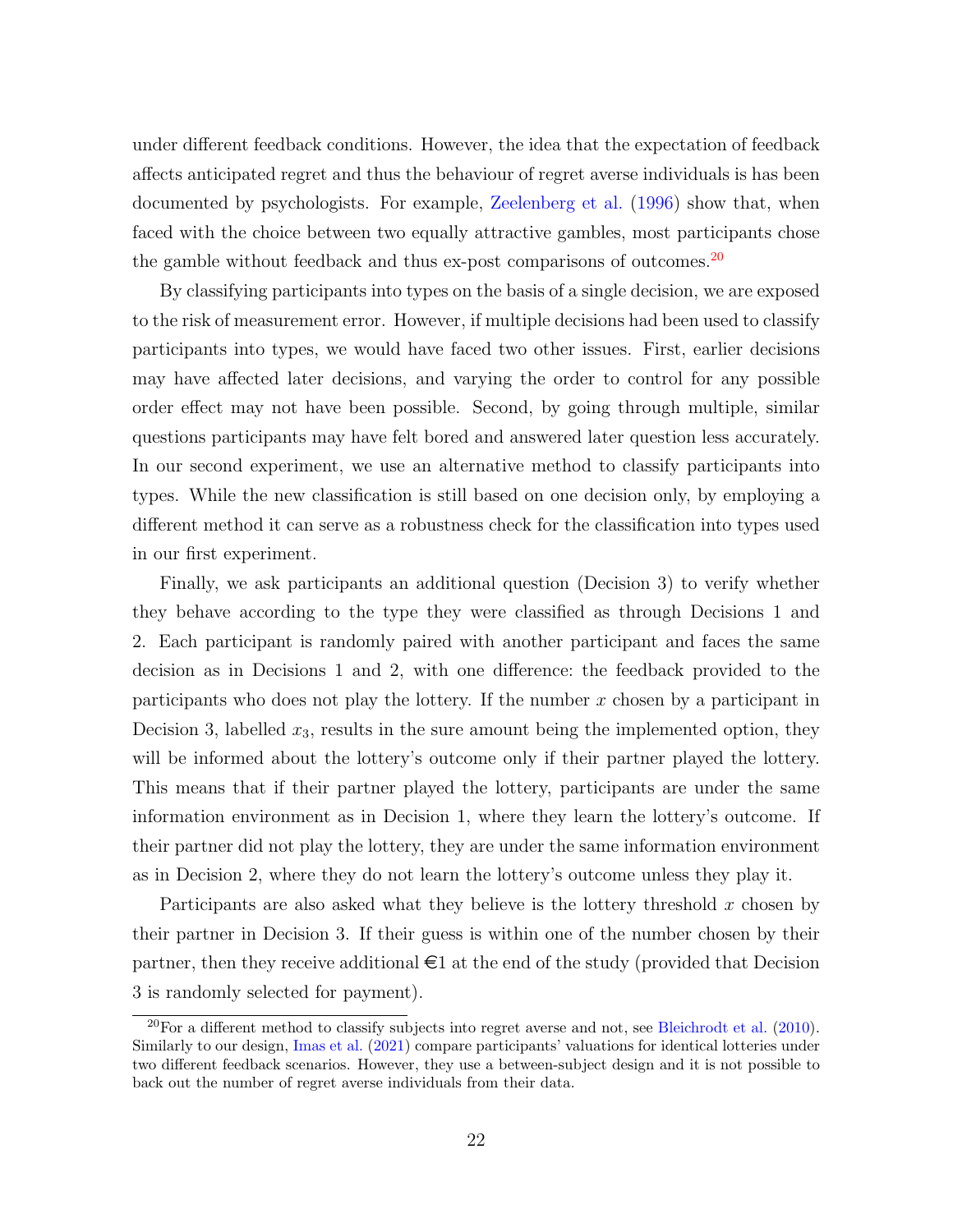As with Decisions 1 and 2, in Decision 3 participants are informed as to the number randomly picked by the computer, and thus whether the implemented option is the lottery or the sure amount.

Part 2 In the second part of the experiment (Decision 4 onwards), participants play the regret game described in Section [2.3.](#page-15-0) They must choose between a sure amount (earning  $\text{\textsterling}5$  with certainty) and a lottery (earning "an amount" in  $\text{\textsterling}$  with 50% probability and  $\epsilon$ 0 with 50% probability). Differently from the previous part of the experiment, the lottery's outcome in the good state is given and, for each participant, it is determined using the lottery thresholds  $x_1$  and  $x_2$  elicited in Decisions 1 and 2.

The sure amount is known regardless of the decision made. If participants choose the sure amount, they learn the lottery's outcome only if their partner chooses the lottery. This implies that if participants choose the lottery, they experience regret if the bad state materialises, whereas if they choose the sure amount, they experience regret if the good state materialises and they learn that.

This setting is identical in all the decisions in the second part of the experiment. However there are three type of decisions that differ in the amount the lottery yields in the good state corresponding to the three parts of the parameter space classified in Theorem [3.](#page-16-0) Two types of decisions are designed to test the regret game when it has a dominant strategy – in one the dominant strategy is the sure amount and in the other the dominant strategy is the lottery. The third type of decision is designed to test the regret game when it is a game of coordination. More interestingly, in each of these three decisions the amount that the lottery yields in the good state is individualspecific: it depends on a participant's choices in Decisions 1 and 2. This ensures that each participant, despite potential heterogeneity in their (regret averse) preferences, plays the regret game in its three key cases.

*Decision 4.* The lottery's outcome in the good state is *smaller* than the amount a participant chose in Decision 1, namely  $x_1 - 2$ . This allows us to test the prediction of the regret game when choosing the sure amount is the unique equilibrium in dominant strategies.

Decision 5. The lottery's outcome in the good state is *bigger* than the amount a participant chose in Decision 2, namely  $x_2 + 2$ . This allows us to test the prediction of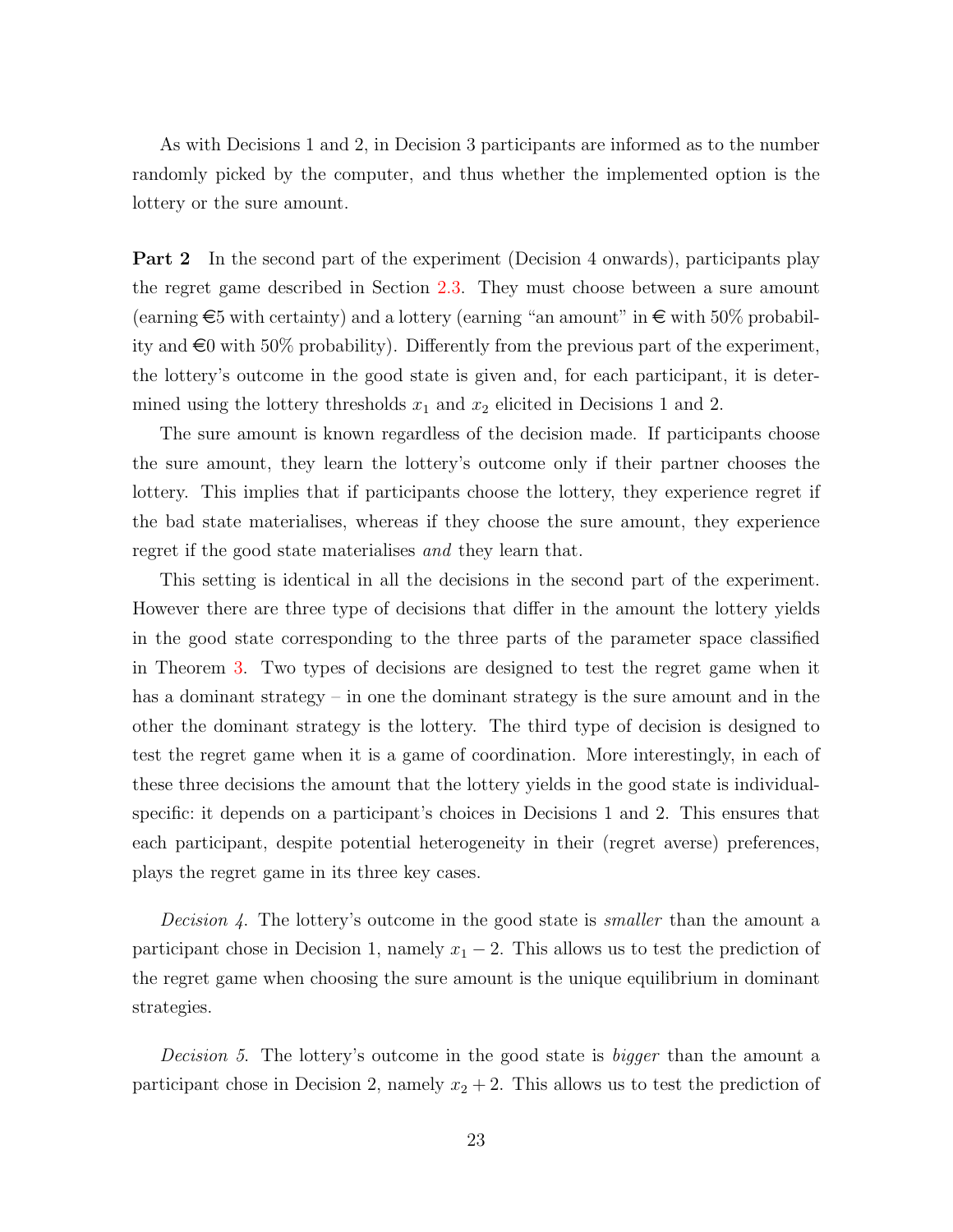the regret game when choosing the lottery is the unique dominant strategy equilibrium.

*Decision 6.* The lottery's outcome in the good state is in between the amount chosen in Decision 1 and that chosen in Decision 2, namely  $\frac{x_1+x_2}{2}$ . This allows us to test the prediction of the regret game when it is a game of coordination.

Decision 6, being the most interesting case of the regret game and thus the core part of the experiment, is repeated 20 times (Decisions 6 to 25).

Pairs are rematched before Decisions 4, 5 and 6. This means that a participant's partner could be the same as before or a different one. To mitigate potential dependence resulting from the repeated interaction of participants, we use matching groups of size 4. That is, for each participant, there are three potential participants who can be randomly assigned to them. In Decision 6 and its repetitions, participants keep the same partner.

From Decision 4 onwards, we elicit first order beliefs. We ask participants to guess whether their partner chose the sure amount of money or the risky lottery. If they guess their partner's choice, they receive additional  $\epsilon$  at the end of the study, if that decision is randomly selected for payment.

After the last iteration of Decision 6, i.e., Decision 25, the participants are asked some non-incentivised questions: the Regret Scale [\(Schwartz et al.,](#page-39-10) [2002\)](#page-39-10), the Big-Five personality traits [\(Gosling et al.,](#page-38-7) [2003\)](#page-38-7) and demographic characteristics.

Procedure The sessions were run in May 2017 in the experimental laboratory at the University of Bonn. The experiment was programmed and conducted with the software z-Tree [\(Fishbacher,](#page-38-8) [2007\)](#page-38-8).

At the end of the experiment, each participant received: (i) a show-up fee of  $\in \mathcal{A}$ , (ii) the payment for one randomly chosen decision out of the 25 decisions made, (iii) the payment for one randomly chosen belief out of the 23 beliefs elicited, but only in case of a correct guess. On average, a participant earned  $\in$ 11.50.

#### 3.1.2 Testable predictions

Decision 6 and its repetitions test Theorem [3](#page-16-0) Part [3,](#page-16-3) i.e., they test the predictions of the regret game when it is a game of coordination with two pure strategy Nash Equilibria.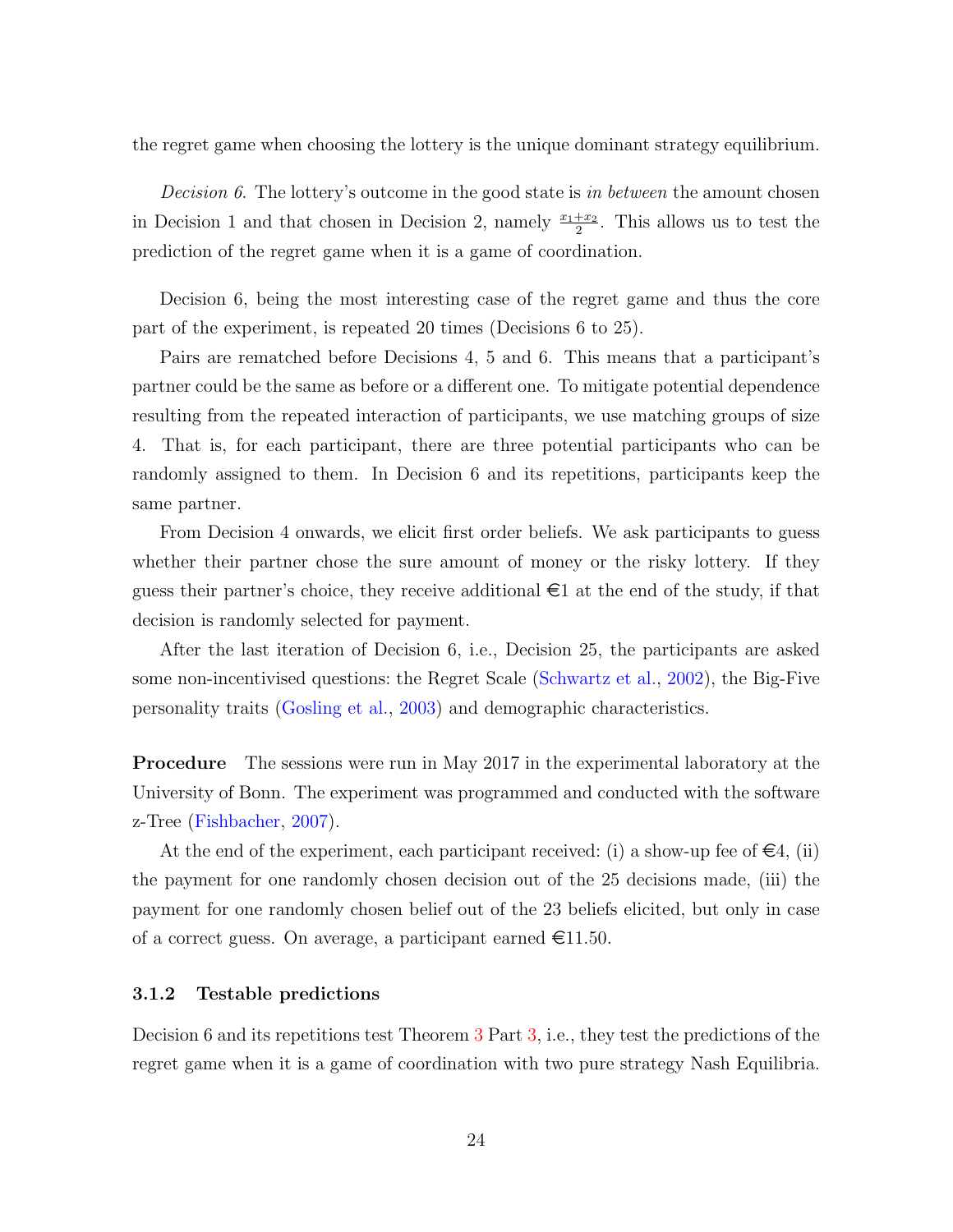A regret averse type will choose the lottery if he believes that his partner chose the lottery, and the sure amount otherwise. This yields our first testable prediction.

<span id="page-24-0"></span>**Prediction 1.** In Decision 6 and its repetitions, believing that his partner will choose the lottery (sure amount) increases a regret averse agent's probability of choosing the lottery (sure amount).

Decision 4 tests Theorem [3](#page-16-0) Part [1,](#page-16-4) i.e., it tests the predictions of the regret game when choosing the sure amount is the unique equilibrium in dominant strategies. Decision 5 tests Theorem [3](#page-16-0) Part [2,](#page-16-5) i.e., it tests the predictions of the regret game when choosing the lottery is the unique equilibrium in dominant strategies. When the regret game has a unique equilibrium in dominant strategies, an agent will choose it regardless of their regret preferences and regardless of their beliefs. This yields our second testable prediction.

<span id="page-24-1"></span>**Prediction 2.** Regret averse agents will choose the sure amount in Decision 4 and the lottery in Decision 5, regardless of their beliefs.

We also have a third prediction, aimed at testing whether, under a partner-dependent information condition (basically a threshold-based variant of the regret game), participants behave according to the type they were classified as in Decisions 1 and 2. In Decision 3, regret averse (and rejoice loving) participants should choose the same lottery threshold as in Decision 1 if they believe that their partner played the lottery (i.e., if they expect to learn the lottery's outcome) and the same lottery as in Decision 2 if they believe that their partner did not play the lottery (i.e., if they expect not to learn the lottery's outcome). That is, they should choose a lottery threshold in between the lottery thresholds chosen under information and under no information.

As  $x_2 > x_1$  for regret averse types and  $x_2 < x_1$  for rejoice loving types, for regret averse (rejoice loving) participants  $x_3$  should exceed (fall short of)  $x_1$  and fall short of (exceed)  $x_2$ . For regret neutral participants  $x_3$  should equal  $x_1$  and  $x_2$ : they should choose the same lottery threshold as in Decisions 1 and 2, independently of their beliefs.

<span id="page-24-2"></span>**Prediction 3.** For regret averse (rejoice loving) agents,  $x_3$  will exceed (fall short of)  $x_1$  and fall short of (exceed)  $x_2$ . For regret neutral agents,  $x_1 = x_2 = x_3$ .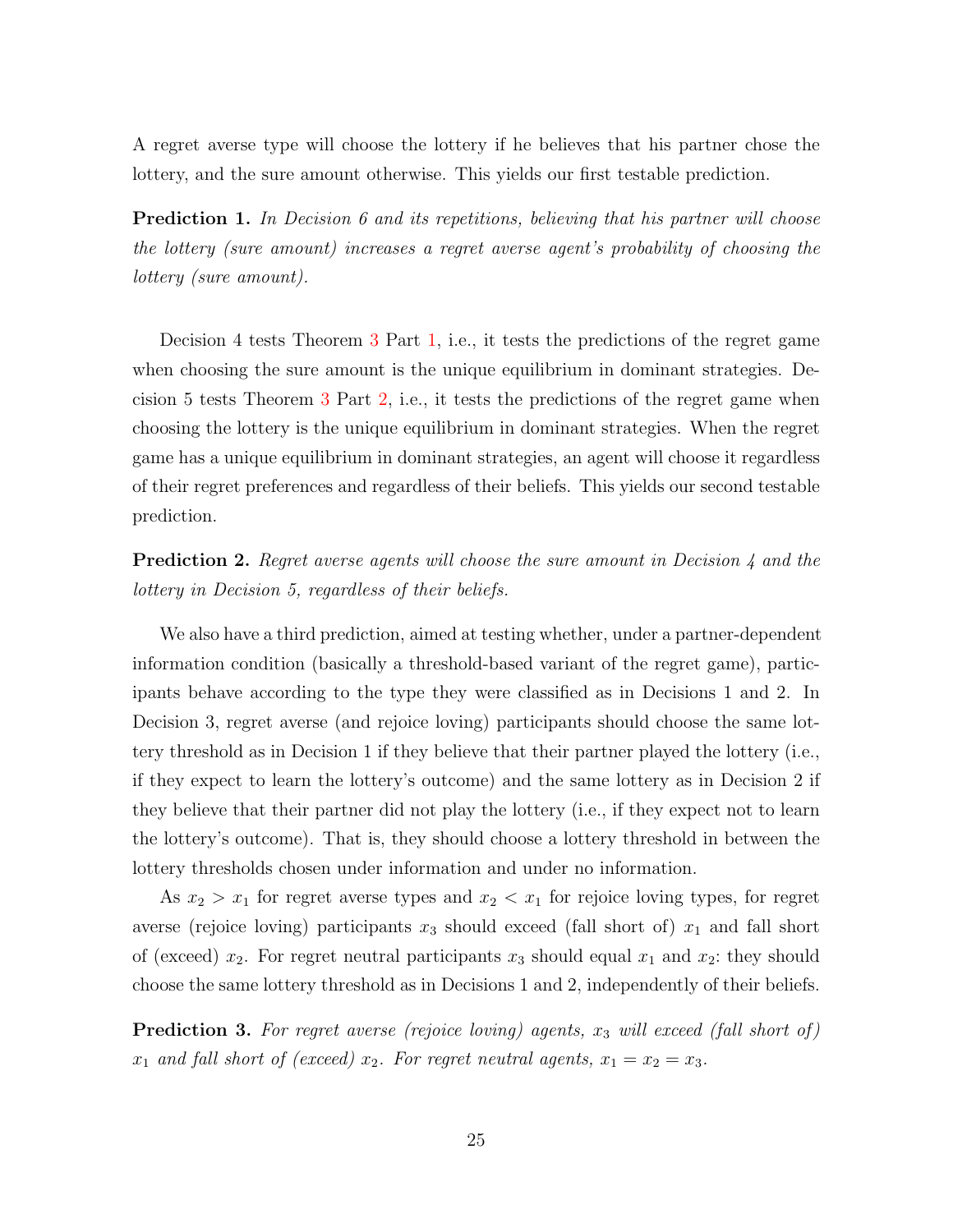## 3.1.3 Results

A total of 144 subjects participated in the experiment with over 90% of them students and 56% of them female. The average age was 25 (24 among students and 27 among non students). In our sample, 22% of the participants chose  $x_2 > x_1$  and are classified as regret averse. Half the participants chose  $x_2 = x_1$  and are classified as regret neutral. The remaining participants chose  $x_2 < x_1$  and are classified as rejoice loving. Figure [1](#page-25-0) shows the distribution of the difference between  $x_2$  and  $x_1$ , which is a proxy for the strength of participants' regret aversion.

<span id="page-25-0"></span>

Figure 1: Difference between  $x_2$  and  $x_1$ .

To test Prediction [1,](#page-24-0) we estimate a logit panel-model with random effects, where the unit of observation is the individual observed in Decisions 6 through 25. We report the marginal effect of an agent's belief that his partner chose the lottery on her own likelihood of choosing the lottery.<sup>[21](#page-25-1)</sup> The dependent variable *lottery choice* takes value 1 if the agent chooses the lottery and 0 if he chooses the sure amount. We use the following independent variables. The variable *belief* equals 1 if the agent believes that his partner chose the lottery in the current round and 0 if he believes that his partner chose the sure amount. The variables belief if regret averse and belief if non regret averse equal belief if, respectively, the agent is regret averse and non regret averse (i.e.,

<span id="page-25-1"></span> $21$ We cluster the standard errors at the matching group-level.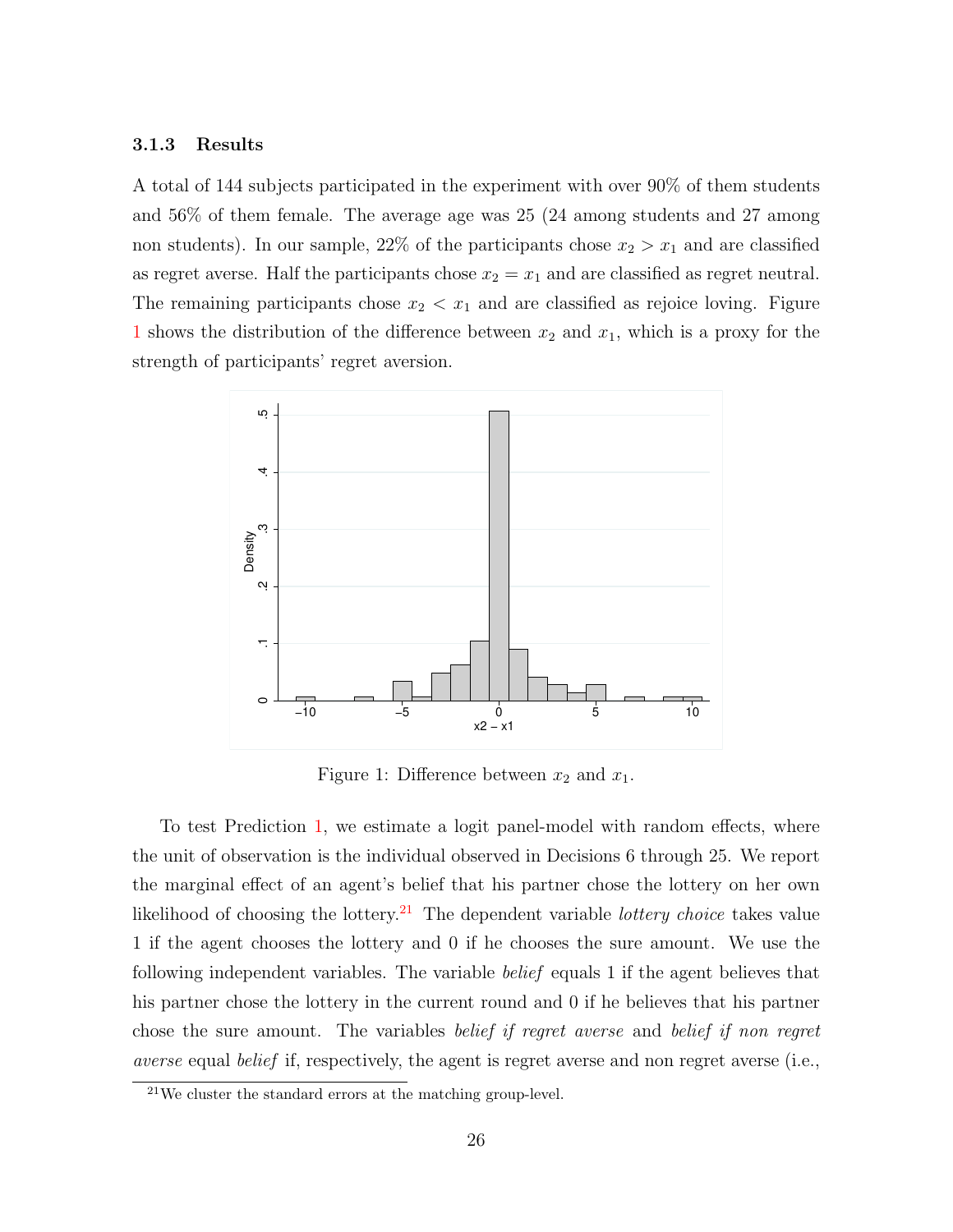regret neutral or rejoice lover). The variable past regret captures regret generated by previous decisions, and equals 1 (i) if an agent has not chosen the lottery in the previous round, while his partner has, and the lottery has been successful, or (ii) if an agent has chosen the lottery in the previous round and the lottery was not successful. It equals 0 otherwise.<sup>[22](#page-26-0)</sup> In column (1), we only control for *beliefs if regret averse* and *beliefs if non regret averse.* In column  $(2)$ , we additionally control for past regret. In column  $(3)$ , we additionally control for demographics (female dummy, student dummy and age).

We find that, consistently with Prediction [1,](#page-24-0) believing that their partner chose the lottery significantly increases regret averse participants' likelihood of choosing the lottery. We observe a positive impact of beliefs on choice also for non regret averse participants. However, for non regret averse participants the magnitude of the marginal effects is smaller than for regret averse participants.

<span id="page-26-1"></span>

| DV: lottery choice          |            | $\overline{2}$ | 3)         |
|-----------------------------|------------|----------------|------------|
|                             |            |                |            |
| belief if regret averse     | $0.175***$ | $0.167***$     | $0.166***$ |
|                             | (0.032)    | (0.033)        | (0.033)    |
| belief if non regret averse | $0.172***$ | $0.159***$     | $0.157***$ |
|                             | (0.022)    | (0.022)        | (0.022)    |
| past regret                 | No         | Yes            | Yes        |
| female dummy                | $\rm No$   | N <sub>0</sub> | Yes        |
| student dummy               | $\rm No$   | N <sub>o</sub> | Yes        |
| age                         | $\rm No$   | N <sub>o</sub> | Yes        |
| N                           | 2880       | 2736           | 2736       |

Table 1: Impact of beliefs on choice (all rounds)

Marginal effects from logit regression. \*  $p < 0.1$ , \*\*  $p < 0.05$ , \*\*\*  $p < 0.01$ . Standard errors in parentheses, clustered at matching group-level. DV equals 1 if the agent chose the lottery and 0 otherwise.

Interestingly, when we focus on the last iteration of Decision 6 (Table [2\)](#page-27-0), where we expect that learning may have helped participants to converge to equilibrium, we observe that the impact of beliefs on choice is larger than in Table [1](#page-26-1) and highly significant for regret averse participants. In contrast, it is only marginally significant for non regret averse participants. Moreover, the difference in the magnitude of the marginal

<span id="page-26-0"></span> $22$ Note that, while both (i) and (ii) can be interpreted as regret driven by past, unsuccessful decisions, their nature can potentially differ. While (i) captures peer-induced regret, as well as personal loss, (ii) only captures loss. Given that, we also repeat our regressions splitting *past regret* into two dummies respectively corresponding to cases (i) and (ii). Our results do not change.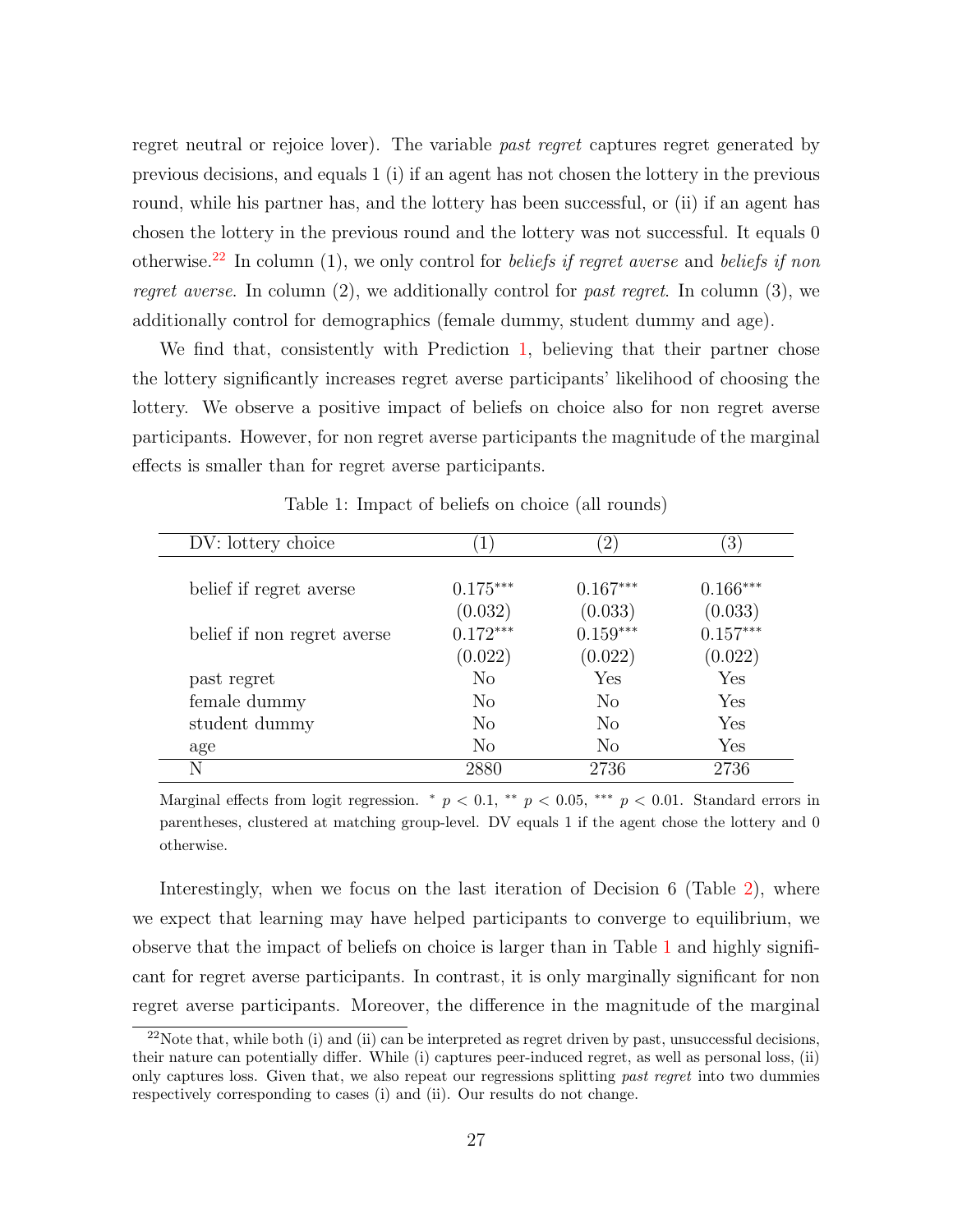effects between regret averse and non regret averse is larger in the last iteration than in all rounds pooled. Our first and core result follows.

<span id="page-27-0"></span>

| DV: lottery choice          | $1^{\prime}$ | $\left( 2\right)$ | $\left(3\right)$ |
|-----------------------------|--------------|-------------------|------------------|
|                             |              |                   |                  |
| belief if regret averse     | $0.301***$   | $0.291***$        | $0.284***$       |
|                             | (0.091)      | (0.092)           | (0.093)          |
| belief if non regret averse | $0.195**$    | $0.179**$         | $0.162*$         |
|                             | (0.085)      | (0.085)           | (0.087)          |
| past regret                 | No           | Yes               | Yes              |
| female dummy                | $\rm No$     | $\rm No$          | Yes              |
| student dummy               | No           | $\rm No$          | Yes              |
| age                         | No           | $\rm No$          | Yes              |
| N                           | 144          | 144               | 144              |

Table 2: Impact of beliefs on choice (last round)

Marginal effects from logit regression. \*  $p < 0.1$ , \*\*  $p < 0.05$ , \*\*\*  $p < 0.01$ . Standard errors in parentheses, clustered at matching group-level. DV equals 1 if the agent chose the lottery and 0 otherwise.

**Result 1.** In Decision 6 and its repetitions, believing that their partner chose the lottery (sure amount) significantly increases regret averse participants' probability to choose the lottery (sure amount). This effect becomes stronger in the last iteration of the game.

This result indicates that regret aversion drives coordination. However, in our setting there may have been two additional drivers of coordination: preferences for conformism [\(Charness et al.,](#page-38-0) [2017,](#page-38-0) [2019\)](#page-37-1) and inequity averse preferences [\(Fehr and](#page-38-1) [Schmidt,](#page-38-1) [1999\)](#page-38-1). As further discussed in Section [3.2,](#page-29-0) we ran a second experiment to eliminate these potential confounds.

Table [3](#page-28-0) reports the percentages of participants choosing the lottery in Decisions 4 and 5, i.e., when the regret game has a dominant strategy. Consistently with Prediction [2,](#page-24-1) the large majority of regret averse participants chose the dominant strategy, i.e., the sure amount in Decision 4 and the lottery in Decision 5. As expected, also the large majority of non regret averse participants followed this pattern of decisions.<sup>[23](#page-27-1)</sup>

<span id="page-27-1"></span><sup>&</sup>lt;sup>2[3](#page-28-0)</sup>In Table 3 the non regret averse participants include regret neutral participants, and rejoice lovers when the game had a dominant strategy  $(x_1 - x_2 \le 2)$ . As expected, when the game had no dominant strategy  $(x_1 - x_2 > 2)$ , the percentages of rejoice lovers choosing the sure amount in Decision 4 and the lottery in Decision 5 were remarkably lower.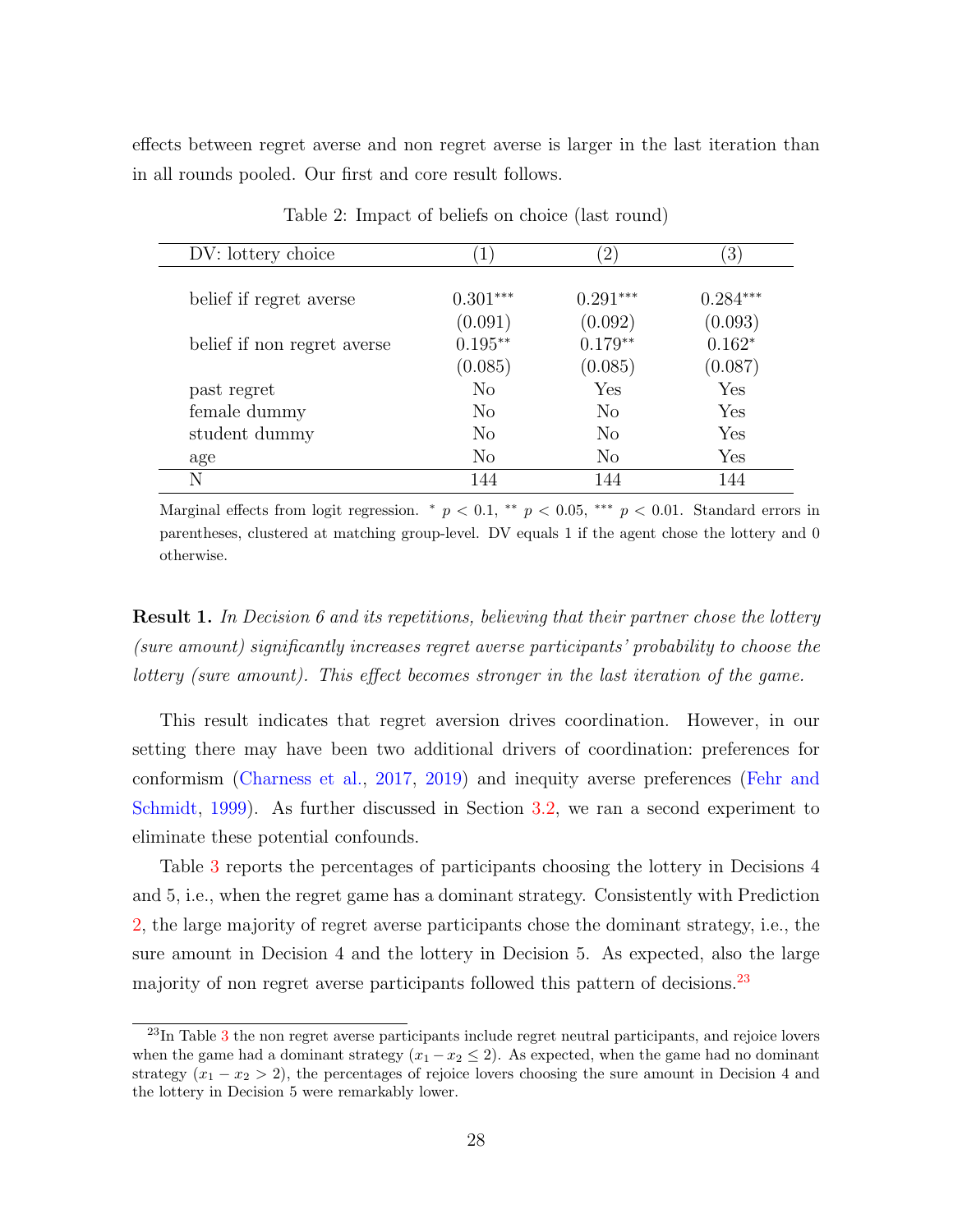<span id="page-28-0"></span>

|                                  |       | regret averse   non regret averse |
|----------------------------------|-------|-----------------------------------|
| Agents who chose lottery in $D4$ | $6\%$ | 20%                               |
| Agents who chose lottery in $D5$ | 66\%  | 80\%                              |

Table 3: Participants choosing the lottery in Decisions 4 and 5

<span id="page-28-1"></span>

|                    | regret averse | regret neutral | rejoice lover | all     |
|--------------------|---------------|----------------|---------------|---------|
| Decision 1 $(x_1)$ | 9.15          | 11.53          | 12.33         | 11.22   |
|                    | (2.40)        | (2.04)         | (1.98)        | (2.39)  |
| Decision 2 $(x_2)$ | 12            | 11.10          | 9.77          | 11.16   |
|                    | (2.56)        | (2.70)         | (2.34)        | (2.40)  |
| Decision 3 $(x_3)$ | 11.25         | 11.64          | 11.10         | 11.41   |
|                    | (2.59)        | (2.30)         | (2.70)        | (2.47)  |
| $x_1-x_3$          | $-2.1***$     | $-0.11$        | $1.23**$      | $-0.19$ |
| $x_2-x_3$          | $0.75*$       | $-0.54$        | $-1.33*$      | $-0.25$ |
| N                  | 32            | 73             | 39            | 144     |

Table 4: Mean lottery thresholds chosen in Decisions 1-3 by type

Standard deviation in parentheses. The Wilcoxon test tests  $H_0: x_1 - x_3 = 0$  and  $H_0: x_2 - x_3 = 0$ . \*  $p < 0.1$ , \*\*  $p < 0.05$ , \*\*\*  $p < 0.01$ .

**Result 2.** Most regret averse agents choose the sure amount in Decision 4 and the lottery in Decision 5.

Finally, as a robustness check, we verify whether under a partner-dependent information condition (Decision 3), participants behave consistently with the type they were classified as through Decisions 1 and 2. Table [4](#page-28-1) presents the amounts chosen in Decision 1, Decision 2 and Decision 3 – overall and broken down by type. We find that, in line with Prediction [3,](#page-24-2) for regret averse participants the mean lottery threshold chosen in Decision 3,  $x_3$ , is higher than mean  $x_1$  and lower than mean  $x_2$ . For rejoice loving participants, the opposite happens, and for regret neutral participants mean  $x_3$  does not significantly differ from mean  $x_1$  and mean  $x_2$ .

To check whether these differences are statistically significant, we run the Wilcoxon equality test on matched data. The null hypotheses  $H_0$  :  $x_1 - x_3 = 0$  and  $H_0$  :  $x_2-x_3=0$  are rejected for regret averse participants and rejoice loving participants, and not rejected for regret neutral participants. These results strongly support Prediction [3,](#page-24-2) thereby offering some reassurance that participants have been classified into types accurately.

**Result 3.** The partner-dependent lottery threshold  $x_3$  is significantly higher (lower)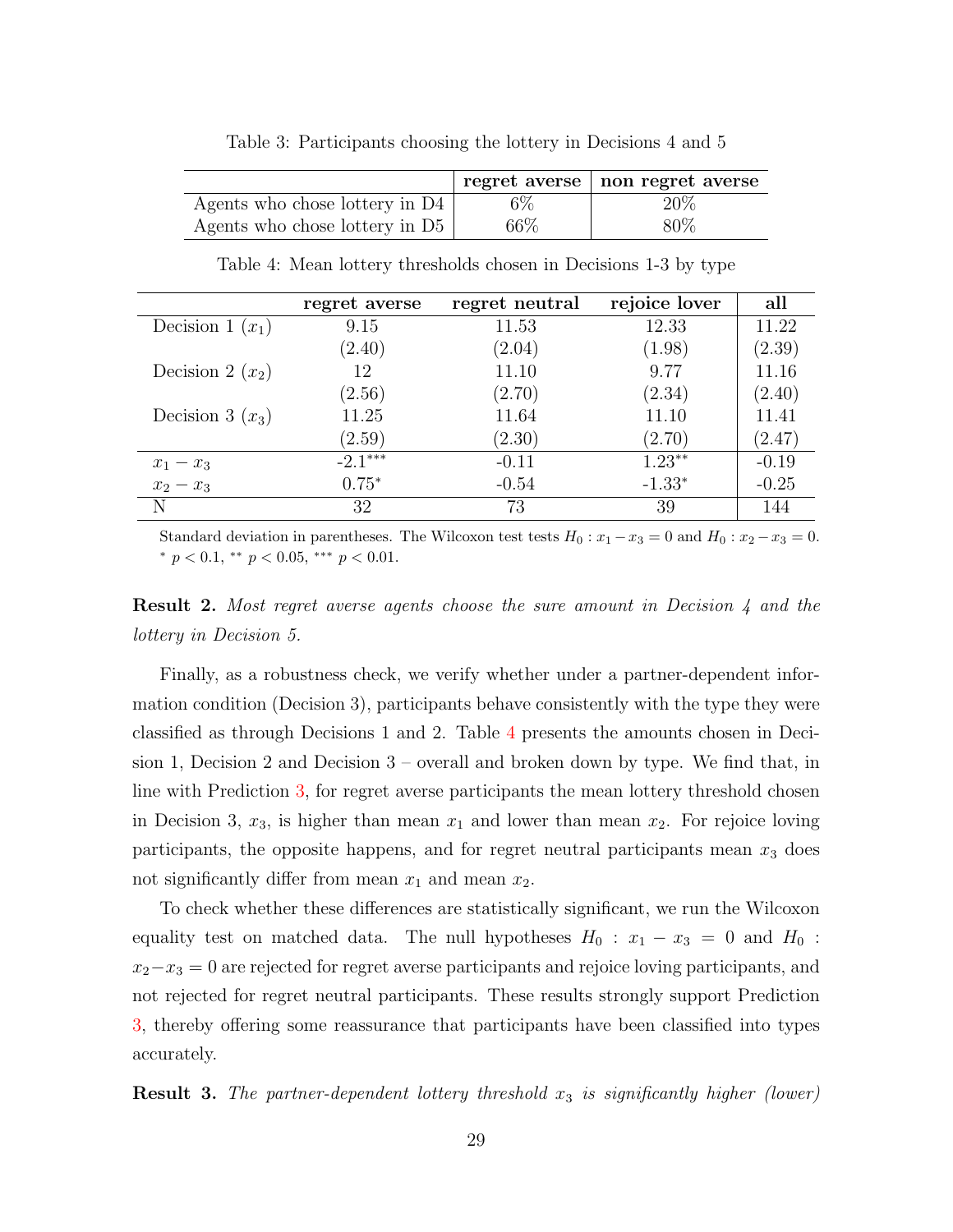than the lottery threshold  $x_1$  and significantly lower (higher) than the lottery threshold  $x_2$  for regret averse (rejoice loving) participants. It is not significantly higher than  $x_1$ and  $x_2$  for regret neutral participants.

Prediction [3](#page-24-2) implies that in Decision 3, the correlation between lottery threshold chosen and belief about the partner's lottery threshold, denoted by  $\chi$ , will be higher for regret averse participants than for non regret averse participants, i.e.,  $\chi_R > \chi_{NR}$ . This is due to the fact that regret aversion induces a desire to coordinate. We find that  $\chi_R$ equals 0.77 and  $\chi_{NR}$  equals 0.47. The test for equality of correlation coefficients rejects the null hypothesis  $H_0: \chi_R = \chi_{NR}$ . In particular,  $\chi_R$  is significantly higher than  $\chi_{NR}$  $(p = 0.01).$ 

## <span id="page-29-0"></span>3.2 Experiment 2

## 3.2.1 Design

Overview If participants have preferences for conformism [\(Charness et al.,](#page-38-0) [2017,](#page-38-0) [2019\)](#page-37-1), they may have chosen what they believed their partner to choose because in the game in Experiment 1 they did not know ex ante what the best choice was and thus preferred to do what their partner did in a previous round or what they believed their partner did in the current round. Moreover, if participants have inequity averse preferences [\(Fehr and Schmidt,](#page-38-1) [1999\)](#page-38-1), they may have coordinated on the decision of their partner because in the game in Experiment 1 their earnings may have substantially differed from their partner's earnings and they did not want to risk to earn less than their partner. To eliminate these potential confounds we designed and ran a second experiment.

The main goal of Experiment 2 is to test our model's key prediction (i.e., that regret averse players try to coordinate with their partner) using a one shot variant of the regret game that eliminates the aforementioned potential confounds. The secondary goal of Experiment 2 is to provide an alternative and simple method to classify participants into regret averse and non regret averse types, which serves as a robustness check for the classification into types provided by Experiment 1.

Experiment 2 consists of two parts. In the first part, participants have to choose between a sure amount of money and a lottery. This decision is calibrated such that they prefer the sure amount. Then they are asked whether they want to find out how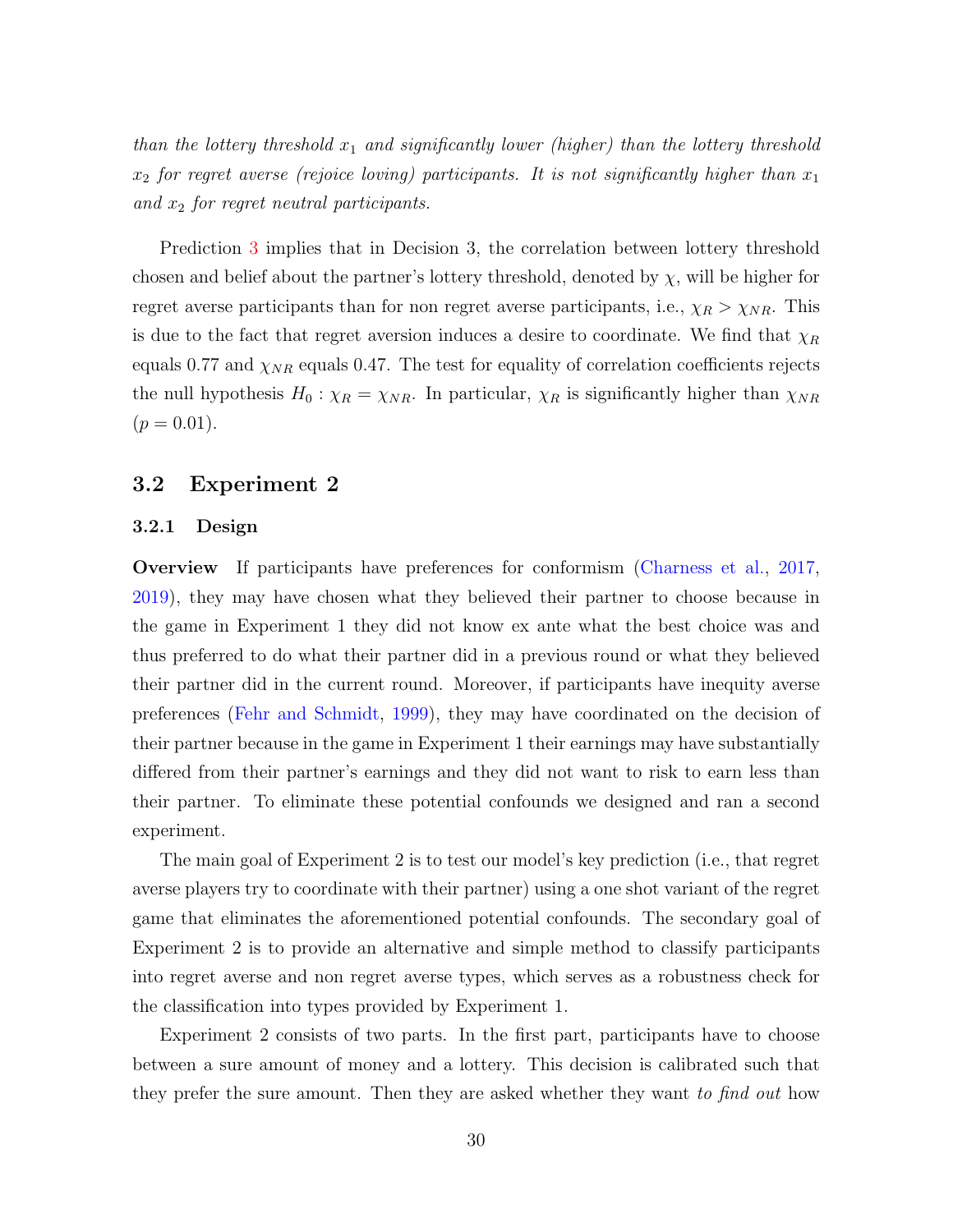much they would have earned had they chosen the risky lottery. If they choose not to find out, they forgo a small amount of money. This question allows us to classify participants into regret averse types and non regret averse types. In the second part of the experiment, participants are matched in pairs and play a variant of the regret game: they must choose whether they want to find out the risky lottery's outcome or not, but they can avoid finding out only if their partner decides not to find out too.

**Part 1** In this part subjects have to take 3 decisions.

Decision 1. We elicit each participant's valuation of a lottery. We ask each participant for the smallest sure amount of money that they would choose over a risky lottery paying £80 with 20% probability and £0 with 20% probability.<sup>[24](#page-30-0)</sup> We use an incentive compatible mechanism, the BDM, in the simpler version developed by [Healy](#page-39-11) [\(2017\)](#page-39-11). Participants are shown a list of 80 questions, each asking if they prefer the risky lottery (referred to as Option A) or a sure amount of money (referred to as Option B). The sure amount of money ranges from £1 (first question) to £80 (last question). Participants are then asked at which value of Option B they want to switch from Option A to Option B. Only  $10\%$  of the participants are paid for this decision.<sup>[25](#page-30-1)</sup>

Decision 2. We ask participants to choose between a sure amount of money (equal to the amount elicited in Decision 1 plus £2) and the risky lottery paying £80 with 20% probability and £0 with 80% probability. In order to be consistent with Decision 1, participants should choose the sure amount of money. All participants are paid for their decision in Decision 2.

Decision 3. All the participants who choose the sure amount in Decision 2 are asked whether they want to find out how much they would have earned, had they chosen the risky lottery.[26](#page-30-2) By choosing not to find out, they forgo a small amount of money. In particular, if they chose to find out, they are informed about the lottery's outcome at

<span id="page-30-0"></span><sup>&</sup>lt;sup>24</sup>To make the lottery easier to understand, we told them that the computer would randomly draw a ball from an urn containing 4 blue balls and 1 red ball. If the ball drawn was blue, they would earn £0; if the ball drawn was red, they would earn £80. We also showed a picture of the urn. See Appendix [C.2](#page-49-0) for further details.

<span id="page-30-1"></span> $^{25}$ To ensure that only participants who read the instructions carefully remain in the study, participants who chose a number higher than twice the expected value of the lottery (24% of the initial sample) ended the experiment after this decision.

<span id="page-30-2"></span><sup>&</sup>lt;sup>26</sup>The participants who chose the lottery in Decision 2 (9%), thereby contradicting their previous decision, were then asked alternative questions and excluded from our data analysis. For further details, see Appendix [C.2.](#page-49-0)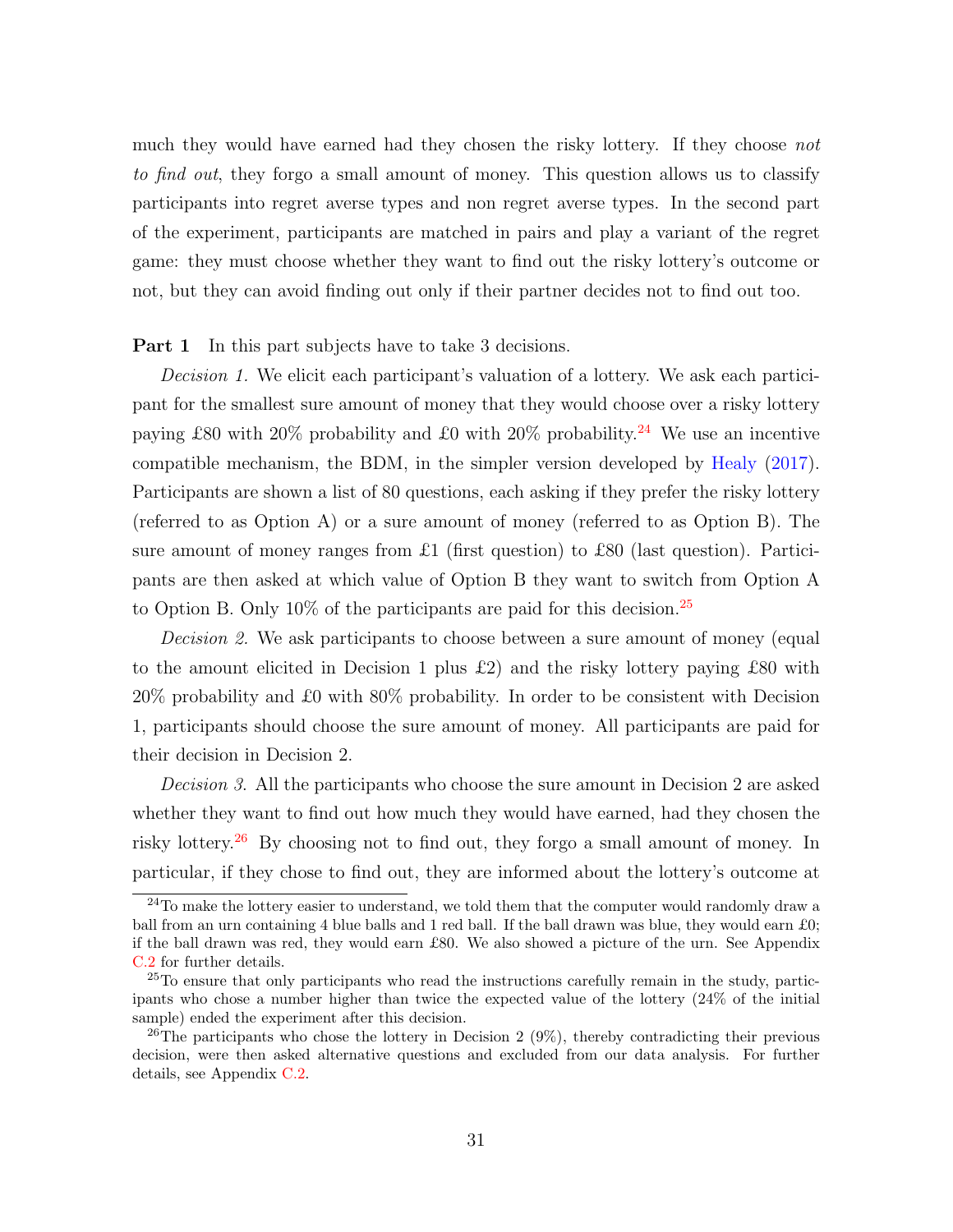the end of the experiment, and their earnings are increased by  $\pounds 0.04$ . If they chose not to find out, they are not informed about the lottery's outcome at the end of the experiment, and their current earnings are not increased by  $\pounds 0.04$ . Those who choose not to find out are classified as regret averse and those who chose to find out as non regret averse.

Part 2 In this part subjects play one shot of a variant of the regret game.

*Decision 4.* Participants are matched in pairs. Again, they must choose whether they want to find out the risky lottery's outcome or not. However, whether they learn the lottery's outcome also depends on their partner's behaviour. If they choose not to find out, they can avoid learning the lottery's outcome only if their partner also chose not to find out. Either this decision or the previous decision is randomly selected and implemented. If a participant chooses to find out in the randomly selected decision, their total earnings are increased by £0.04.

It is now easy to see how the design of Experiment 2 removes the potential confounds generated by preferences for conformism and inequity averse preferences. First, we use a one shot game in Decision 4, thus participants cannot imitate their partner's decisions in previous rounds. Second, in the variant of the game in Decision 4 participants can immediately identify the best decision to take given their preferences. This eliminates the concern generated by conformism motives, which would be at play if participants were unsure of the best thing to choose. Finally, in Decision 4 the potential earning difference generated by a participant's decision is negligible (at most  $\pounds 0.04$ ). This eliminates the concern generated by inequity averse motives.

After making their decision, participants are also asked to guess their partner's decision. If they guess their partner's decision, they earn additional £0.50. Only one of the last two questions is randomly selected and implemented.

Differently from Experiment 1, in Experiment 2 the strategic decision aimed at testing the predictions of the regret game was not repeated. The reasons are the following. First, we wanted to avoid repeated-game effects and particularly the effect of conforming with the partner's previous decisions. Second, given that the strategic decision was simple and built on the previous decision, it did not appear necessary to provide participants with learning opportunities. Third, we thought that the effect of regret on behaviour may be more salient when the game is played only once.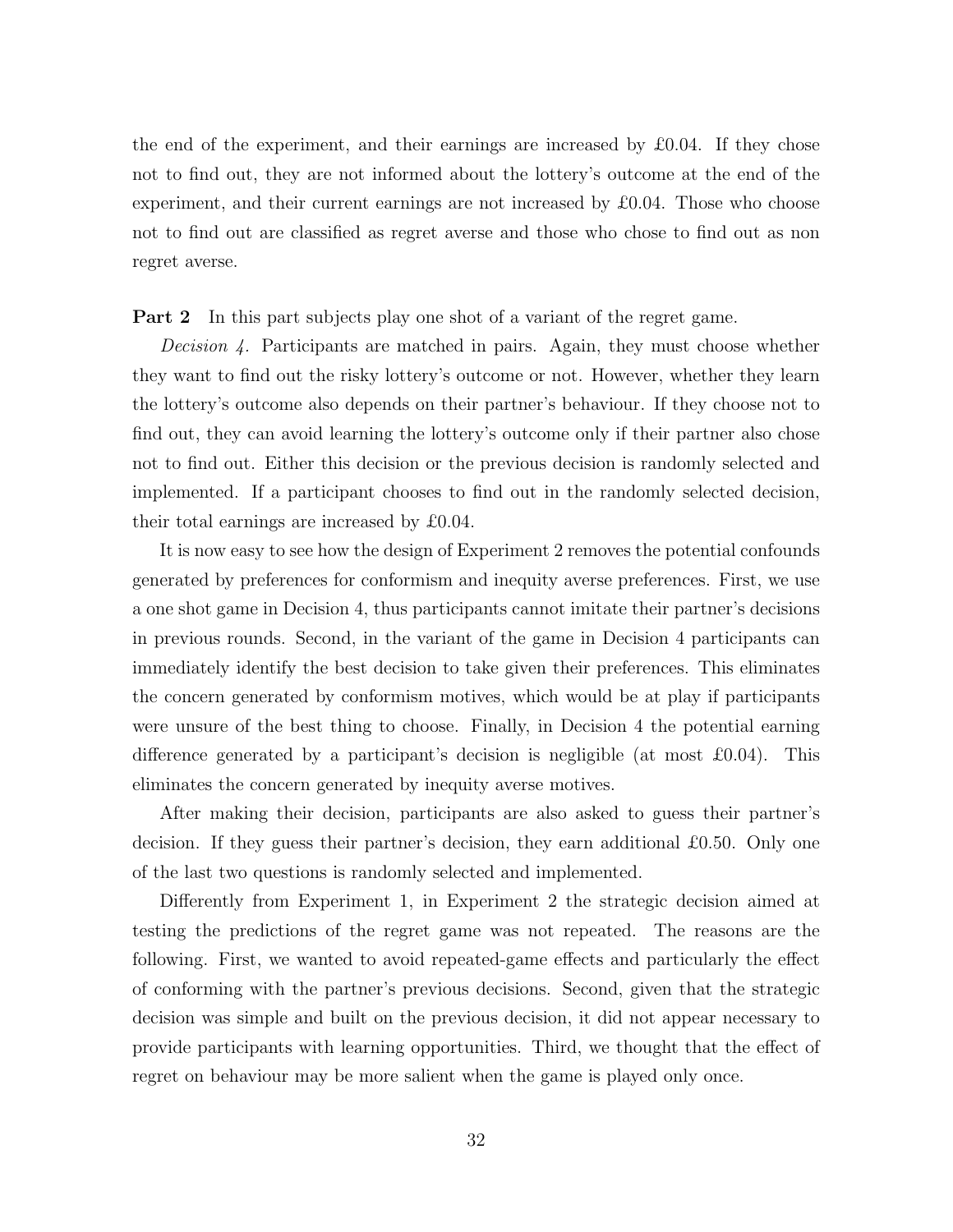Procedure Due to COVID 19-related lab closures, the sessions were run online in May 2021. To increase the robustness and external validity of our results, we used two different samples: students from Royal Holloway University of London and Prolific participants. The experiment was programmed and conducted with the software o-Tree [\(Chen et al.,](#page-38-9) [2016\)](#page-38-9).

At the end of the experiment, 10% of participants were paid for Part 1 and every participant was paid for Decision 2. If in the randomly selected decision out of Decision 3 and Decision 4, a participant chose to find out the lottery's outcome, their total earnings were increased by £0.04. If they guessed their partner's decision, they earned additional £0.50. On average, a participant earned £18.21.

#### 3.2.2 Testable predictions

Decision 4 tests the prediction of the regret game when it is a game of coordination. In Decison 4, a regret averse participant will choose to find out the lottery's outcome if he believes that his partner chose to find out the lottery's outcome too. He will choose not to find out the lottery's outcome if he believes that his partner also chose not to find out the lottery's outcome. This implies that the share of regret averse agents choosing to find out under the belief that their partner chose to find out will be significantly higher than the share of regret averse agents choosing to find out under the belief that their partner chose not to find out. Similarly, the share of regret averse agents choosing not to find out under the belief that their partner also chose not to find out will be significantly higher than the share of regret averse agents choosing not to find out under the belief that their partner chose to find out. This yields our testable prediction.

<span id="page-32-0"></span>Prediction 4. The fraction of regret averse agents choosing the option that they believe their partner chose will be significantly higher than the fraction choosing the alternative option.

#### 3.2.3 Results

We have a sample of 213 participants who completed the experiment: 84 students from Royal Holloway University and 129 participants from Prolific. 54% of the participants were female, 44% were male and the remaining 2% classified themselves as "other".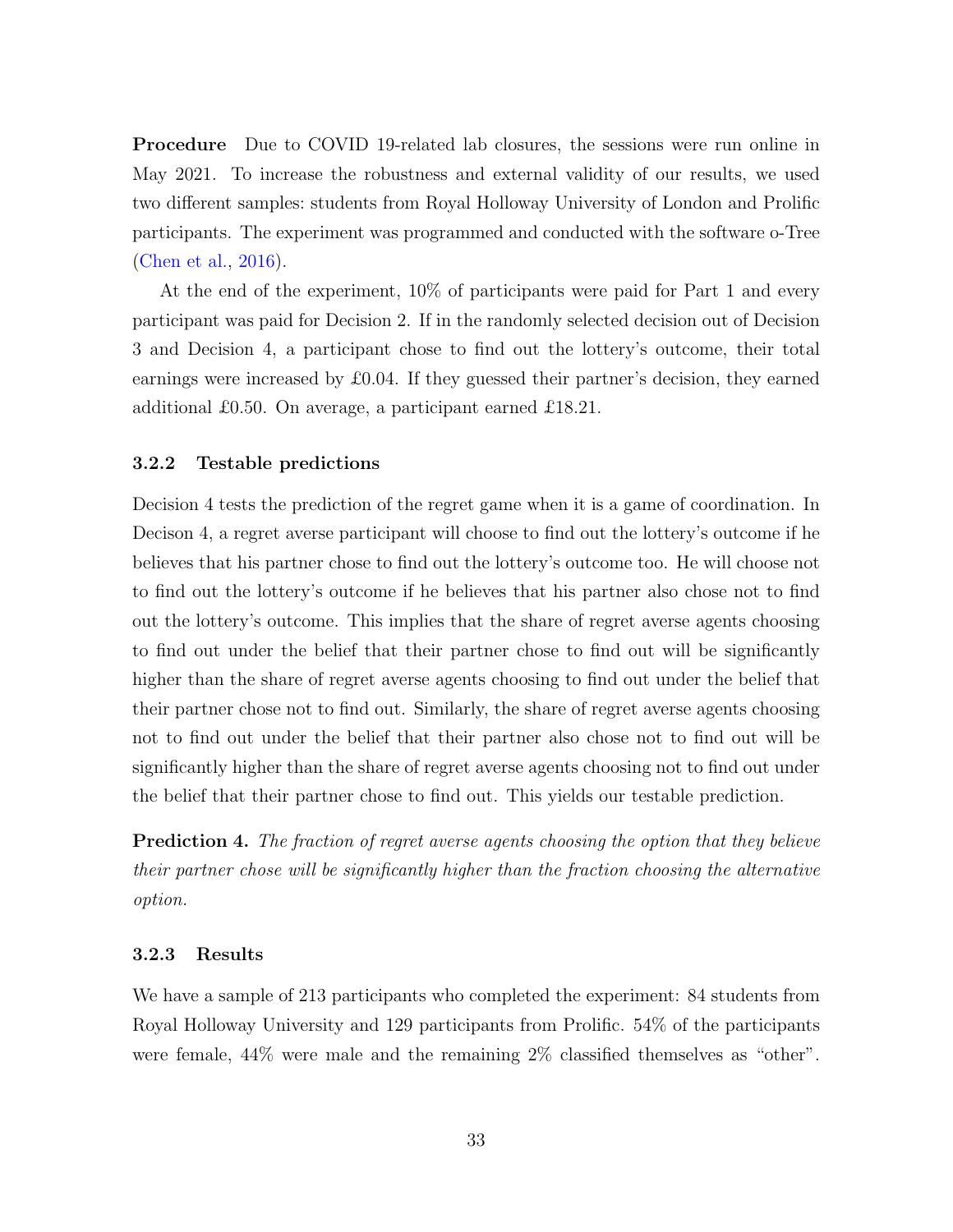<span id="page-33-0"></span>

|                   | Believes partner | Believes partner  | $_{\rm Total}$ |
|-------------------|------------------|-------------------|----------------|
|                   | finds out        | does not find out |                |
| Finds out         |                  |                   | h              |
| Does not find out |                  |                   | 20             |
| Total             |                  |                   |                |

Table 5: regret averse subjects' choices and beliefs in Decision 4

The gender distribution is very similar across our two subsamples. The average age was 27 (21 among Royal Holloway students and 32 among Prolific participants).

In our sample, 12% of the participants chose not to find out the lottery's outcome and are classified as regret averse and 88% of the participants chose to find out the lottery's outcome and are classified as non regret averse.

Table [5](#page-33-0) shows the distribution of choices – between finding out and not finding out – and beliefs for regret averse participants. We can observe that 80% of the regret averse participants chose not to find out, as in the individual decision, and 20% chose to find out. It makes sense that either option gets chosen, as in Decision 4 there is no dominant strategy. All the participants who expect their partner to choose not to find out, also chose not to find out. Some participants chose not to find out even if they believed that their partner found out. This may have the following explanation. Given that we elicited point beliefs, participants who reported that their partner chose to find out could still believe that with some probability their partner chose not to find out. In this case it would be optimal not to find out, because the small amount of money to forgo is compensated by the reduction of the expected regret.

Table [6](#page-34-1) shows the distribution of choices – between finding out and not finding out – and beliefs for non regret averse participants. Over 98% of the non regret averse participants (185 out of 188) chose to find out, as in the individual decision. This is expected, as finding out is a dominant strategy for them. It also shows that they are consistent across decisions. Out of these 185 participants choosing to find out, 10 believed that their partner chose not to find out. This is interesting, as it further confirms that finding out is a dominant strategy for them.

To check whether the differences observed in Table [5](#page-33-0) are statistically significant, we run a t-test. Our null hypothesis is that the frequency with which that a regret averse participant chooses to find out under the belief that his partner did the same equals the frequency with which he chooses to find out under the belief that his partner chose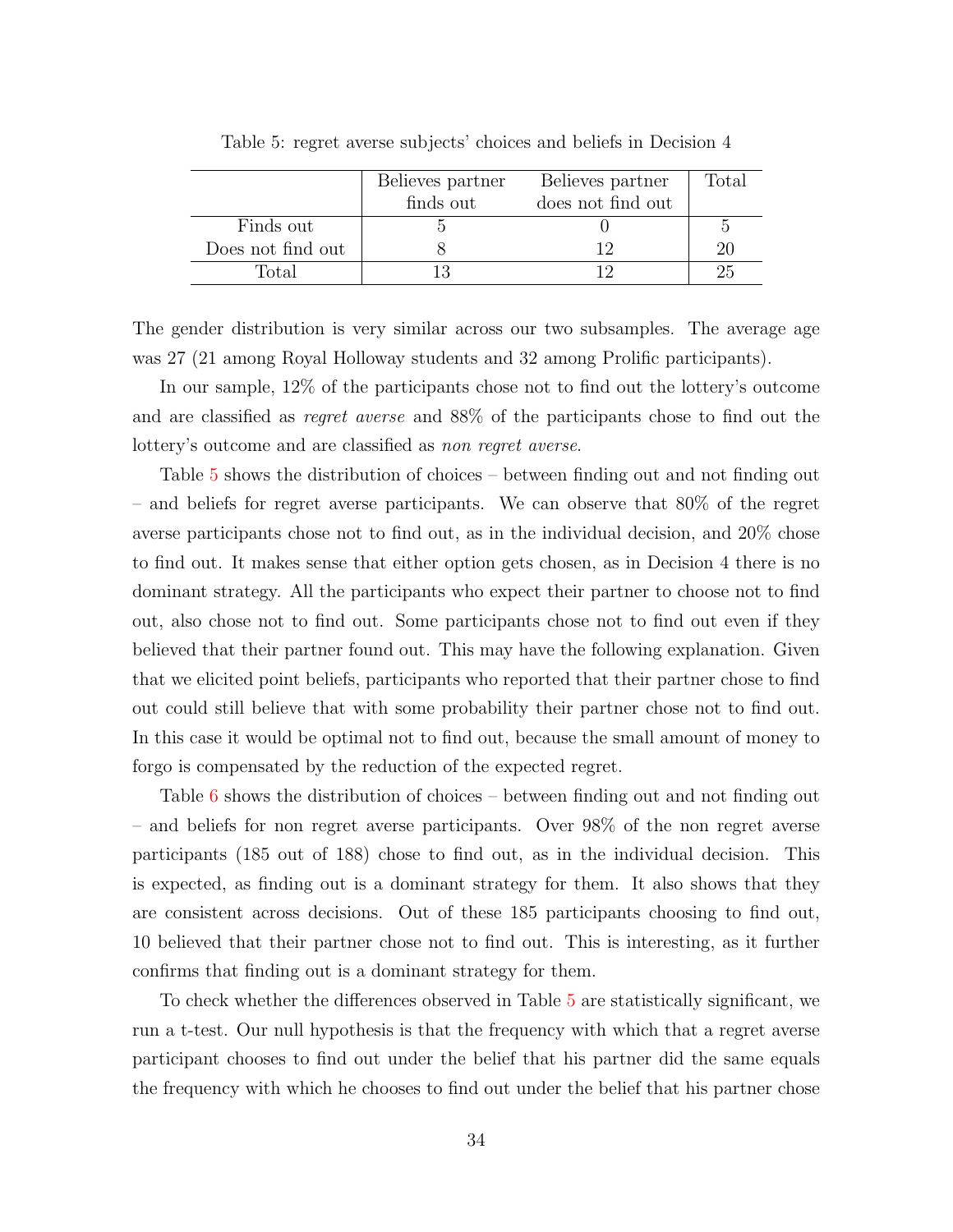|                   | Believes partner | Believes partner  | $\text{Total}$ |
|-------------------|------------------|-------------------|----------------|
|                   | finds out        | does not find out |                |
| Finds out         | 175              |                   | 185            |
| Does not find out |                  |                   |                |
| Total             | 175              |                   | 188            |

<span id="page-34-1"></span>Table 6: Non regret averse subjects' choices and beliefs in Decision 4

not to find out. The relative frequencies are 1 and 0.61, respectively. We reject the null hypothesis (p=0.0151). Our results support Prediction [4.](#page-32-0)

Result 4. The frequency with which regret averse participants choose the option that they believe their partner chose is significantly higher than the frequency with which they choose the alternative option.

# <span id="page-34-0"></span>4 Conclusion

This paper began with the following simple observation: in many situations, ranging from technology adoption to ordering food in a restaurant, learning the outcome of unchosen alternatives is not guaranteed. Given that a decision maker can only regret a foregone alternative if she learns its outcome, what should be done? We showed how to incorporate this observation into the classic model of a decision maker who is regret averse. Our first contribution is a formalisation of ex post information structures that allow for the possibility that unchosen alternatives are / are not learned about. That is, the domain of preferences needs to be extended from simply 'objects of choice' to 'objects of choice and their associated information environment'. For a given choice set, we provide a definition that ranks two informational environments according to which is "more informative". And we show, in Theorem [2,](#page-11-0) that a more informative environment is never preferred for a regret-averse decision maker.

In Section [2.3,](#page-15-0) we allow for the possibility that the ex-post information environment that will be faced depends not only on one's own choice but also on the choices of others. Thus, what on the surface appears to be a collection of individual decision problems like for example ordering food in a restaurant - is in fact a rich multi-player behavioural game. The reason, of course, is that the decisions of others - one's fellow diners - can be informative about foregone alternatives, and for a regret averse individual that matters.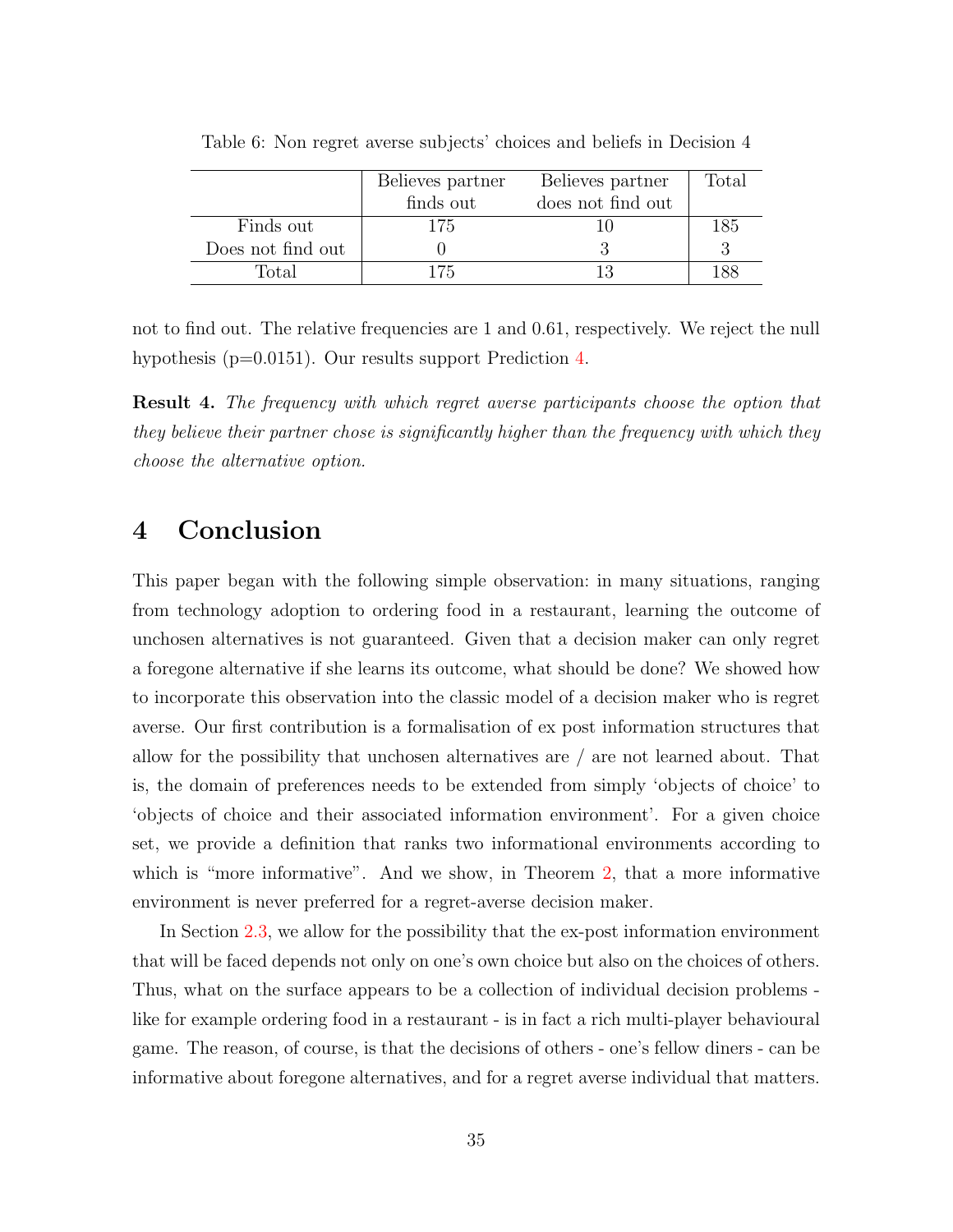We term this environment the regret game, and in Theorem [3](#page-16-0) we classify conditions on preferences for which it is a coordination game with multiple equilibria.

We tested the predictions of our model through two experiments. Both experiments have two main goals: identifying the participants who are regret averse and testing whether they behave as our theory predicts. In the first experiment, we find that, as predicted by our model, regret averse participants try to coordinate with their partner. Believing that their partner chose an option significantly increases their likelihood of choosing that option. We observe a positive impact of beliefs on choice also for non regret averse participants. However, for non regret averse participants this impact is smaller. Moreover, when we focus on the last iteration of the game, the impact of beliefs on choice is larger and highly significant for regret averse participants, but is only marginally significant for non regret averse participants.

These results indicate that regret aversion drives coordination. However, preferences for conformism [\(Charness et al.,](#page-38-0) [2017,](#page-38-0) [2019\)](#page-37-1) and inequity averse preferences [\(Fehr and](#page-38-1) [Schmidt,](#page-38-1) [1999\)](#page-38-1) may have been two additional drivers of coordination. We ran a second experiment to eliminate these potential confounds.

The results of the second experiment support the key findings of the first experiment: regret averse participants try to coordinate with their partner. The probability that they choose what they think their partner chose is significantly higher than the probability that they choose the alternative option. Most notably, all the regret averse participants who believe that their partner chose to avoid information, choose to avoid information too. Instead, almost all of the non regret averse participants (over 98%) play the dominant strategy, and some of them do so under the belief that their partner chose the alternative option. Thus, once the aforementioned confounds are removed by design, we still find strong support for our model's predictions.

It is traditional in economic modelling to view the information available to individuals as part of the environment and not something over which there is choice. While we have focused on regret, one can imagine a host of other behavioural explanations for why an individual might (i) want to avoid information, and then (ii) take steps in order to avoid information. It then immediately follows, that since the behaviour of others can impact one's available information, there are strategic interdependencies at play. It is our hope that more models of the sort presented here can be developed to better-understand the role that evolving information plays for economic agents, and in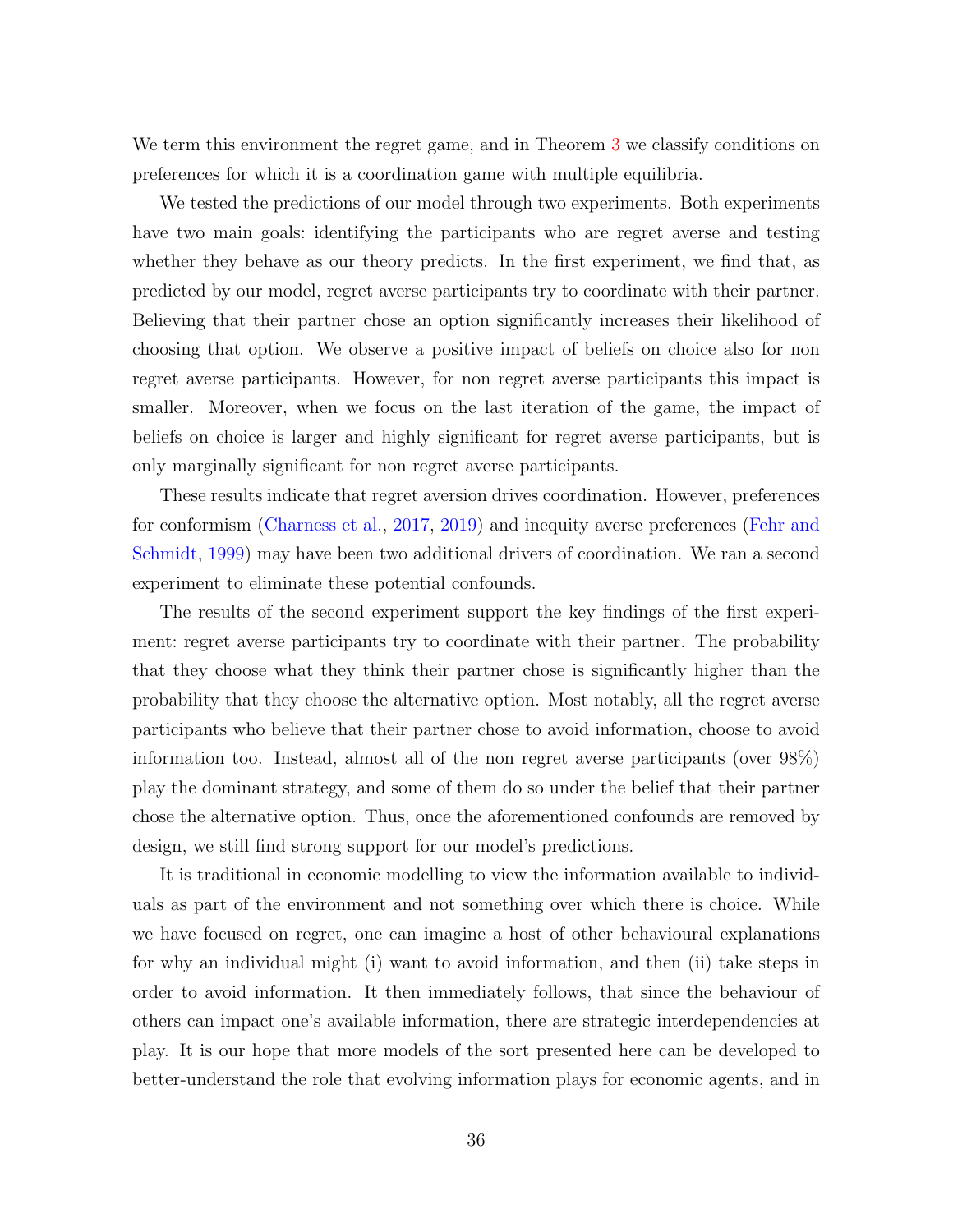particular the way in which it connects them.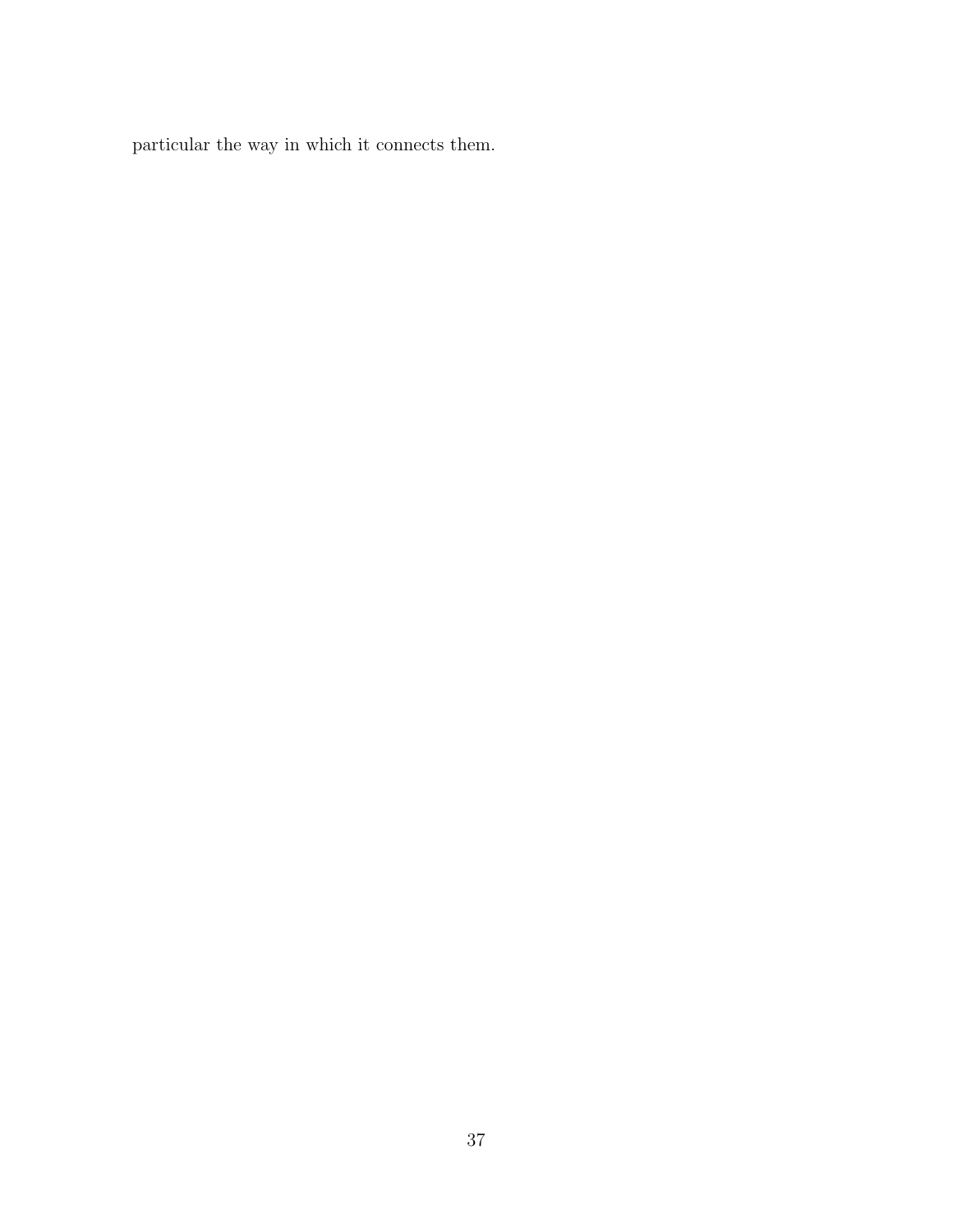# References

- <span id="page-37-0"></span>Ariely, D., Levav, J., 2000. Sequential choice in group settings: Taking the road less traveled and less enjoyed. Journal of Consumer Research 27, 279–290.
- <span id="page-37-5"></span>Aumann, R.J., 1974. Subjectivity and correlation in randomized strategies. Journal of Mathematical Economics 1, 67–96. URL: [http://ideas.repec.org/a/eee/mateco/](http://ideas.repec.org/a/eee/mateco/v1y1974i1p67-96.html) [v1y1974i1p67-96.html](http://ideas.repec.org/a/eee/mateco/v1y1974i1p67-96.html).
- <span id="page-37-4"></span>Banerjee, A.V., 1992. A simple model of herd behavior. The Quarterly Journal of Economics 107, 797–817.
- <span id="page-37-8"></span>Becker, G.M., DeGroot, M.H., Marschak, J., 1964. Measuring utility by a single risponse sequential method. Behavioral Science 9, 226–232.
- <span id="page-37-2"></span>Bell, D.E., 1982. Regret in decision making under uncertainty. Operations Research 30, 961–981.
- <span id="page-37-7"></span>Bénabou, R., 2013. Groupthink: Collective delusions in organizations and markets. The Review of Economic Studies 80, 429–462. URL: [http://www.jstor.org/stable/](http://www.jstor.org/stable/43551491) [43551491](http://www.jstor.org/stable/43551491).
- <span id="page-37-3"></span>Bikhchandani, S., Hirshleifer, D., Welch, I., 1992. A theory of fads, fashion, custom, and cultural change as informational cascades. Journal of Political Economy 100, pp. 992–1026.
- <span id="page-37-10"></span>Bleichrodt, H., Cillo, A., Diecidue, E., 2010. A quantitative measurement of regret theory. Management Science 56, 161–175. URL: [http://www.jstor.org/stable/](http://www.jstor.org/stable/27784099) [27784099](http://www.jstor.org/stable/27784099).
- <span id="page-37-9"></span>Carlsson, H., Damme, E.v., 1993. Global games and equilibrium selection. Econometrica 61, 989–1018.
- <span id="page-37-6"></span>Cesa-Bianchi, N., Lugosi, G., 2006. Prediction, Learning, and Games. Cambridge University Press. doi:[10.1017/CBO9780511546921](http://dx.doi.org/10.1017/CBO9780511546921).
- <span id="page-37-1"></span>Charness, G., Naef, M., Sontuoso, A., 2019. Opportunistic conformism. Journal of Economic Theory 180, 100–134.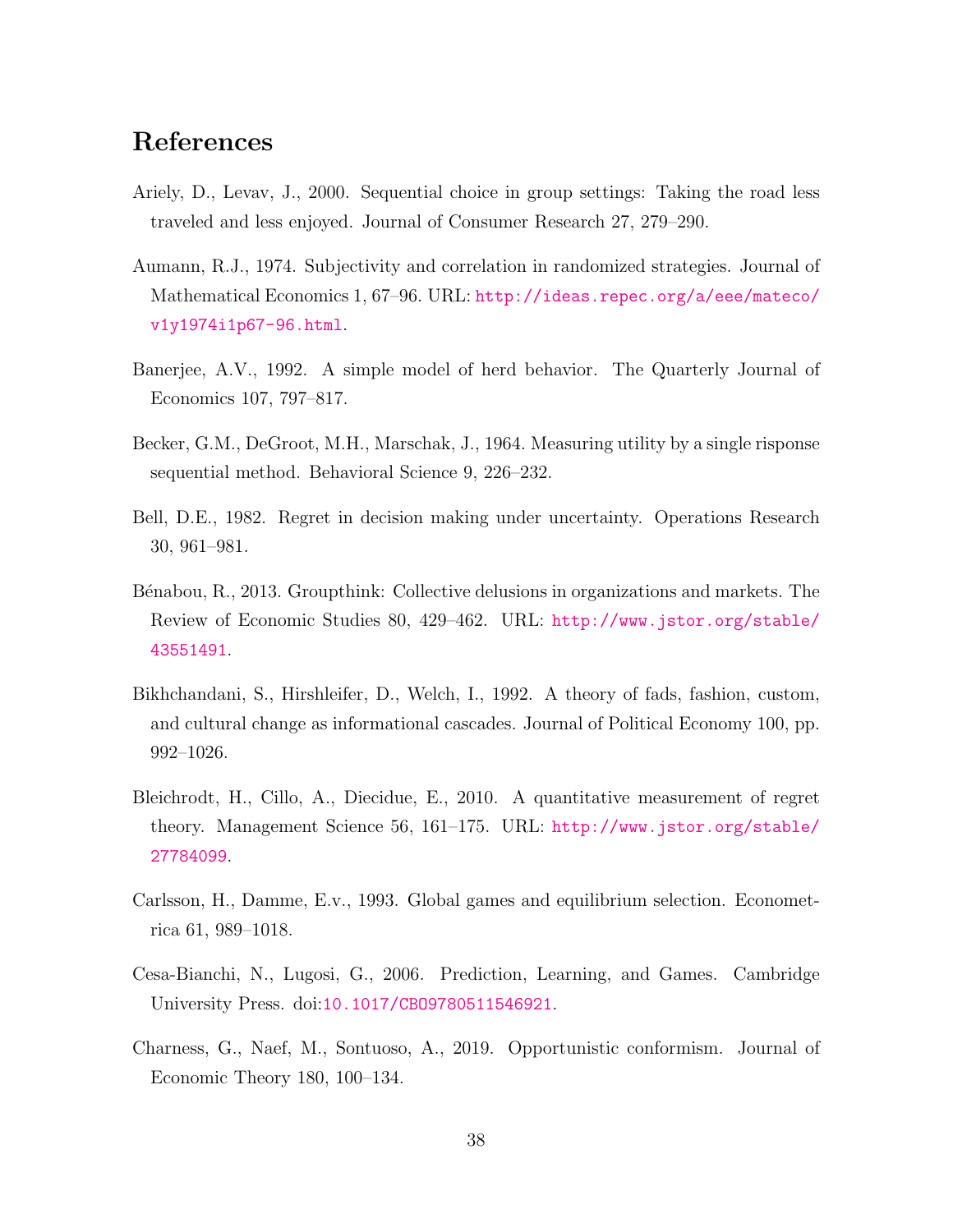- <span id="page-38-0"></span>Charness, G., Rigotti, L., Rustichini, A., 2017. Social surplus determines cooperation rates in the one-shot prisoner's dilemma. Games and Economic Behavior 100, 113– 124.
- <span id="page-38-9"></span>Chen, D.L., Schonger, M., Wickens, C., 2016. otree – an open-source platform for laboratory, online, and field experiments. Journal of Behavioral and Experimental Finance 9, 88–97.
- <span id="page-38-4"></span>Cooper, D.J., Rege, M., 2011. Misery loves company: Social regret and social interaction effects in choices under risk and uncertainty. Games and Economic Behavior 73, 91–110. URL: [https://www.sciencedirect.com/science/article/pii/](https://www.sciencedirect.com/science/article/pii/S0899825611000091) [S0899825611000091](https://www.sciencedirect.com/science/article/pii/S0899825611000091), doi:[https://doi.org/10.1016/j.geb.2010.12.012](http://dx.doi.org/https://doi.org/10.1016/j.geb.2010.12.012).
- <span id="page-38-1"></span>Fehr, E., Schmidt, K.M., 1999. A theory of fairness, competition, and cooperation. The Quarterly Journal of Economics 114, 817–868. URL: [http://www.jstor.org/](http://www.jstor.org/stable/2586885) [stable/2586885](http://www.jstor.org/stable/2586885).
- <span id="page-38-2"></span>Filiz-Ozbay, E., Ozbay, E.Y., 2007. Auctions with anticipated regret: Theory and experiment. The American Economic Review 97, 1407 – 1418.
- <span id="page-38-8"></span>Fishbacher, U., 2007. z-tree: Zurich toolbox for ready-made economic experiments. Experimental Economics 10, 171–178.
- <span id="page-38-3"></span>Foster, D.P., Vohra, R.V., 1997. Calibrated learning and correlated equilibrium. Games and Economic Behavior 21, 40–55. URL: [https://www.sciencedirect.](https://www.sciencedirect.com/science/article/pii/S0899825697905959) [com/science/article/pii/S0899825697905959](https://www.sciencedirect.com/science/article/pii/S0899825697905959), doi:[https://doi.org/10.1006/](http://dx.doi.org/https://doi.org/10.1006/game.1997.0595) [game.1997.0595](http://dx.doi.org/https://doi.org/10.1006/game.1997.0595).
- <span id="page-38-5"></span>Gali, J., 1994. Keeping up with the joneses: Consumption externalities, portfolio choice, and asset prices. Journal of Money, Credit and Banking 26, 1–8.
- <span id="page-38-7"></span>Gosling, S.D., Rentfrow, P.J., Jr, W.B.S., 2003. A very brief measure of the big-five personality domains. Journal of Research in Personality 37, 504–528.
- <span id="page-38-6"></span>Harsanyi, J.C., Selten, R., 1988. A General Theory of Equilibrium Selection in Games. MIT Press.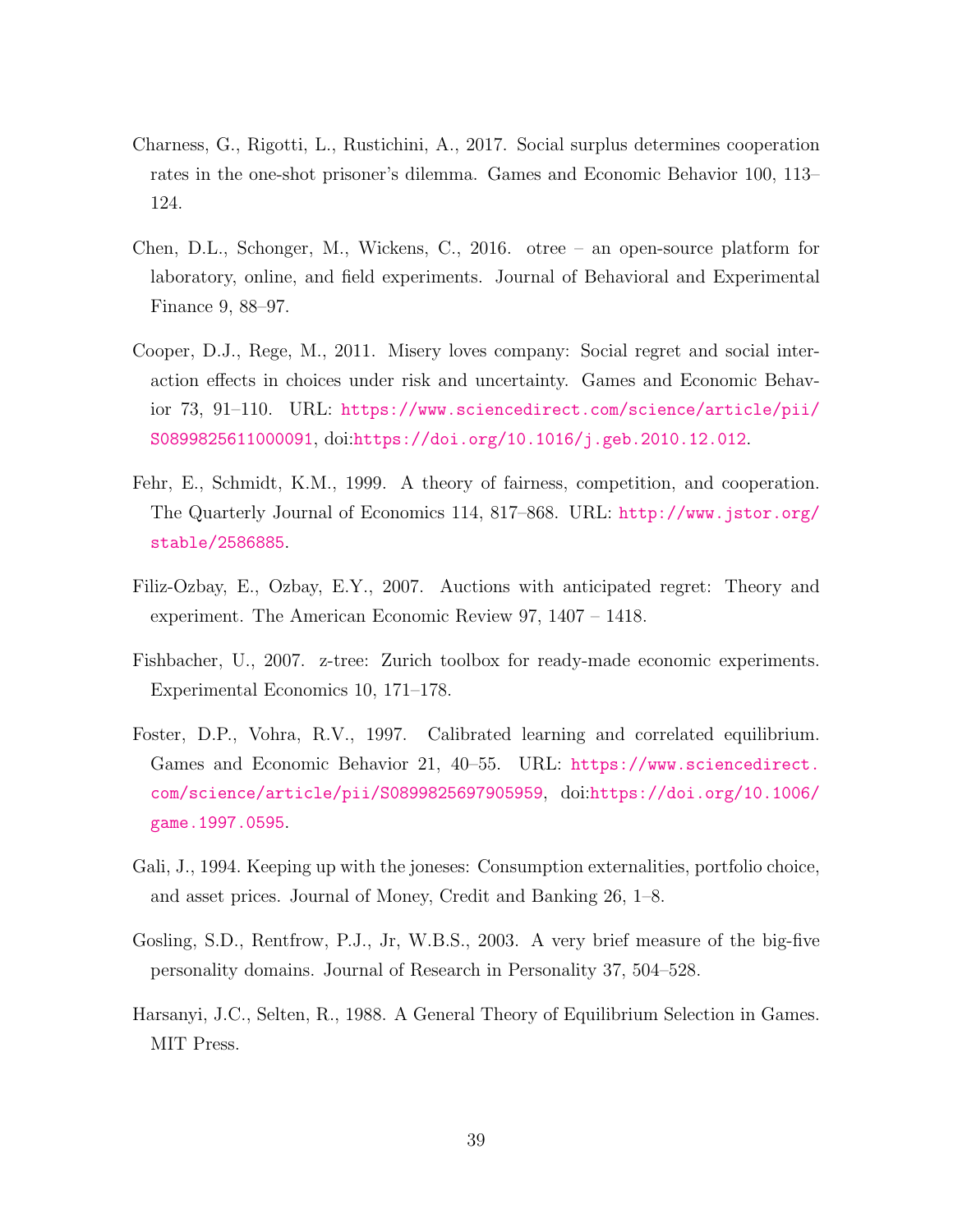- <span id="page-39-2"></span>Hart, S., Mas-Colell, A., 2000. A simple adaptive procedure leading to correlated equilibrium. Econometrica 68, 1127–1150. URL: [http://www.jstor.org/stable/](http://www.jstor.org/stable/2999445) [2999445](http://www.jstor.org/stable/2999445).
- <span id="page-39-11"></span>Healy, P.J., 2017. Epistemic experiments: Utilities, beliefs, and irrational play.
- <span id="page-39-9"></span>Imas, A., Lame, D., Wilson, A.J., 2021. Reversals between one-shot and repeated decisions in incentive design: the case of regret.
- <span id="page-39-5"></span>Kandori, M., Mailath, G.J., Rob, R., 1993. Learning, mutation, and long run equilibria in games. Econometrica 61, 29–56.
- <span id="page-39-3"></span>Kreps, D.M., Porteus, E.L., 1978. Temporal resolution of uncertainty and dynamic choice theory. Econometrica 46, 185–200. URL: [http://www.jstor.org/stable/](http://www.jstor.org/stable/1913656) [1913656](http://www.jstor.org/stable/1913656).
- <span id="page-39-1"></span>Loomes, G., Sugden, R., 1982. Regret theory: An alternative theory of rational choice under uncertainty. Economic Journal 92, 805–824.
- <span id="page-39-7"></span>Morris, S., Shin, H.S., 2003. Global games: Theory and applications, in: in "Advances in Economics and Econometrics, the Eighth World Congress", Dewatripont, Hansen and Turnovsky, Eds.
- <span id="page-39-4"></span>Sarver, T., 2008. Anticipating regret: Why fewer options may be better. Econometrica 76, 263–305. doi:[10.1111/j.1468-0262.2008.00834.x](http://dx.doi.org/10.1111/j.1468-0262.2008.00834.x).
- <span id="page-39-10"></span>Schwartz, B., Ward, A., Monterosso, J., Lyubomirsky, S., White, K., Lehman, D.R., 2002. Maximizing versus satisficing: Happiness is a matter of choice. Journal of Personality and Social Psychology 83, 1178–1197.
- <span id="page-39-8"></span>Van Huyck, J.B., Battalio, R.C., Beil, R.O., 1990. Tacit coordination games, strategic uncertainty, and coordination failure. American Economic Review 80, 234–48. URL: <http://ideas.repec.org/a/aea/aecrev/v80y1990i1p234-48.html>.
- <span id="page-39-6"></span>Young, H.P., 1993. The evolution of conventions. Econometrica 61, 57–84.
- <span id="page-39-0"></span>Zeelenberg, M., Beattie, J., van der Pligt, J., de Vries, N.K., 1996. Consequences of regret aversion: Effects of expected feedback on risky decision making. Organizational Behavior and Human Decision Processes 65, 148–158.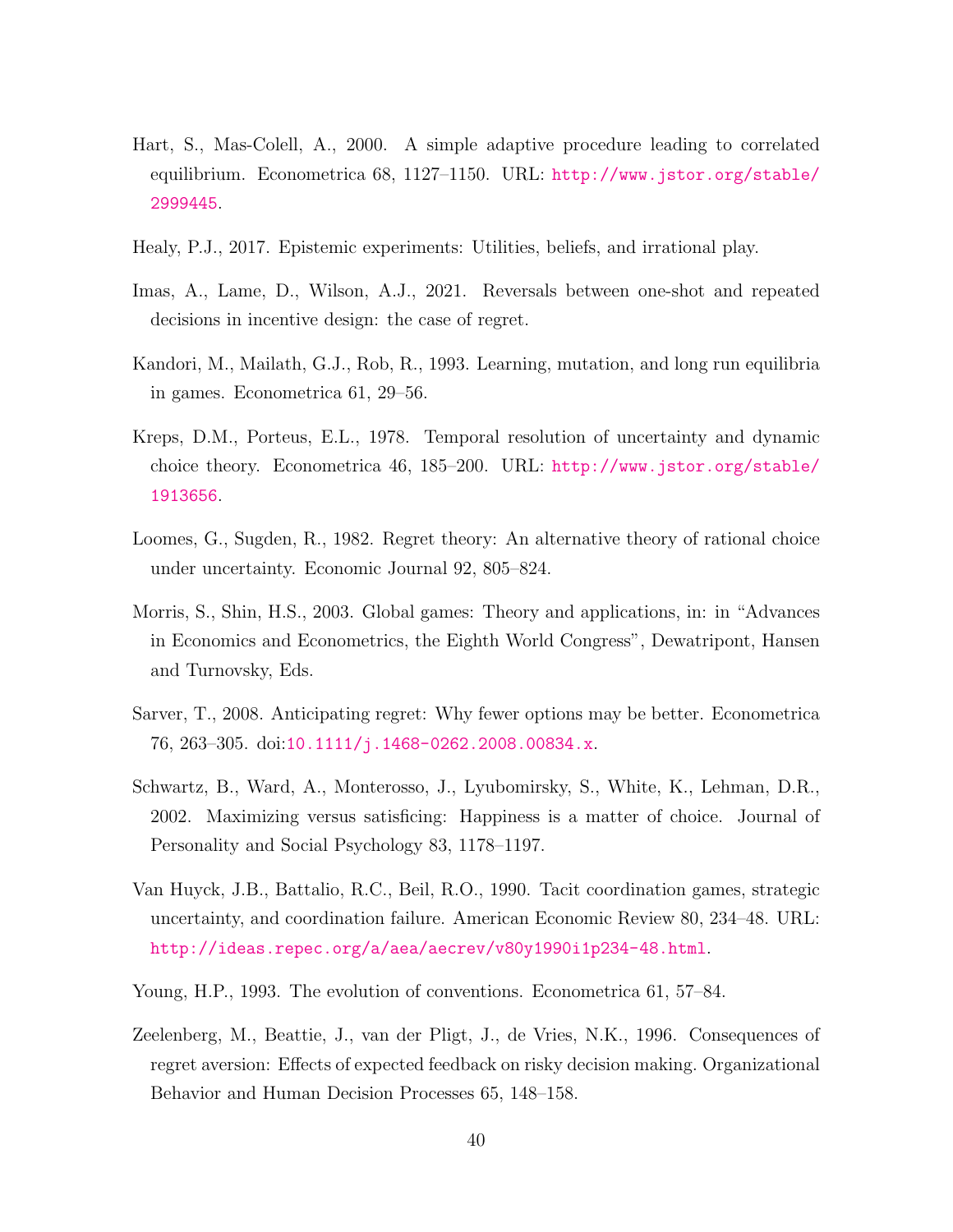# Appendix

# A Proofs

## Proof of Theorem [1](#page-9-0)

Proof.

$$
\mathbb{E}\Big[(u^T(\ell_i(\omega))\Big] \geq \mathbb{E}\Big[(u^T(\ell_j(\omega))\Big] \n\Longleftrightarrow \mathbb{E}\Big[(u(\ell_i(\omega))\Big] - \mathbb{E}[R(\ell_i;\omega)] \geq \mathbb{E}\Big[(u(\ell_j(\omega))\Big] - \mathbb{E}[R(\ell_j;\omega)] \n\Longleftrightarrow \mathbb{E}\Big[(u(\ell_i(\omega))\Big] - \kappa \mathbb{E}\Big[\max_{\ell \in \mathcal{L}}\big(u(\ell(\omega)\big) - \big(u(\ell_i(\omega)\big)\Big] \geq \mathbb{E}\Big[\big(u(\ell_j(\omega)\big)\Big] - \kappa \mathbb{E}\Big[\max_{\ell \in \mathcal{L}}\big(u(\ell(\omega)\big) - \big(u(\ell_i(\omega)\big)\Big] \geq \mathbb{E}\Big[\big(u(\ell_j(\omega)\big)\Big] - \kappa \mathbb{E}\Big[\max_{\ell \in \mathcal{L}}\big(u(\ell(\omega)\big) - \big(u(\ell_j(\omega)\big)\Big] \geq \mathbb{E}\Big[\max_{\ell \in \mathcal{L}}\big(u(\ell(\ell(\omega)\big)\Big] - \mathbb{E}\Big[\max_{\ell \in \mathcal{L}}\big(u(\ell(\ell(\omega)\big)\Big] \geq \mathbb{E}\Big[\big(u(\ell_j(\omega)\big)\Big] \geq \mathbb{E}\Big[\big(u(\ell_j(\omega)\big)\Big] \big)
$$
\n
$$
\Longleftrightarrow \mathbb{E}\Big[\big(u(\ell_i(\omega)\big)\Big] \geq \mathbb{E}\Big[\big(u(\ell_j(\omega)\big)\Big]
$$
\n
$$
\Longleftrightarrow \mathbb{E}\Big[\big(u(\ell_i(\omega)\big)\Big] \geq \mathbb{E}\Big[\big(u(\ell_j(\omega)\big)\Big]
$$

 $\Box$ 

i

## Proof of Theorem [2](#page-11-0)

*Proof.* Clearly we can ignore lotteries  $\ell_i$  for which  $\pi'_i = \pi''_i$ . So consider a lottery k such that  $\pi'_k$  is strictly finer than  $\pi''_k$  (note that Definition [1](#page-10-2) requires that there is some such lottery). By the definition of more informative there is a non-empty event  $F$  that is an element of  $\pi_k''$  but not  $\pi_k'$ , and moreover, F is the union of disjoint elements of  $\pi_k'$ . Let  $\mathcal{O}'_k$  be the set of lotteries that are learned about in environment  $\Pi'$  and let  $\mathcal{O}''_k$  be the set of lotteries that are learned about in environment  $\Pi''$ . Clearly,  $\mathcal{O}_k'' \subset \mathcal{O}_k'$ , and so it must be that for every state  $\omega$  we have

$$
\max_{\ell_h \in \mathcal{O}'_k} \ell_h(\omega) \ge \max_{\ell_h \in \mathcal{O}''_k} \ell_h(\omega),
$$

with the inequality being strict for at least one state.

Since choiceless utility does not depend on the informational environment, we need only consider the regret. Now note that the inequality above can then be adapted to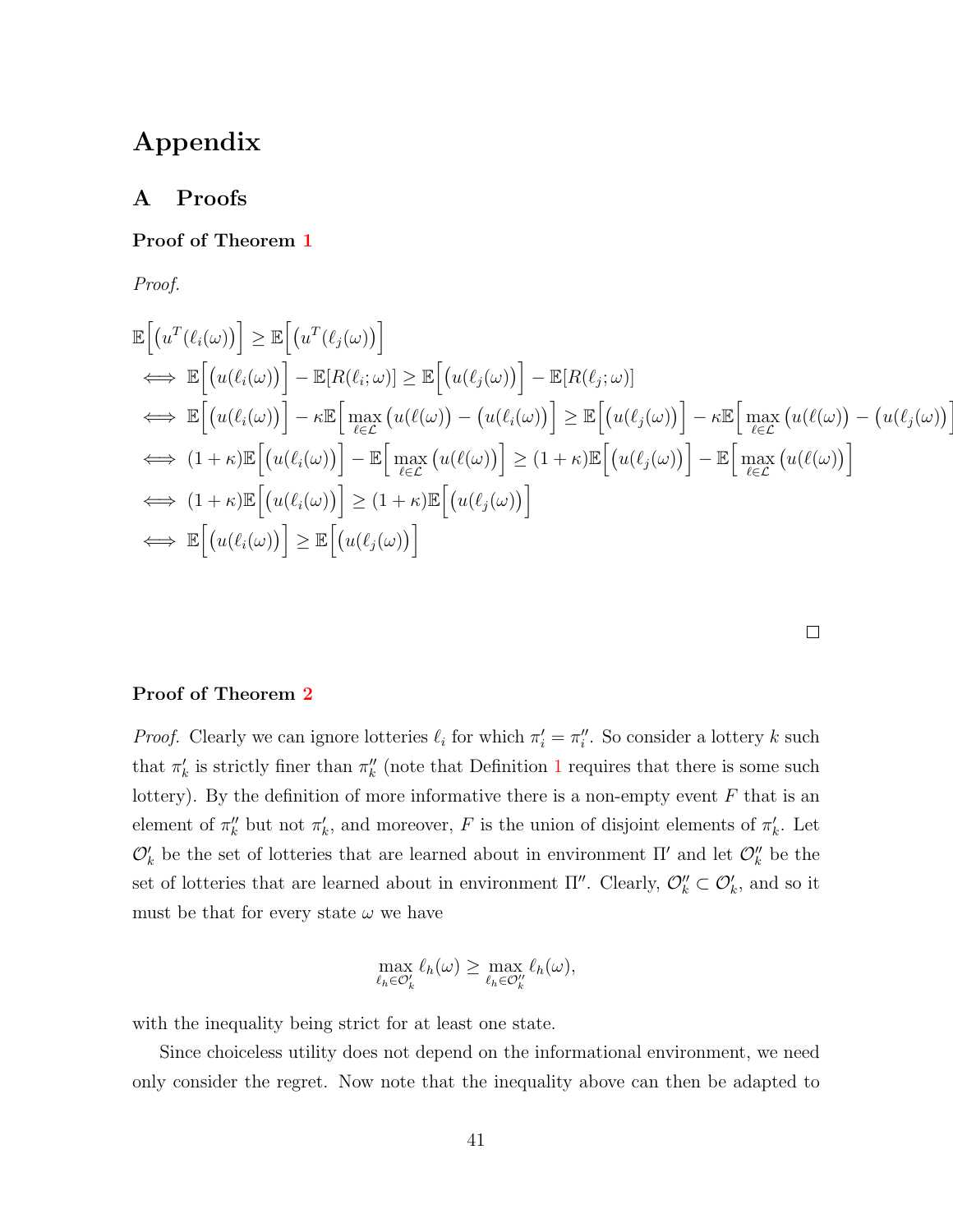show that for all states  $\omega \in \Omega$ ,

$$
\kappa\big(\max_{\ell_h \in \mathcal{O}'_k} u(\ell_h(\omega)) - u(\ell(\omega))\big) \ge \kappa\big(\max_{\ell_h \in \mathcal{O}''_k} u(\ell_h(\omega)) - u(\ell(\omega))\big)
$$

with the inequality being strict for at least one state.

Thus, for every lottery the total utility in a given state is no higher under information environment  $\Pi'$  than under  $\Pi''$  and for some lottery there is a state at which the total utility is strictly lower. The result then follows.  $\Box$ 

## Proof of Theorem [3](#page-16-0)

Proof. Parts [1](#page-16-4) and [2](#page-16-5) are immediate as players have a dominant strategy over each range of parameters.

Consider part [3.](#page-16-3) It is easy to see that both symmetric profiles are Nash Equilibria over this range. To see that the symmetric outcomes are the only pure strategy Nash Equilibria, suppose to the contrary. That is, suppose there is a pure strategy Nash equilibrium,  $\hat{a}$ , in which some individual, say i, chooses  $\ell_S$  and another individual, say j, chooses the risky lottery,  $\ell_r$ . Since q is defined as a strictly increasing function from  $\{0, 1, 2, ..., N-1\}$  to  $[0, 1]$ , we have that  $q_i(\hat{\mathbf{a}}) = q(\# \{k \neq i : \hat{a}_j = \ell_r\})$  $q(\# \{k \neq j : \hat{a}_k = \ell_r\}) = q_j(\hat{\mathbf{a}}).$  But this contradicts the fact that  $\ell_S$  is optimal for individual i and  $\ell_r$  is optimal for individual j, and so profile  $\hat{a}$  cannot be a pure strategy Nash equilibrium.  $\Box$ 

## <span id="page-41-0"></span>B Extensions

#### <span id="page-41-1"></span>B.1 Heterogeneous regret preferences

There are many ways to extend our framework to incorporate heterogeneity in levels of regret aversion. Below we consider two such avenues. The first is a special case of the second.

A simple example with heterogeneity in levels of regret aversion. Suppose the population is comprised of two distinct groups, with all individuals in a given group sharing a common coefficient of regret aversion. For the sake of simplicity we assume that those in the first group have coefficient of regret aversion  $\kappa > 0$  while those in the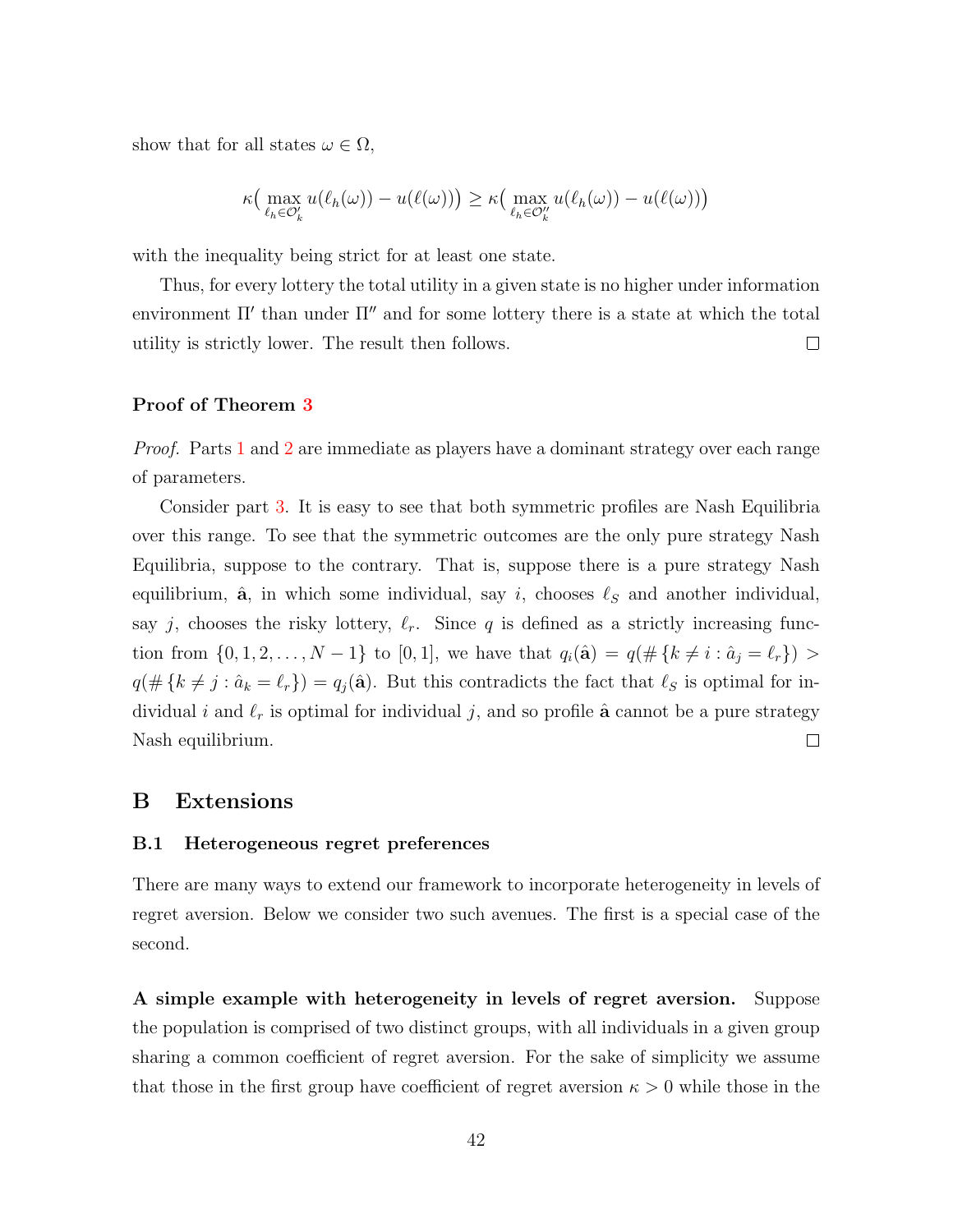second group have coefficient of regret aversion equal to zero. We refer to those in the first group as regret averse and those in the second group as regret neutral.

We assume that the parameters of the problem are given by condition 3 of the Theorem, i.e., that  $u(\bar{\ell}_r) \in \left[\frac{1}{n}\right]$  $\frac{1}{p},\frac{1}{p}$  $\frac{1}{p}(1 + \kappa(1-p))$ . For these parameters, the optimal choice for the regret averse individuals depends on population behaviour.<sup>[27](#page-42-0)</sup>

With the population size given by  $N$ , suppose that the number of regret averse individuals is m (and hence the number of regret neutral individuals is  $N-m$ ). Without loss of generality we can relabel everyone such that the regret averse individuals are listed first (i.e., 1 through  $m$ ). This set up is a variant of the regret game, in which the strategy chosen by the  $N - m$  regret neutral individuals will be  $\ell_r$  since this is the dominant strategy for these individuals.

Given that the regret neutral individuals have a dominant strategy, there are two candidates for pure strategy equilibria,  $\mathbf{a}^*$  and  $\mathbf{a}^{**}$ , where,

$$
\mathbf{a}^* = \begin{pmatrix} \ell_S, \dots, \ell_S & \dots, \ell_r & \dots, \ell_r \\ \text{behavior of } m \text{ regret averse behaviour of } N-m \text{ regret neutral} \end{pmatrix}
$$
\n
$$
\mathbf{a}^{**} = \begin{pmatrix} \ell_r, \dots, \ell_r & \dots, \ell_r \\ \ell_r, \dots, \ell_r & \dots, \ell_r \\ \text{behavior of } m \text{ regret averse behaviour of } N-m \text{ regret neutral} \end{pmatrix}
$$

Clearly a ∗∗ is always a pure strategy equilibrium. The issue of interest is under what conditions on group size  $m$  will  $\mathbf{a}^*$  be a pure strategy equilibrium. The issue for regret averse individuals now is that since  $q(N - m) > 0$ , there is always a positive probability that the outcome of the risky lottery will be learned ex post. Thus the risk free lottery no longer provides full insurance from regret for the regret averse individuals, and the relative payoff advantage to them from coordinating on the risk free lottery is diminished. In fact, if m is 'too low', then it is possible that there are simply 'too many' individuals who have  $\ell_r$  as a dominant strategy for the m regret averse individuals to coordinate on the risk free lottery. The precise value of  $m$  for which this happens will depend upon the functional form of  $q_i$  but it can easily be calculated.

A rich example with heterogeneity in levels of regret aversion. In the above example, we fixed things such that there were only two levels of regret aversion,  $\kappa$  and 0.

<span id="page-42-0"></span> $^{27}$ If we did not make this assumption, then the regret averse individuals also have a dominant strategy (meaning that everybody has a dominant strategy so the situation is 'obvious').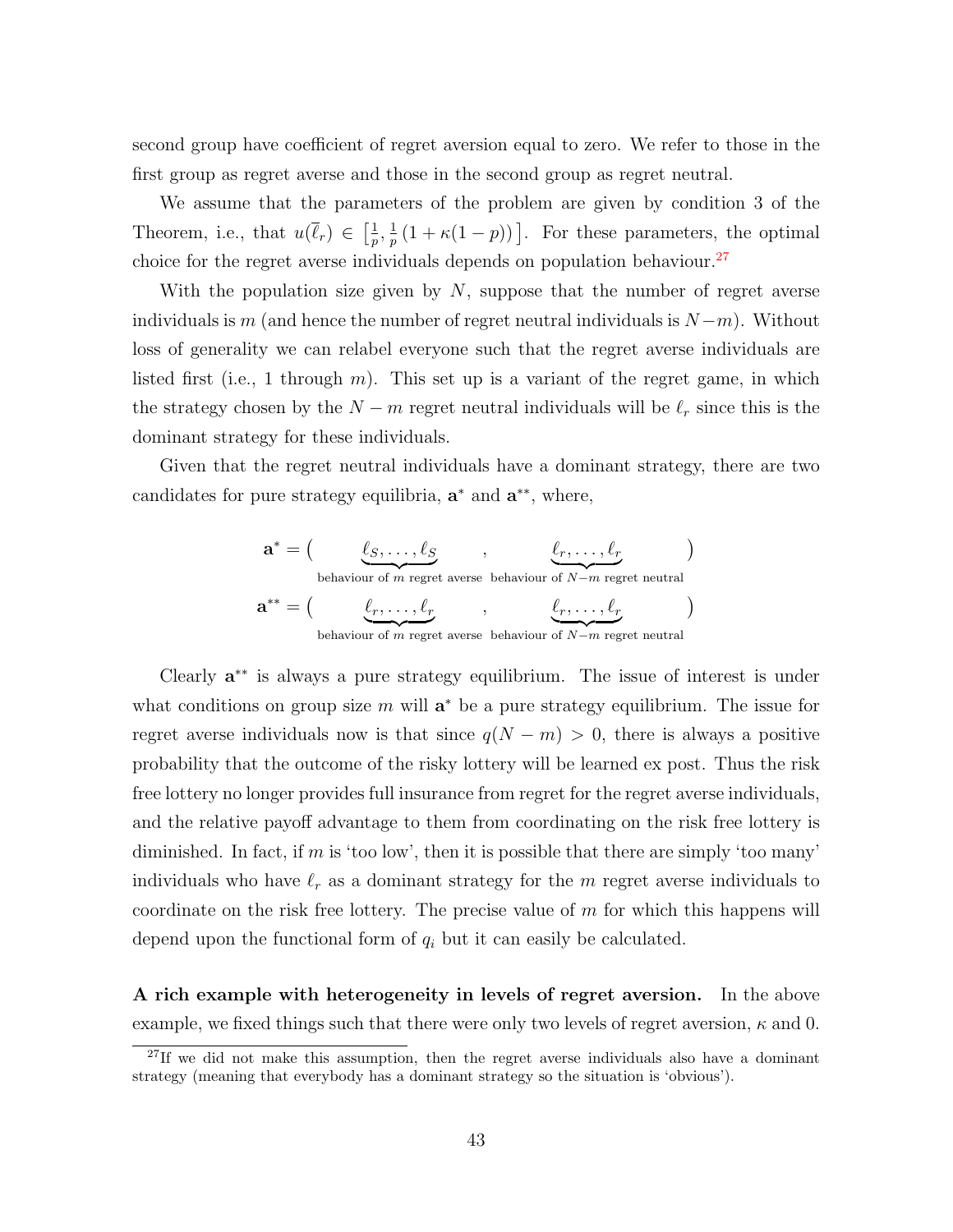Here we show how to model a Bayesian game, of which the above complete information example was only one of an infinite number of realisations of the strategic environment.

By this we mean the following. Suppose that everyone's regret coefficient is unknown ex-ante, but rather each individual i will have regret coefficient  $\kappa_i$  that is the realisation of a random variable drawn from some distribution with support  $[0, \infty)$ . Thus, the realised game will be one in which the individuals can be ordered 1 through  $N$  according to their realised coefficient of regret aversion (let the ordering be such that  $\kappa_i < \kappa_j$ whenever  $1 \leq i < j \leq N$ ).

It is clear that any individual with realised coefficient of regret aversion  $\kappa < \frac{u(\ell_r)-1}{1-p}$ will always choose the risky lottery since it is dominant to do so. With a slight abuse of terminology we refer to these individuals as regret neutral as, while they may have a coefficient of regret aversion that differs from 0, their coefficient of regret aversion is sufficiently low that it is a dominant strategy for them to choose the risky lottery. For all the remaining individuals, there is a coordination game being played that has the flavour of the complete information example above. That is, they are playing a coordination game amongst themselves, but there is an outside group of individuals who make choosing the risky lottery relatively more attractive. Of course, this happens for every possible realisation of the random vector of coefficients of regret aversion,  $(\kappa_1, \ldots, \kappa_N)$ . Given knowledge of the distribution that determines this random vector, the Bayesian Nash equilibria to this game can be computed.

#### <span id="page-43-0"></span>B.2 Rejoice

This subsection describes how our model can be extended to incorporate rejoicing into it. In the two state world, the utility of a regret individual is given by

<span id="page-43-1"></span>
$$
U^{R}(\ell_{S}, \omega, q) = \begin{cases} u(\ell_{S}) - q\kappa(u(\overline{\ell}_{r}) - u(\ell_{S})), & \text{if } \omega = \omega_{1} \\ u(\ell_{S}), & \text{if } \omega = \omega_{2} \end{cases}
$$
(A1)

and

<span id="page-43-2"></span>
$$
U^{R}(\ell_{r}, \omega, q) = \begin{cases} u(\overline{\ell}_{r}), & \text{if } \omega = \omega_{1} \\ u(\underline{\ell}_{r}) - \kappa(u(\ell_{S}) - u(\underline{\ell}_{r})), & \text{if } \omega = \omega_{2} \end{cases}
$$
(A2)

Now suppose that in addition to experiencing regret, individuals also experience rejoice when their choice turned out ex-post optimal. This is captured by amending equations  $(A1)$  and  $(A2)$  above to include a utility benefit, evaluated as a function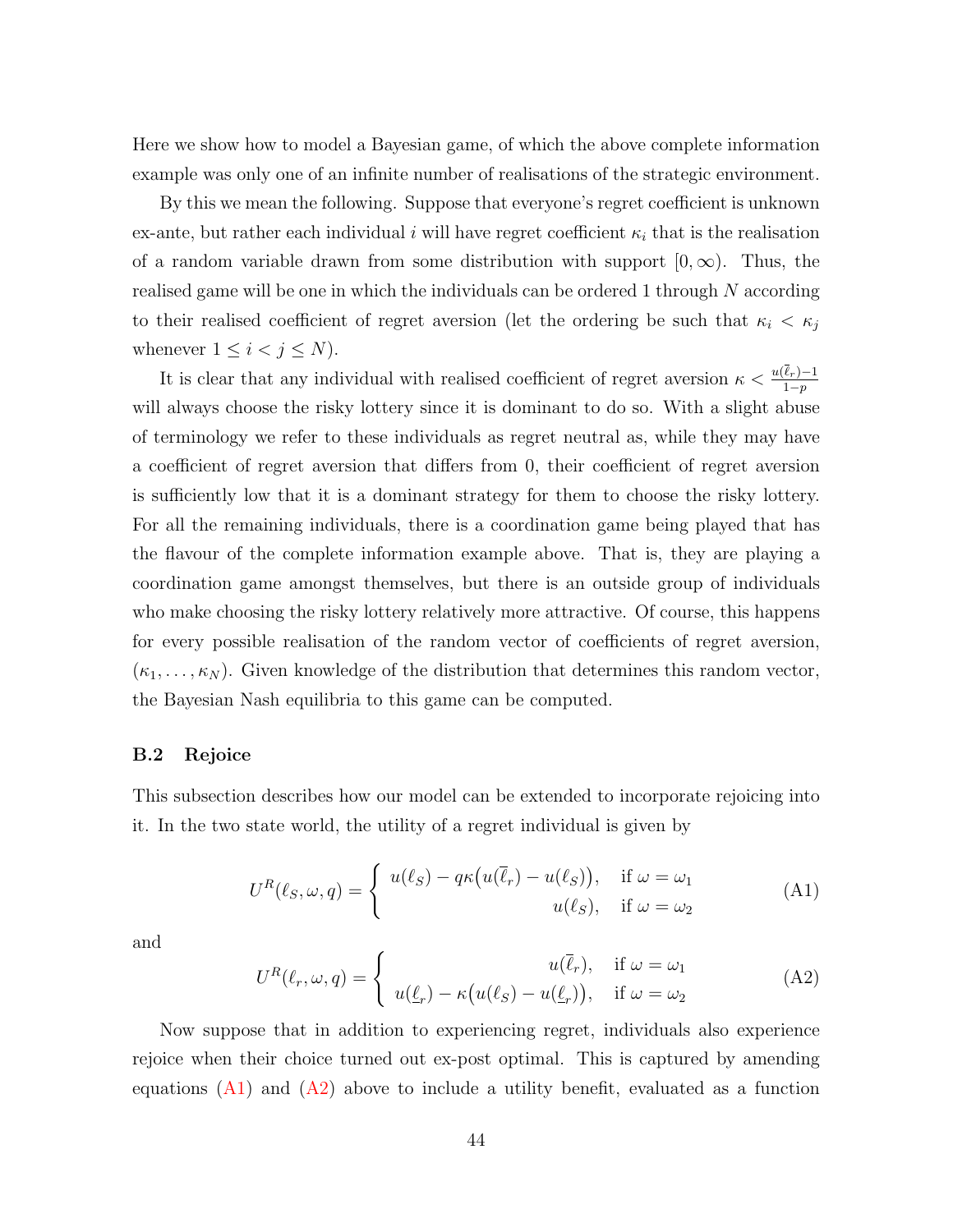of the difference between 'choiceless utility from chosen lottery' and 'choiceless utility from lottery not chosen', that enters positively when the choice made turns out optimal ex-post. Formally, the equations above are replaced by

$$
U^{R}(\ell_{S}, \omega, q) = \begin{cases} u(\ell_{S}) - q\kappa_{1}(u(\overline{\ell}_{r}) - u(\ell_{S})), & \text{if } \omega = \omega_{1} \\ u(\ell_{S}) + q\kappa_{2}(u(\ell_{S}) - u(\underline{\ell}_{r})), & \text{if } \omega = \omega_{2} \end{cases}
$$
(A3)

and

$$
U^{R}(\ell_{r}, \omega, q) = \begin{cases} u(\overline{\ell}_{r}) + \kappa_{2}(u(\overline{\ell}_{r}) - u(\ell_{S})), & \text{if } \omega = \omega_{1} \\ u(\underline{\ell}_{r}) - \kappa_{1}(u(\ell_{S}) - u(\underline{\ell}_{r})), & \text{if } \omega = \omega_{2} \end{cases}
$$
(A4)

where  $\kappa_1$  is the coefficient of regret aversion (replacing the  $\kappa$  from equations [\(A1\)](#page-43-1) and  $(A2)$  and  $\kappa_2$  weights the rejoice experienced. We note that there is again a q on the rejoice term associated with choosing the safe lottery,  $\ell_{\mathcal{S}}$ . As with the discussion in the main text, this is because the outcome of the risky lottery is not learned with certainty when the safe lottery is chosen. In this case however, the lack of certainty associated with risky lottery harms an individual prone to rejoice, as the fact that choosing the safe lottery turned out optimal may never be learned.

## C Experimental instructions

#### C.1 Experiment 1

Welcome to the study.

Please note that you may not talk to the other participants at any time during the entire study. Should this happen, we will be forced to terminate the study.

Please read these instructions carefully.

In this study, you will make 25 decisions.

At the end of the study, you will be paid in cash for **ONE** of these 25 decisions, picked at random by the computer.

Each decision is equally likely to be picked. So you should regard each decision as if it was the relevant one.

In addition, we will ask you 23 additional questions.

At the end of the study, ONE of the additional questions will be randomly picked and paid on the base of your answer.

Each question is equally likely to be picked. So you should answer each question, as if it were the relevant one.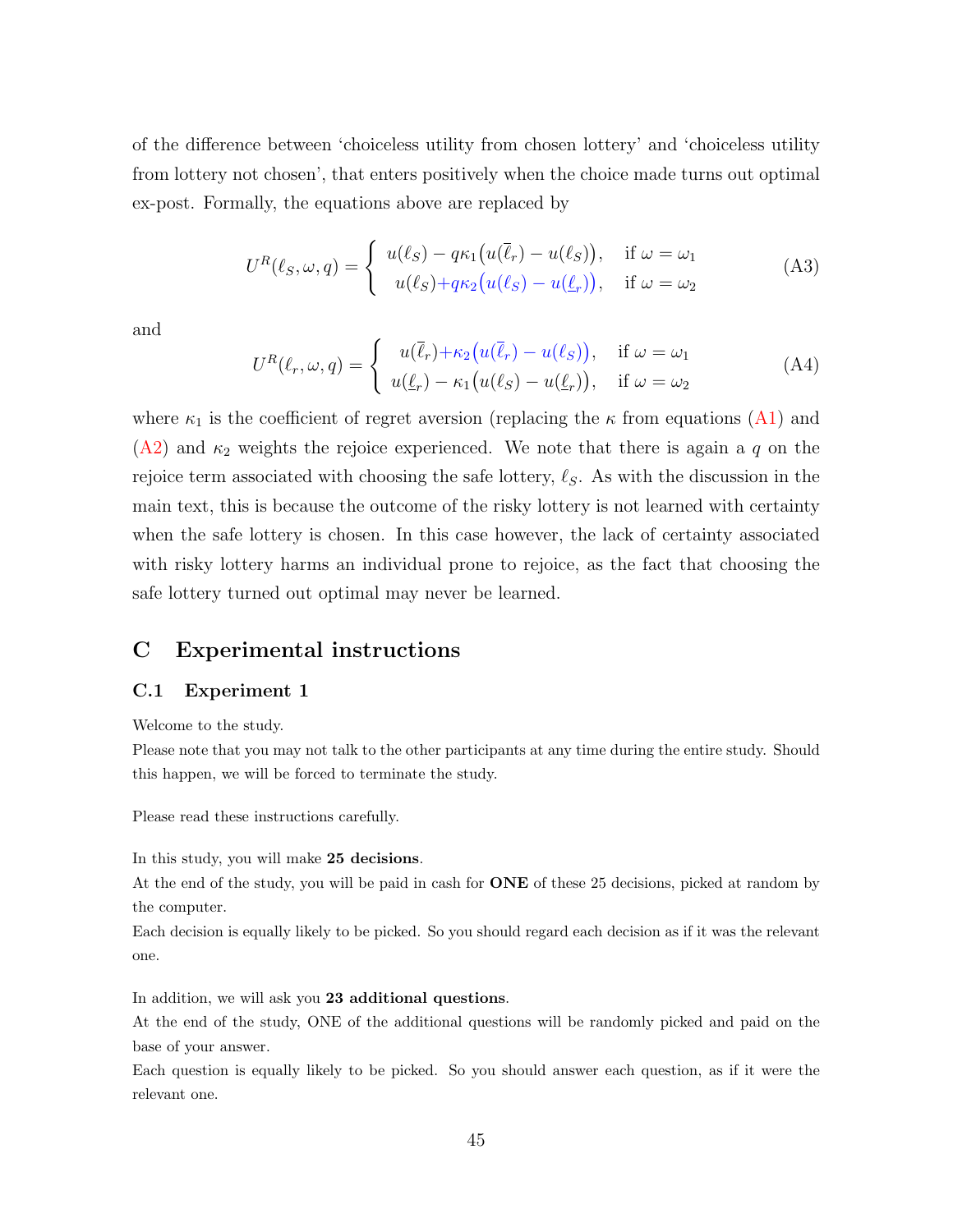In addition, you will receive  $\in 4$  for your participation in the study.

#### Instructions about the first part of the study

Please read these instructions carefully.

In the first part of the study, we will give you two options.

| Left                                                                                   | Right |
|----------------------------------------------------------------------------------------|-------|
| $\infty$ with 50% probability and $\infty$ with 50% probability $\in$ 5 with certainty |       |

First, you must specify the smallest number x, such that you would prefer option "Left" to **option "Right"**. You can choose any number in the list  $(5, 6, 7, 8, 9, 10, 11, 12, 13, 14, 15)$ .

After you have submitted your decision, the computer will randomly pick a number from the list (5; 6; 7; 8; 9; 10; 11; 12; 13; 14; 15).

All numbers have the same probability of being picked.

If the number picked by the computer is **smaller** than the number  $x$  you chose, then **Right** will be the selected option. This means that you will get  $\epsilon$ 5.

If the number picked by the computer is **equal to or bigger** than the number x you chose, then Left will be the selected option. This means that you will get the number of  $\epsilon$  picked by the computer with 50% probability and 0 with 50% probability.

If you have any questions, please raise your hand and we will come to you.

[Control questions]

### Decision 1 (on screen only)

You have two options.

| Left                                                                                              | Right |
|---------------------------------------------------------------------------------------------------|-------|
| $\epsilon$ with 50% probability and $\epsilon$ 0 with 50% probability $\epsilon$ 5 with certainty |       |

First, you must specify the smallest number x, such that you would prefer option "Left" to option "Right". You can choose any number in the list (5; 6; 7; 8; 9; 10; 11; 12; 13; 14; 15).

After you have submitted your decision, the computer will randomly pick a number from the list (5; 6; 7; 8; 9; 10; 11; 12; 13; 14; 15).

All numbers have the same probability of being picked.

If the number picked by the computer is smaller than the number x you chose, then Right will be the selected option. This means that you will get  $\epsilon$ 5.

If the number picked by the computer is **equal to or bigger** than the number x you chose, then Left will be the selected option. This means that you will get the number of  $\epsilon$  picked by the computer with 50% probability and 0 with 50% probability.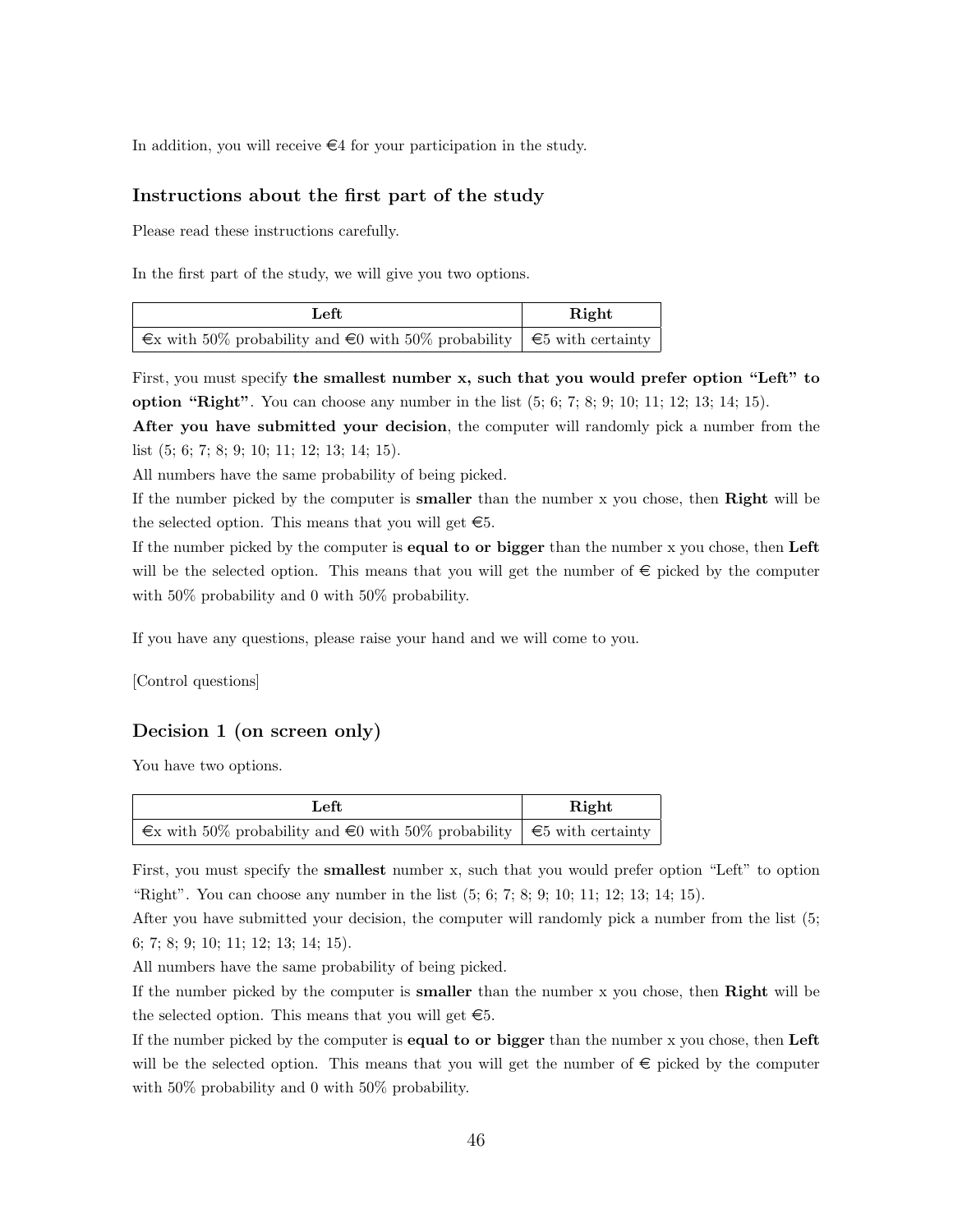#### Important information

After you have submitted your decision, the computer will let you know the outcome of option "Left" even if you have chosen a number x such that option "Right" is selected.

This means that, if "Right" is the selected option, you will learn nevertheless how much you would have earned, had "Left" been the selected option.

**Decision 1.** I prefer option Left to option Right if x is at least equal to \_\_\_\_\_.

## Decision 2 (on screen only)

You face the same decision as before.

| Left                                                                                              | Right |
|---------------------------------------------------------------------------------------------------|-------|
| $\epsilon$ with 50% probability and $\epsilon$ 0 with 50% probability $\epsilon$ 5 with certainty |       |

First, you must specify the smallest number x, such that you would prefer option "Left" to option "Right". You can choose any number in the list (5; 6; 7; 8; 9; 10; 11; 12; 13; 14; 15).

After you have submitted your decision, the computer will randomly pick a number from the list (5; 6; 7; 8; 9; 10; 11; 12; 13; 14; 15).

All numbers have the same probability of being picked.

If the number picked by the computer is smaller than the number x you chose, then Right will be the selected option. This means that you will get  $\epsilon$ 5.

If the number picked by the computer is equal to or bigger than the number x you chose, then Left will be the selected option. This means that you will get the number of  $\epsilon$  picked by the computer with 50% probability and 0 with 50% probability.

The only difference is the following. After you have submitted your decision, the computer will NOT let you know the outcome of option "Left" if you have chosen a number x such that option "Right" is selected.

This means that, if "Right" is the selected option, you will NOT learn how much you would have earned, had "Left" been the selected option.

Decision 2. I prefer option Left to option Right if x is at least equal to \_\_\_\_\_.

#### Instructions about decisions 3, 4, 5 and 6

Please read these instructions carefully.

Before each of the next four decisions, you will be randomly assigned to another participant. In this lab, there are 3 potential participants who can be randomly assigned to you. At no time will you find out the identity of the other participant.

If you have any questions, please raise your hand and we will come to you.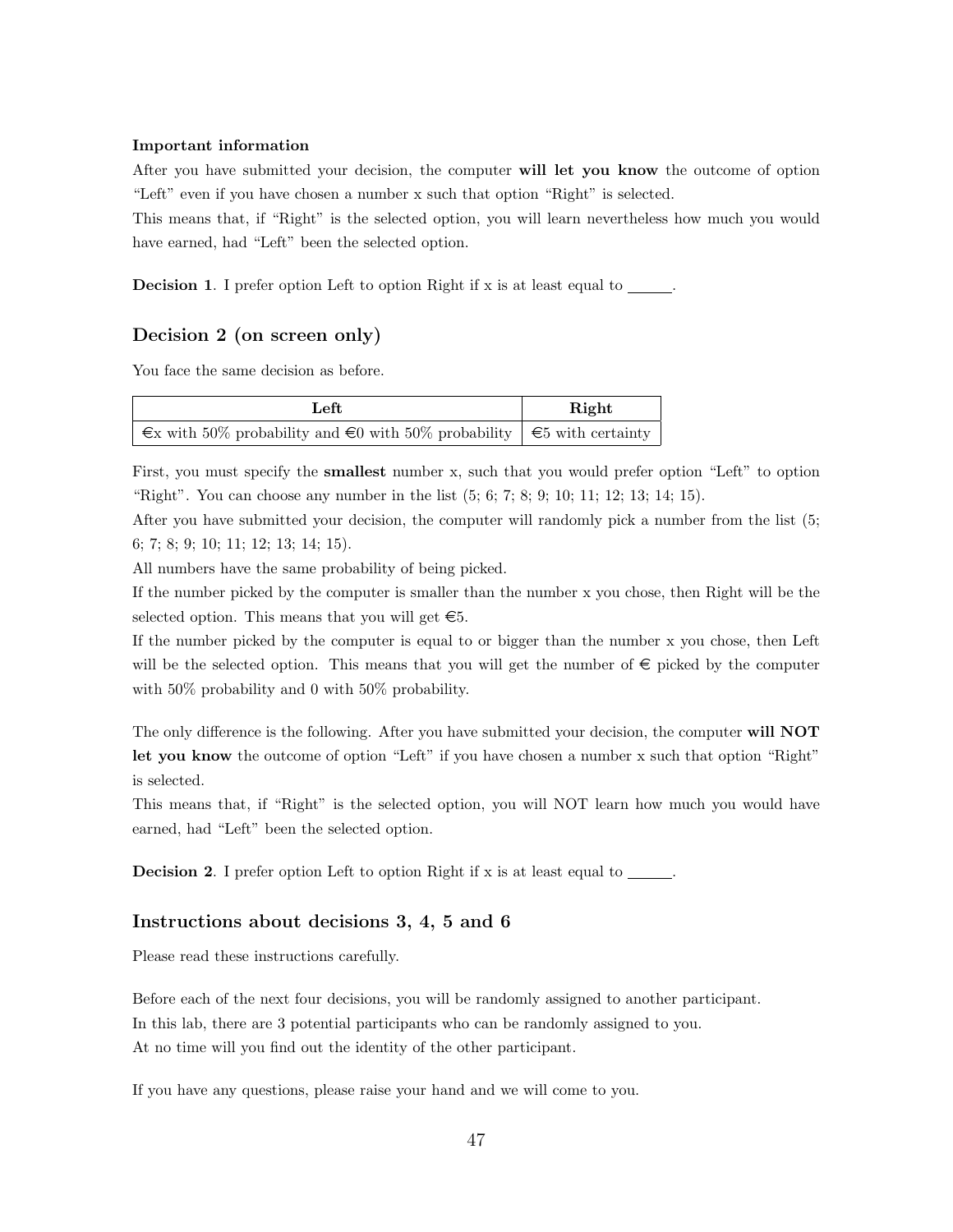## Decision 3 (on screen only)

You are randomly paired with another participant.

Each of you faces the same decision as before.

First, you must specify the smallest number x, such that you would prefer option "Left" to option "Right". You can choose any number in the list (5; 6; 7; 8; 9; 10; 11; 12; 13; 14; 15).

After you have submitted your decision, the computer will randomly pick a number from the list (5; 6; 7; 8; 9; 10; 11; 12; 13; 14; 15).

All numbers have the same probability of being picked.

If the number picked by the computer is smaller than the number x you chose, then Right will be the selected option. This means that you will get  $\epsilon$ 5.

If the number picked by the computer is equal to or bigger than the number x you chose, then Left will be the selected option. This means that you will get the number of  $\epsilon$  picked by the computer with 50% probability and 0 with 50% probability.

The only difference is the following. If you have chosen a number x such that option "Left" is selected, you always know the outcome of option "Left".

If you have chosen a number x such that option "Right" is selected, the computer will inform you about the outcome of option "Left" only if "Left" is the selected option for your partner. This means that, if "Left" is the selected option for your partner, you will learn nevertheless (as in Decision 1) how much you would have earned, had "Left" been the selected option. If "Right" is the selected option for your partner, you will NOT learn (as in Decision 2) how much you would have earned, had "Left" been the selected option.

**Decision 3.** I prefer option Left to option Right if x is at least equal to \_\_\_\_\_.

#### Question about partner's choice

Now we ask you about your partner's choice.

Which number do you think that your partner chose?

If you guess the exact number chosen by your partner, or a number 1 point lower or 1 point higher than the number chosen by your partner, you will be paid  $\epsilon$ 1 more at the end of the study.

#### Instructions about the second part of the study

Please read these instructions carefully.

In the second part of the study, we will give you two options.

| Left                                                                                          | Right |
|-----------------------------------------------------------------------------------------------|-------|
| $\in$ "a number" with 50% probability and $\in$ 0 with 50% probability $\in$ 5 with certainty |       |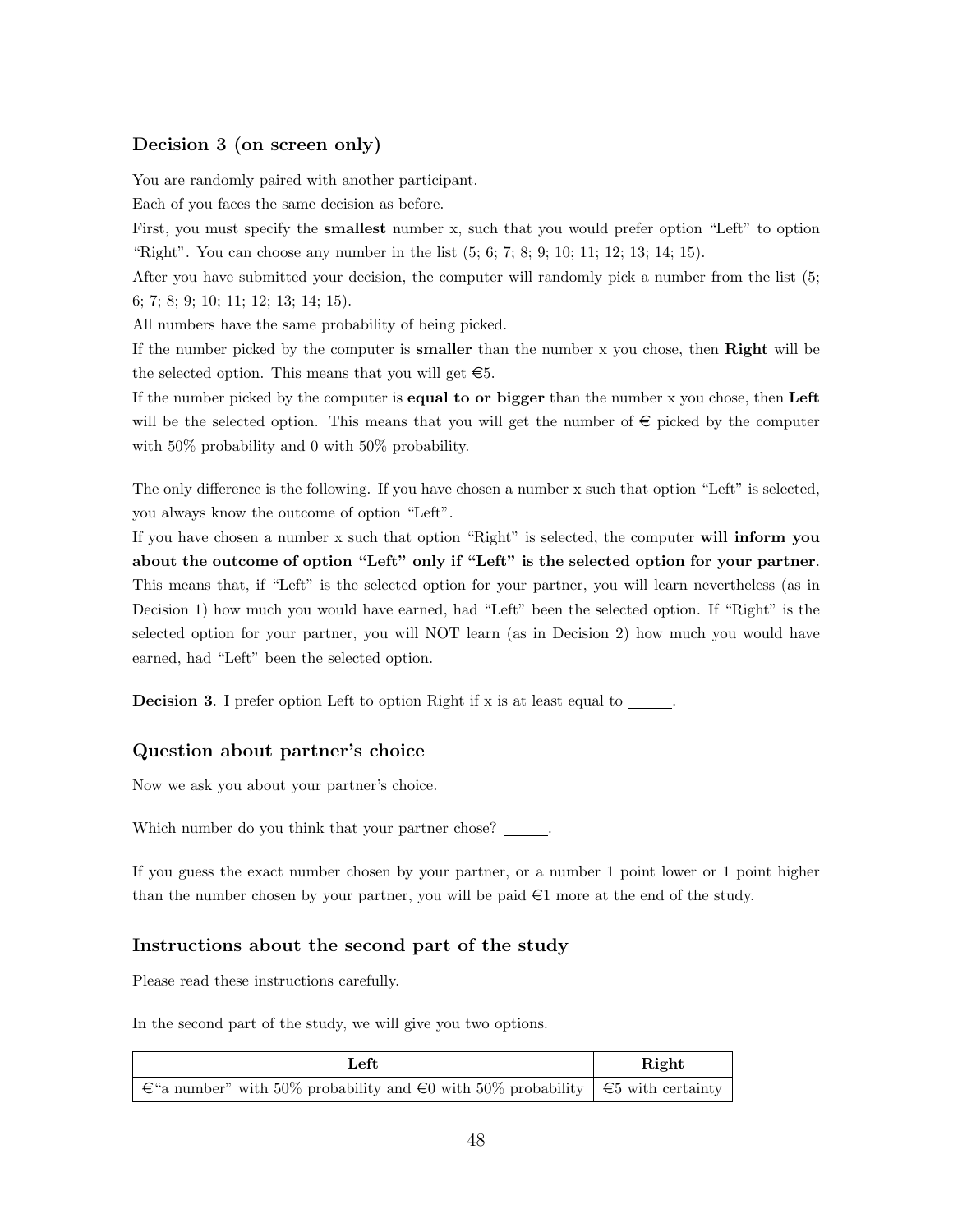Unlike in the previous part of the study, we will now give you a number.

So instead of choosing a number, you will choose either Left or Right.

If you have chosen option "Left", you will always know the outcome of option "Left".

If you have chosen option "Right", the computer will inform you about the outcome of option "Right" only if your partner has chosen "Right".

This means that if you have selected option "Right" and your partner option "Left", you still learn (as in decision 1) how much you would have earned if you had chosen option "Left". If you and your partner have chosen "Right", you will NOT learn (as in decision 2) how much you would have earned if you had chosen "Left".

If you have any questions, please raise your hand and we will come to you.

## Decision 4 (on screen only)

You are now paired with another participant.

This participant could be either the same as before or a different one.

| Left                                                                                                          | Right |
|---------------------------------------------------------------------------------------------------------------|-------|
| $\in \mathcal{E}$ chosen in D1-2 with 50% probability and $\in$ 0 with 50% probability $\in$ 5 with certainty |       |

If you have chosen option "Left", you will always know the outcome of option "Left".

If you have chosen option "Right", the computer will inform you about the outcome of option "Left" only if your partner has chosen option "Left".

This means that if you have chosen option "Right" and your partner option "Left", you will learn nevertheless (as in Decision 1) how much you would have earned, had you chosen option "Left". If both you and your partner have chosen option "Right", you will NOT learn (as in Decision 2) how much you would have earned, had you chosen option "Left".

Decision 4. Do you prefer option Left or option Right? [Right/Left]

#### Question about partner's choice

Do you think that your partner chose option Left or option Right? [Right/Left]

If you guess this right, you will be paid  $\epsilon$ 1 more at the end of the study.

Decision 5 and decision 6 are exactly the same as decision  $\lambda$ , but the outcome of the lottery in case of success is, respectively, the x chosen in decision 2 plus 2, and the sum of the x chosen in decision 1 and the x chosen in decision 2, divided by 2.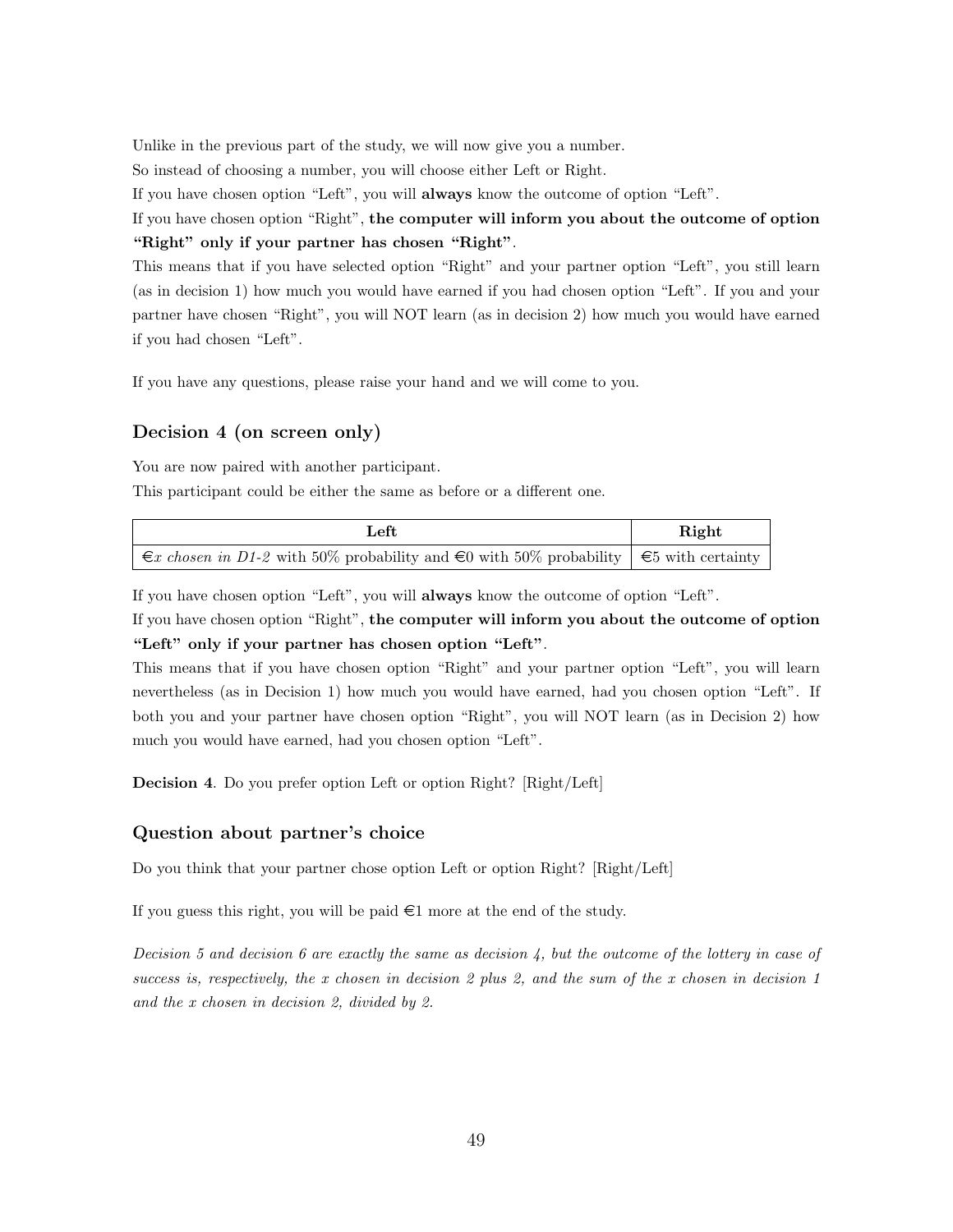### Instructions about the third part of the study

Please read these instructions carefully.

In the third part of the study, you will repeat decision 6 for other nineteen times.

In these additional nineteen decisions, you will still be paired with the same partner.

If you have chosen option "Left", you will always know the outcome of option "Left". If you have chosen option "Right", the computer will inform you about the outcome of option "Right" only if your partner has chosen "Right".

This means that if you have selected option "Right" and your partner option "Left", you still learn (as in decision 1) how much you would have earned if you had chosen option "Left". If you and your partner have chosen "Right", you will NOT learn (as in decision 2) how much you would have earned if you had chosen "Left".

If you have any questions, please raise your hand and we will come to you.

## <span id="page-49-0"></span>C.2 Experiment 2

[Consent form]

Thank you for being a participant in this study. The study will take approximately 15 minutes.

Please give this study your full attention. You will have a limited amount of time to complete the study. Every screen has a timer. If time runs out, you will be excluded from the study and receive no payment.

As mentioned in the invitation email and in the reminder email, participants in this study will be paid via PayPal. Hence having a PayPal account and providing us with your PayPal email address is a prerequisite for participating in this study.

Please, enter your PayPal email address here:  $\sqrt{\frac{P(1-P)(1-P(1-P))}{P(1-P)(1-P)}}$ 

In the sessions run on Prolific, it was not necessary to ask for participants' PayPal email address for payment, so the PayPal-related sentences were removed from the instructions.

#### Part 1

In this part of the study, you will be asked a list of questions.

10% of the participants in this study will be paid for this part of the study.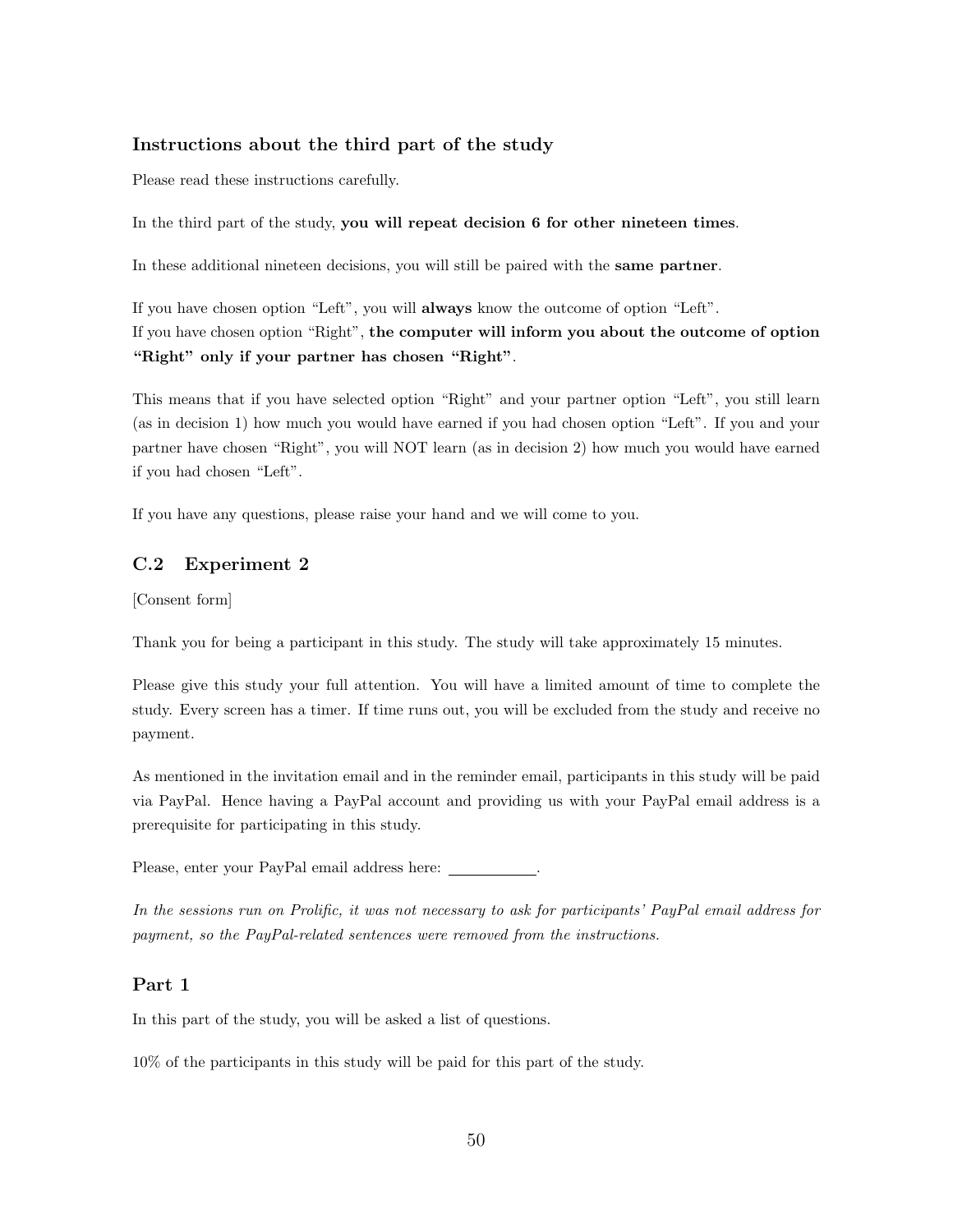## Part 1

I am going to ask you the following list of questions.

In each question, there are two options. Option A is always **drawing lots**. Option B is always **an** amount of money.

Drawing lots means the following. There are 5 balls in a jar, 4 are blue and 1 is red. The computer will randomly choose one ball from the jar. If the ball drawn is blue, you will earn £0. If the ball drawn is red, you will earn £80.



This means that Option A gives a 20% chance of earning £80 and an 80% chance of earning £0. Note that the expected value of Option A is £16. This means that on average Option A pays £16.

[table]

In each question you choose either Option A (drawing lots) or Option B (an amount of money). After you answer all 80 questions, I will randomly pick one question and pay you for your decision in that question. Each question is equally likely to be chosen for payment.

Obviously you have no incentive to lie on any question, because if that question gets chosen for payment then you would end up with the option you like less.

I assume you are going to choose Option A in at least the first few questions, but at some point switch to choosing Option B. So, to save time, just tell me at which value of Option B you would switch. I can then "fill out" your answers to all 80 questions based on your switch decision (choosing Option A for all questions before your switch decision, and Option B for all questions at and after your switch decision).

I will still draw one question randomly for payment. Again, if you lie about your true switch decision you may end up getting paid an option you like less.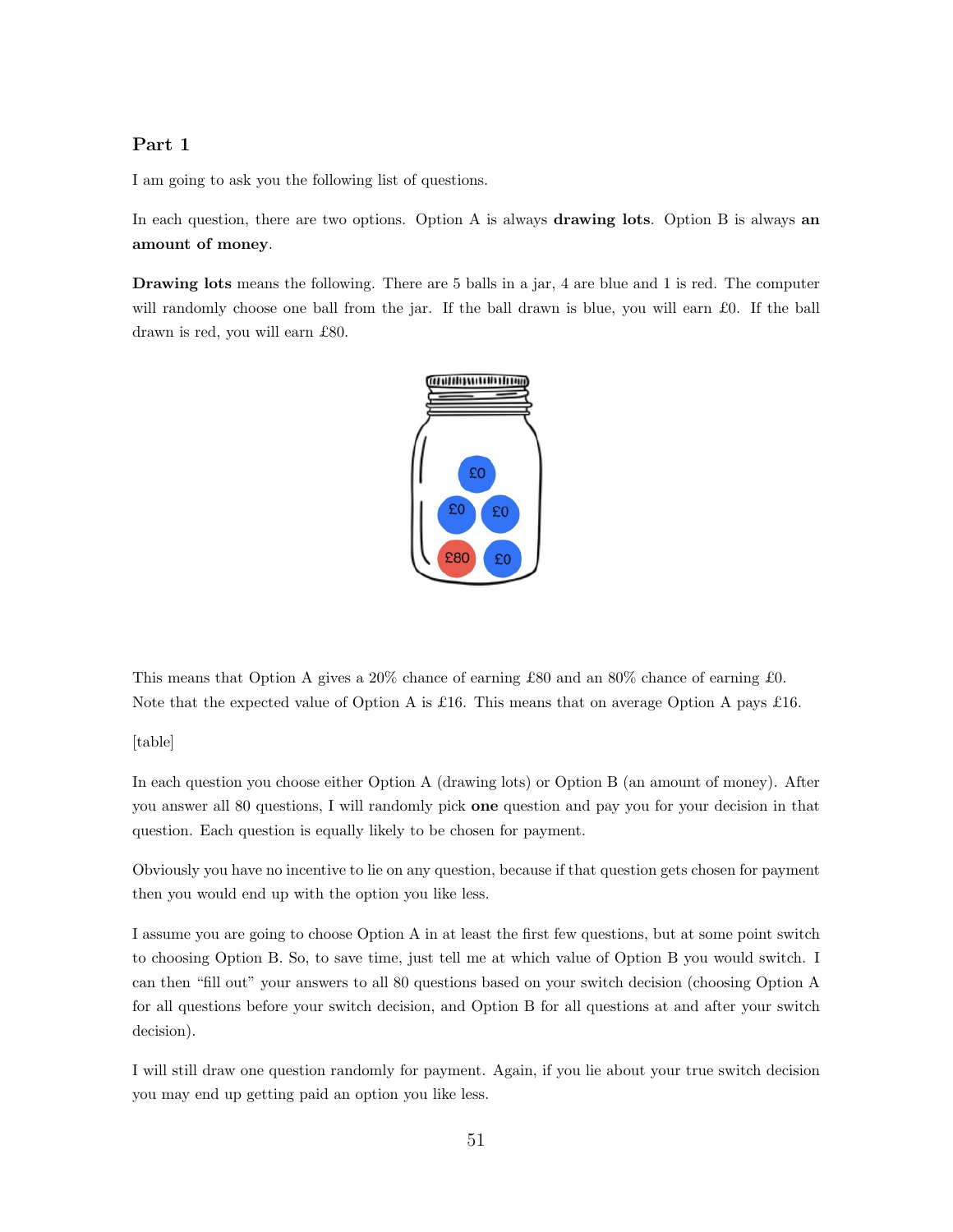At which value of Option B do you want to switch from Option A to Option B? Remember that Option A pays £0 with 80% probability and £80 with 20% probability. [dropdown menu with all integers from 1 to 80

We will give you [*countdown timer*] minutes before you can submit your answer, so you can think about it carefully. After [*countdown timer*] minutes, the submit button below will become active.

## Part 2

In this part of the study, you will be asked three questions: Questions 1, 2 and 3.

Every participant will be paid for their decision in Question 1.

Either Question 2 or Question 3 will be randomly selected and implemented.

## Question 1

In Part 1 you switched at  $\pounds$ [amount chosen in previous question].

In this question there are two options: an amount of money and drawing lots. Remember that drawing lots means that the computer will draw a ball from a jar containing 4 blue balls and 1 red ball. If the ball drawn is blue, you will earn £0. If the ball drawn is red, you will earn £80.

Which of these two options do you prefer?

- amount chosen in previous question  $+2$
- Drawing lots

#### Remember that every participant will be paid for their decision in this question.

#### Question 2

In Question 1 you chose  $\pounds$ [amount chosen in previous question+2] over drawing lots.

Just so you know, the computer drew lots anyways. So it is possible to find out whether you would have earned £80 or £0 if you had chosen drawing lots in Question 1.

Which of these two options do you prefer?

- Not find out
- Find out

If you choose Not find out, you will avoid knowing whether you would have earned £80 or £0. Then your current earnings would be  $\pounds$ [*amount chosen in previous question+2*].